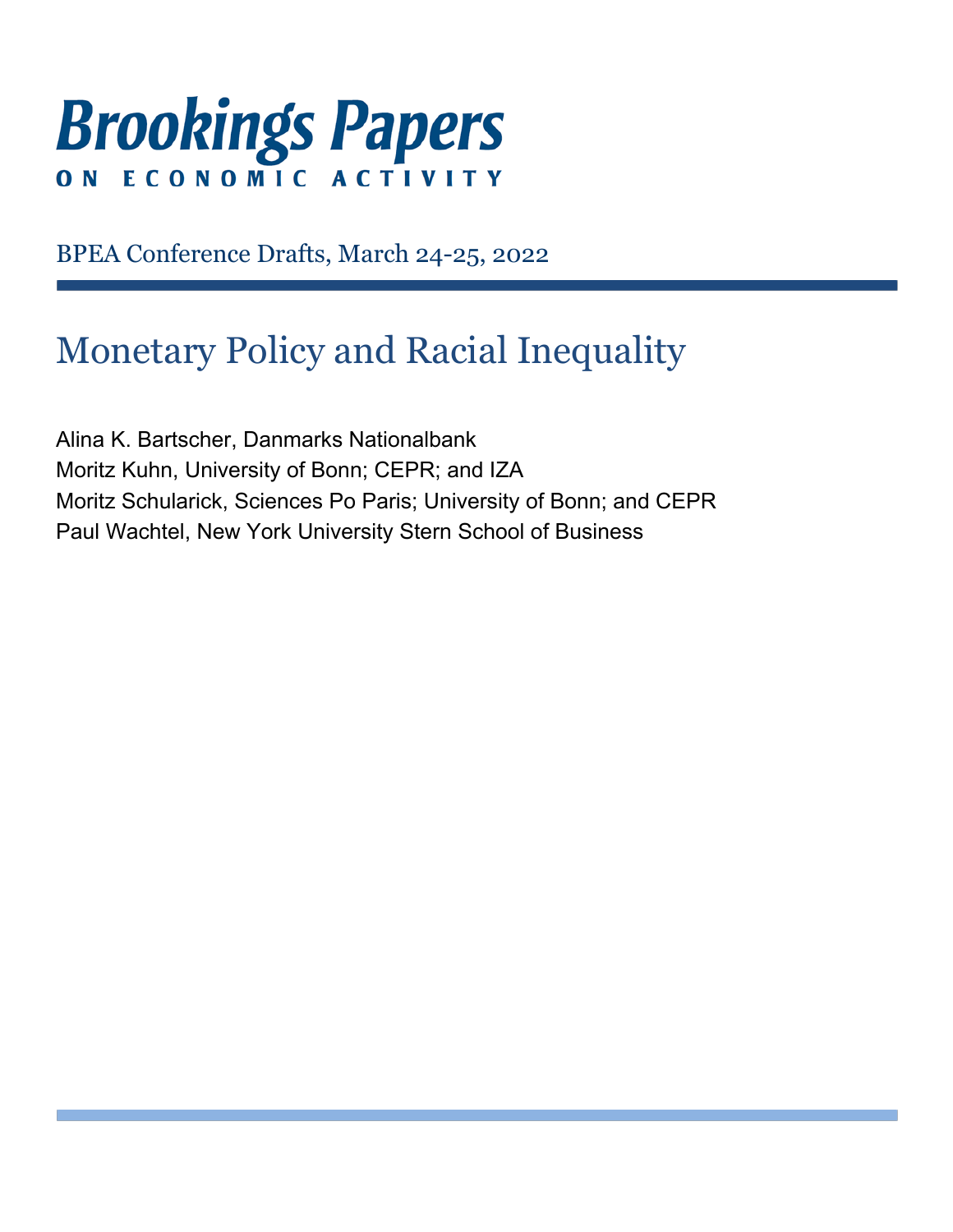*Conflict of Interest Disclosure:* This research was supported by the Deutsche Forschungsgemeinschaft (DFG) under Germany's Excellence Strategy – EXC 2126/1 – 39083886. Alina Kristin Bartscher is an employee of Danmarks Nationalbank. Other than the aforementioned, the authors did not receive financial support from any firm or person for this article or from any firm or person with a financial or political interest in this article. They are currently not an officer, director, or board member of any organization with an interest in this article.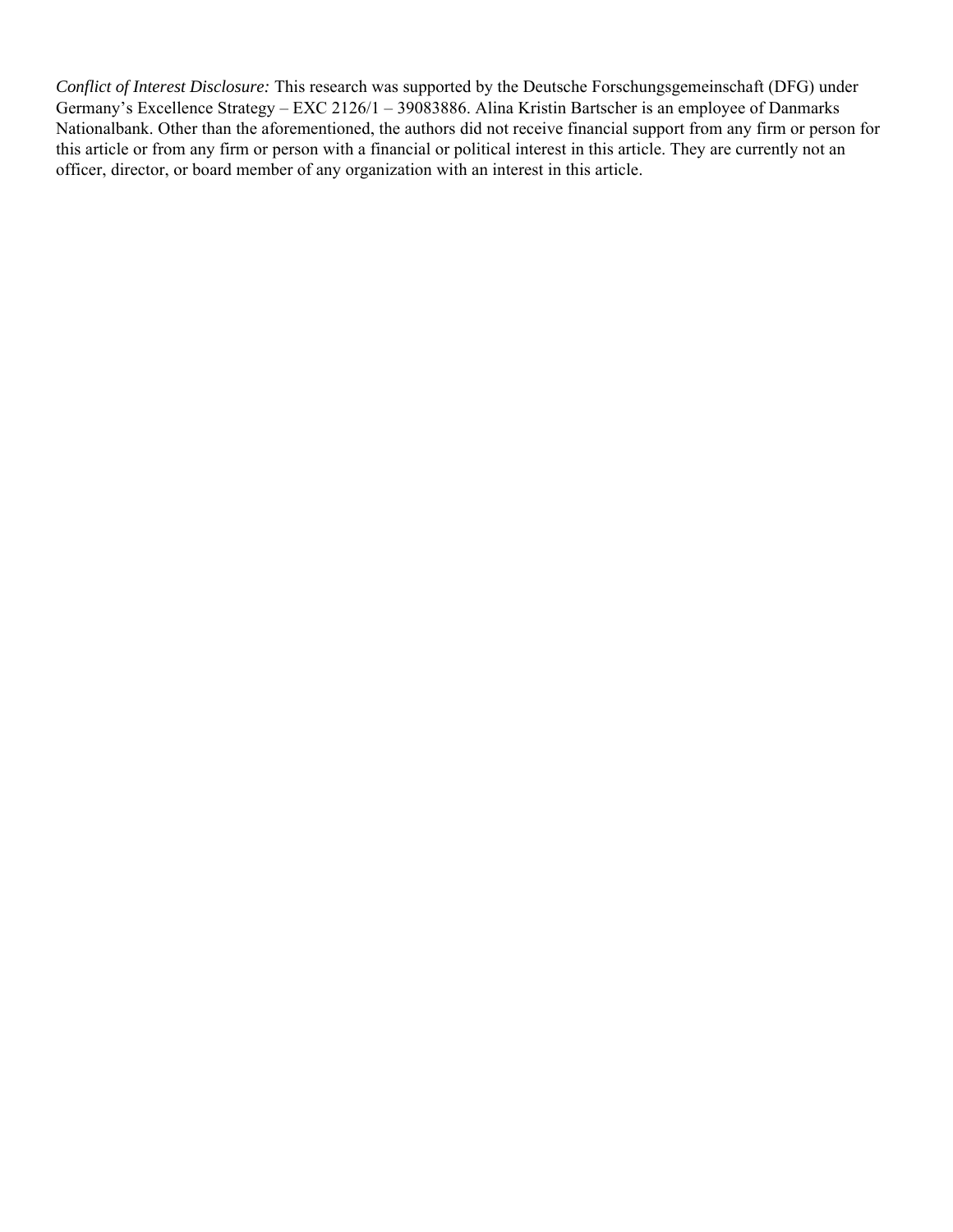# <span id="page-2-1"></span><span id="page-2-0"></span>Monetary policy and racial inequality $\star$

Alina K. Bartscher<sup>†</sup> Moritz Kuhn<sup>‡</sup> Moritz Schularick ${}^{8}$  Paul Wachtel  ${}^{9}$ 

# March 2022

*Brookings Papers on Economic Activity*, Conference Draft

#### **Abstract**

This paper aims at an improved understanding of the relationship between monetary policy and racial inequality. We investigate the distributional effects of monetary policy in a unified framework, linking monetary policy shocks both to earnings and wealth differentials between black and white households. Specifically, we show that, although a more accommodative monetary policy increases employment of black households more than for white households, the overall effects are small. At the same time, an accommodative monetary policy shock exacerbates the wealth difference between black and white households, because black households own fewer financial assets that appreciate in value. Over a five-year horizon, the employment effects remain substantially smaller than the countervailing portfolio effects.

Keywords: monetary policy, racial inequality, income distribution, wealth distribution, wealth effects

JEL classification codes: E40, E52, J15

<sup>?</sup>We are grateful to Klaus Adam, Adrien Auclert, James Bullard, Ellora Derenoncourt, William Darity, Keshav Dogra, Michael Fleming, Linda Goldberg, Jordi Gal´ı, Bev Hirtle, Ethan Ilzetzky, Chi Hyun Kim, Anna Kovner, Alexander Kriwoluzky, Keith Kuester, Oscar Jordà, David Lucca, Ben Moll, Emanuel Mönch, Gernot Muller, Marco del Negro, Emil Holst Partsch, Pascal Paul, Anna Rogantini Picco, Andrea Tambalotti, ¨ Alan Taylor and John Williams for comments and suggestions. The views expressed herein are solely the responsibility of the authors and should not be interpreted as reflecting the views of the Federal Reserve Bank of New York or the Federal Reserve System. Dean Parker, Sven Eis, Francisco Ruela and Siddhi Jagdale provided excellent research assistance. All errors are our own. The project received support from the Deutsche Forschungsgemeinschaft (DFG) under Germany's Excellence Strategy – EXC 2126/1 – 39083886. The paper has benefited from a visit by Paul Wachtel as a fellow at the Frankfurt Center for Advanced Studies: Foundations of Law and Finance funded by the German Research Foundation (Deutsche Forschungsgemeinschaft, DFG) project FOR 2774.

<sup>†</sup>Danmarks Nationalbank [\(alkb@nationalbanken.dk\)](mailto:alkb@nationalbanken.dk).

<sup>‡</sup>Department of Economics, University of Bonn; CEPR and IZA [\(mokuhn@uni-bonn.de\)](mailto:mokuhn@uni-bonn.de).

<sup>§</sup>Sciences Po Paris; Department of Economics, University of Bonn; and CEPR [\(moritz.schularick@sciencespo.fr;](mailto:moritz.schularick@sciencespo.fr) [schularick@uni-bonn.de\)](mailto:schularick@uni-bonn.de).

<sup>¶</sup>Department of Economics, New York University Stern School of Business [\(pwachtel@stern.nyu.edu\)](mailto:pwachtel@stern.nyu.edu).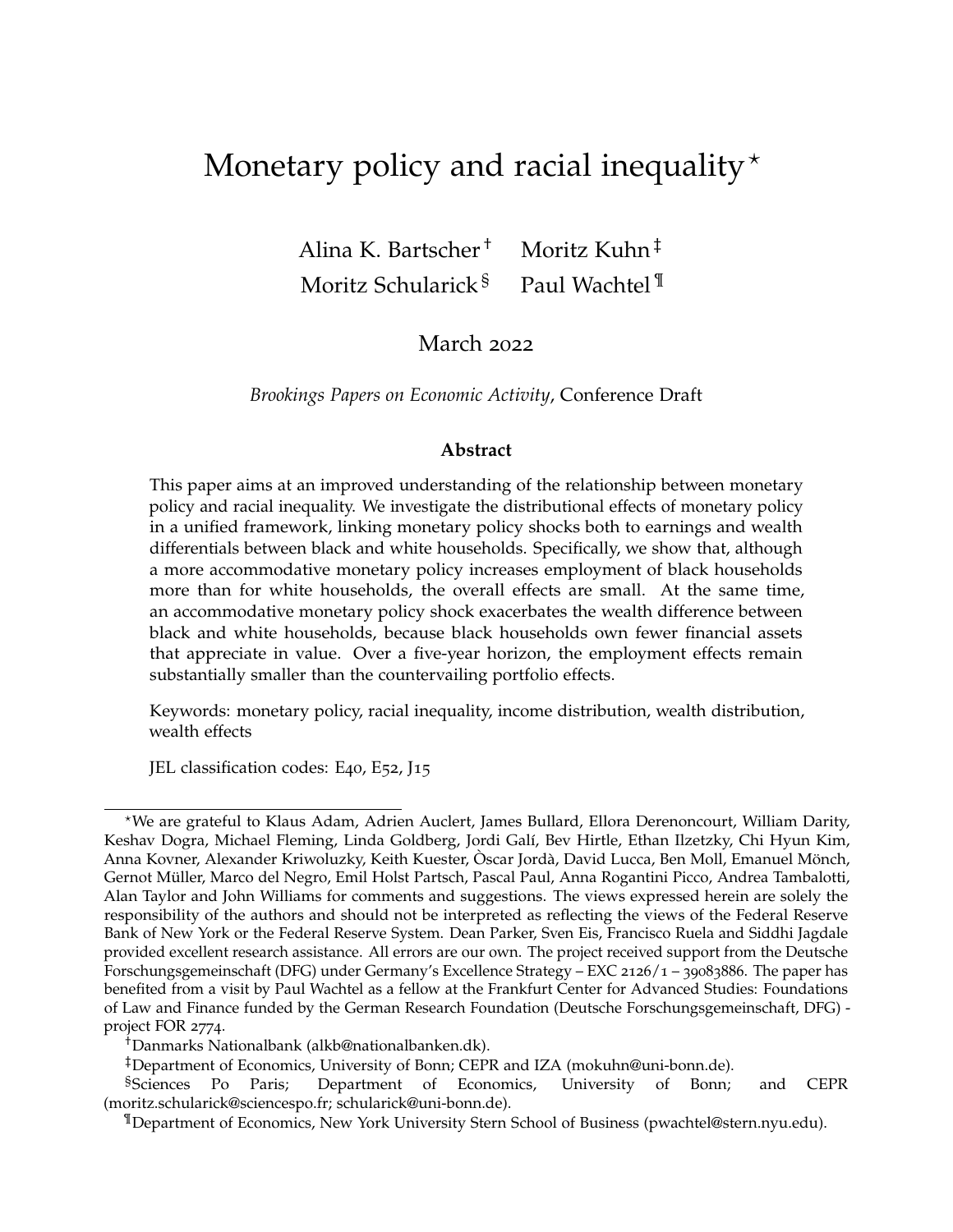*"The Fed has a profound impact on our economy. [...] It's existing mandate promotes maximum employment, and stable prices. [...] [T]he Fed should add to that responsibility, and aggressively target persistent racial gaps in jobs, wages, and wealth [...]."*

Joseph Biden, Wilmington, Delaware, July 28, 2020[1](#page-2-0)

*"With regard to the employment side of our mandate, our revised statement emphasizes that maximum employment is a broad-based and inclusive goal. This change reflects our appreciation for the benefits of a strong labor market, particularly for many in low- and moderate-income communities."*

Jerome Powell, Jackson Hole, August [2](#page-2-0)7, 2020<sup>2</sup>

#### 1. Introduction

<span id="page-3-0"></span>The racial tensions that spread across the United States in 2020 attracted the attention of monetary policymakers. Fifty years past the accomplishments of the Civil Rights Movement, racial gaps in income and wealth remain enormous. There is widespread recognition that despite a decline in overt labor market discrimination and gains in educational opportunities since the onset of the Civil Rights movement — racial gaps persist and have even grown larger by some measures (Bayer and Charles, [2018](#page-41-0); Dettling et al., [2017](#page-42-0); Kuhn, Schularick, and Steins, [2020](#page-44-0); Thompson and Suarez, [2017](#page-45-0); Wolff, [2017](#page-45-1)). The size and persistence of the gaps between both the income and wealth of black and white households are striking (Chetty et al., [2020](#page-42-1); Emmons, [2020](#page-43-0)). According to the 2019 Survey of Consumer Finances (SCF), the median wealth of a white household was \$181,400, compared to only \$20,700 for the median black household, implying that the typical black household owns only about 11 percent of the wealth of the typical white household. The income ratio is smaller but still large: the median income of black households (\$38,700) is 58 percent of the median income of white households (\$67,200).

Traditionally, macroeconomists and monetary policymakers held the view that racial inequities were outside their purview. However, the view that central banks should pay

<sup>1</sup>[https://www.rev.com/blog/transcripts/joe-biden-racial-equity-plan-speech-transcript-july-](https://www.rev.com/blog/transcripts/joe-biden-racial-equity-plan-speech-transcript-july-28)[28](https://www.rev.com/blog/transcripts/joe-biden-racial-equity-plan-speech-transcript-july-28)

<sup>2</sup><https://www.federalreserve.gov/newsevents/speech/powell20200827a.htm>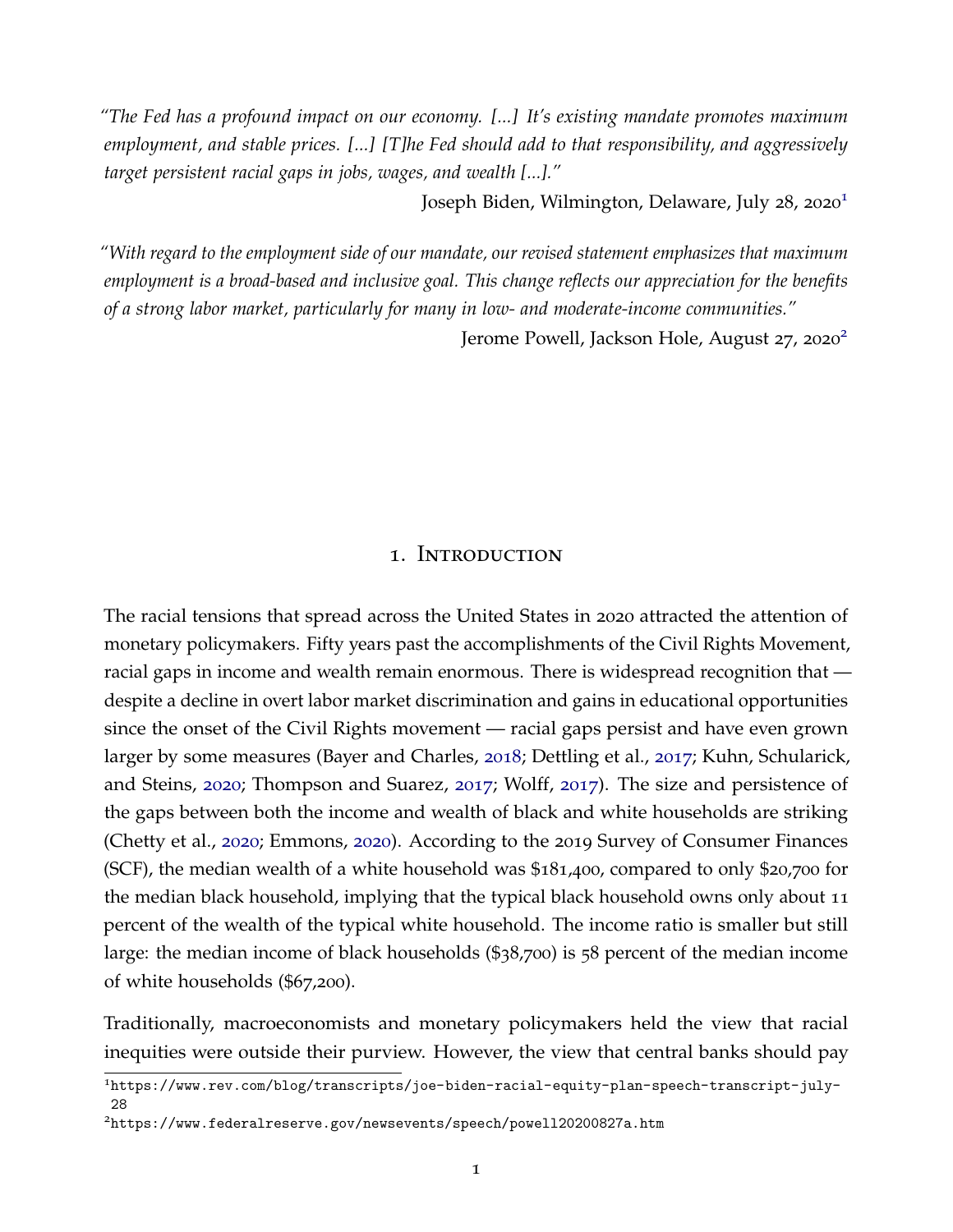attention to racial inequalities in income and wealth has recently gained ground. For instance, Raphael Bostic, president of the Federal Reserve Bank of Atlanta, suggests that the Federal Reserve "can play an important role in helping to reduce racial inequities and bring about a more inclusive economy."[3](#page-2-0) Yet so far we lack a deeper understanding of how monetary policy impacts racial inequities, a topic that has for a long time received little attention from the research community. Our goal in this paper is to examine the effects of monetary policy on the income and wealth of black and white households.

One line of thinking that links monetary policy to distributional outcomes runs as follows: at the business cycle frequency, a more accommodative monetary policy lowers unemployment and increases labor income for workers who would otherwise have become or stayed unemployed. Marginal workers that are drawn into the labor market by such accommodative policies are often low-income and minority households. Consequently, the gap between unemployment rates of black and white households can be expected to shrink under a more accommodative policy.[4](#page-2-0) In support of this view, Carpenter and Rodgers ([2004](#page-42-2)) find a higher sensitivity of black workers' labor market outcomes to monetary policy shocks. Coibion et al. ([2017](#page-42-3)) call this effect on low-income workers the earnings channel.

Yet at the same time, monetary policy affects heterogeneous household balance sheets through its impact on asset prices (Brunnermeier and Sannikov, [2013](#page-42-4); Kaplan, Moll, and Violante, [2018](#page-43-1)). Asset price changes will affect the racial wealth distribution if portfolios differ systematically between black and white households. Using SCF data, we show that portfolio heterogeneity is a very pronounced fact in the data: black households hold substantially different portfolios and in particular less financial assets than white households, so that monetary policy shocks potentially have larger effects on white households' portfolios. The median black household has no stock holdings, nor owns a house. Thus, any effect that monetary policy has on the price of such assets bypasses the majority of black households. The effects could be particularly pronounced in the case of unconventional monetary policy, which explicitly aims at affecting asset prices (Bernanke, [2020](#page-41-1); Wu and Xia, [2016](#page-45-2)).

In addition to the earnings and portfolio effects, monetary policy will impact interest rates and dividends directly. We call the effect on interest earnings on savings and bonds, dividend earnings and the gains or losses from mortgage refinancing the capital income

<sup>3</sup>[https://www.frbatlanta.org/about/feature/2020/06/12/bostic-a-moral-and-economic-](https://www.frbatlanta.org/about/feature/2020/06/12/bostic-a-moral-and-economic-imperative-to-end-racism)

[imperative-to-end-racism](https://www.frbatlanta.org/about/feature/2020/06/12/bostic-a-moral-and-economic-imperative-to-end-racism)

<sup>4</sup>This channel is often emphasized in policy discussions (Aliprantis and Carroll, [2019](#page-41-2)). In the words of Atlanta Fed President Bostic (see footnote [3](#page-3-0)): "The Federal Reserve acts to create a foundation upon which businesses, families, and communities can thrive. Our success means that businesses can grow faster and hire more workers and that more innovation can be supported, which would mean more opportunities for African Americans and others who have not been as attached to the economy."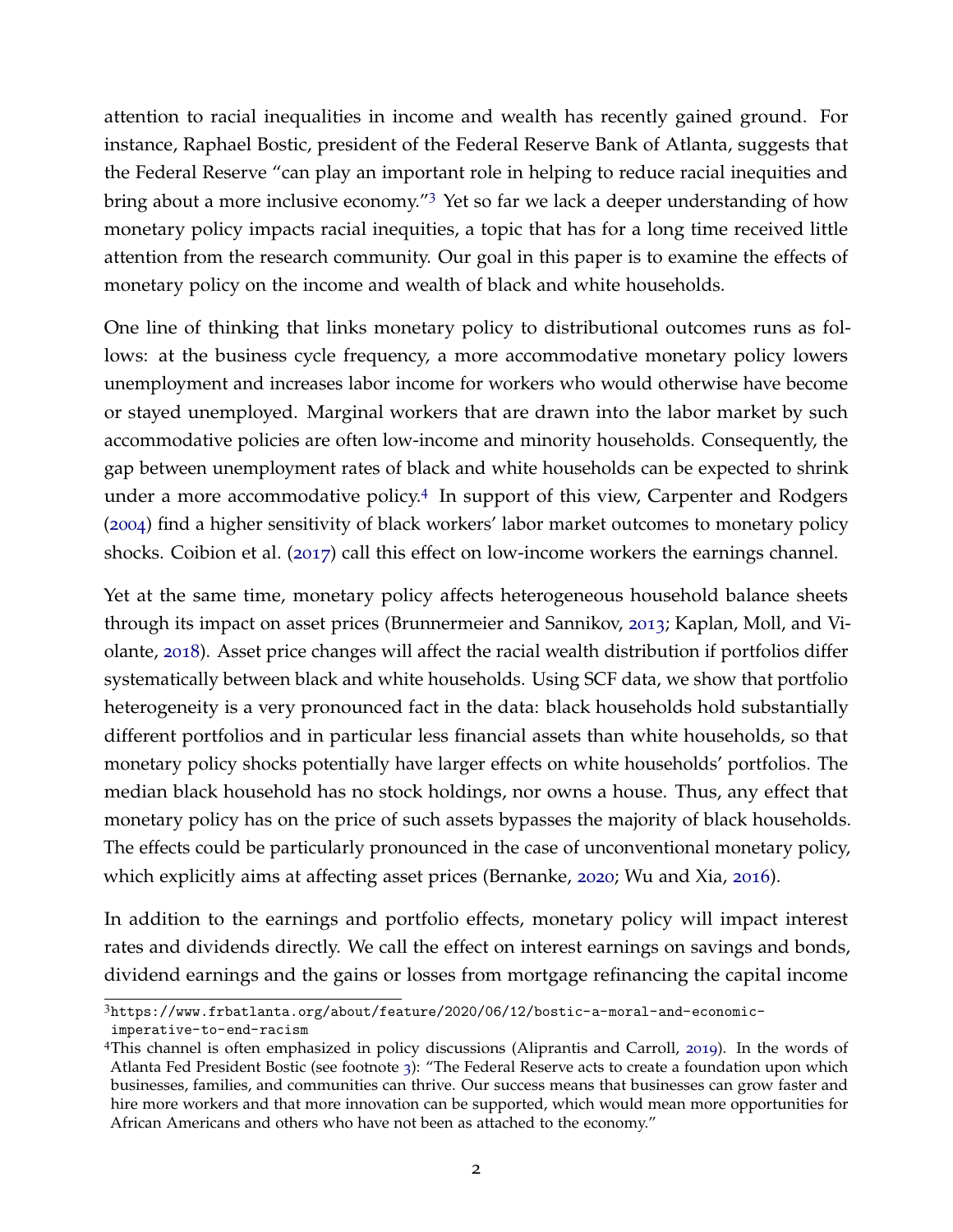effect. To the extent that black and white households' portfolios differ, there will be differential capital income effects of monetary policy.

Since accommodative monetary policy boosts asset returns, it is likely that the portfolio and earnings effects go in opposite directions. On the one hand, more accommodative monetary policy may benefit black households by reducing unemployment and increasing labor market participation and earnings, thereby helping to reduce the racial income gap -and over time even the wealth discrepancy, if part of the additional income is saved. But on the other hand, the same policies may widen racial wealth differences if white households benefit more from rising asset prices than black households due to their different portfolio composition and greater wealth. The capital income effects can go in either direction, since lower interest rates reduce household interest income but the opportunity to refinance mortgages at a lower rate can have positive effects on disposable income.

This paper quantifies and compares the size of the earnings, portfolio and capital income effects of monetary policy. We begin with a comparative statics exercise, examining the impact of a given change in asset prices and interest rates. We then develop a unified empirical framework that uses instrumental variable local projections (LP-IVs) following Stock and Watson ([2018](#page-45-3)) and Jordà, Schularick, and Taylor ([2020](#page-43-2)) to study the effects of a monetary policy shock on asset prices, interest rates and black-white employment gaps over a five-year horizon. For this analysis, we rely on the most widely used monetary policy shock series -– the (extended) Romer-Romer shocks (Coibion et al., [2017](#page-42-3)). We apply the asset price and interest rate changes to the portfolios of white and black households from the most recent SCF wave in 2019, and determine the effect on the net wealth of black and white households. We further combine the estimated effects on the unemployment gap with unemployment and earnings data from the SCF and compare them to the portfolio effects in response to the estimated monetary policy shocks over different time horizons.

*KEY FINDINGS.* A 100bp accommodative monetary policy shock leads to larger employment gains for black households, but also to larger wealth gains for white households. More precisely, the black unemployment rate falls more than the white unemployment rate after an unexpected accommodative interest rate shock. This translates into a relative earnings gain for the mean black household relative to the mean white household. Our results indicate that after five years, the cumulative earnings gain for black households relative to white households is \$134.

The same monetary policy shock pushes stock and house prices up, while lowering bond yields and increasing dividend payments. Since portfolio size and composition of black and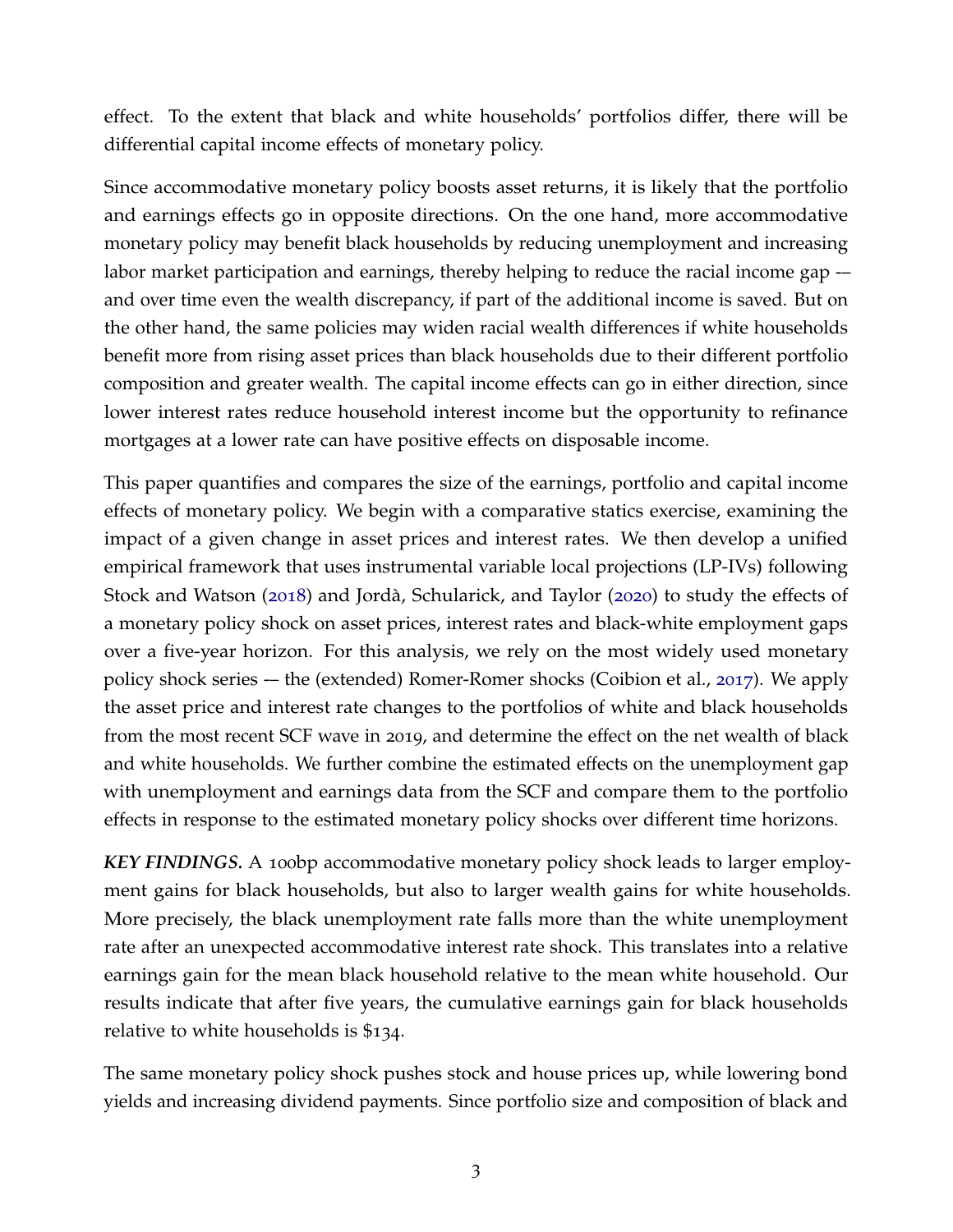white households differ, there are large differences in the effects on the wealth of black and white households. For white households, we find that on average, a 100bp accommodative policy shock leads to capital gains from asset price changes of \$18,900 after five years, which is almost one-fifth of their average annual income. The wealth gains for black households are substantially smaller, about \$3,300, corresponding to 6 percent of their average annual income.

To compare the wealth and earnings effects of an accommodative policy shock, we look at the consumption effects of capital gains. Typical estimates indicate that the marginal propensity to consume out of capital gains is about 3%. This means that our estimated difference between the capital gains received by white and black households after five years, about \$15,600, leads to additional consumption expenditures of \$470 for white compared to black households. The relative consumption effect of capital gains in year five is three and a half times larger than the relative earnings gain for black households cumulated over five years. An accommodative monetary policy would need to have a much larger effect on black employment and earnings in order match the impact of changes in asset prices on the consumption of white households.

Our empirical findings strongly suggest that monetary policymakers face a trade-off: Monetary accommodation widens racial wealth inequality as it reduces income inequality. There is little reason to think that monetary policy can play a significant role in reducing racial inequities in both income and wealth at the same time. The conventional tools of monetary policy seem ill suited for these important tasks.

*POLICY CHANNELS, CONSUMPTION AND WELFARE.* There are at least two notable channels through which monetary-policy-induced asset price changes can affect consumption: standard wealth effects and collateral constraints.[5](#page-2-0) First, changes in both housing and equity prices can affect household consumption. For housing, Berger et al. ([2018](#page-41-3)) demonstrate that a calibrated heterogeneous agent model is quantitatively consistent with large estimated house price effects on consumption. Chodorow-Reich, Nenov, and Simsek ([2019](#page-42-5)) study stock market wealth effects and also find significant asset price effects on consumption.

In addition, capital gains can lead to redistribution and welfare effects when some households sell assets to realize their capital gains, as emphasized in Moll ([2020](#page-44-1)). Households planning to buy the asset that appreciate in value will experience welfare losses, while

<sup>5</sup>Recent theoretical macro models with heterogeneous agents have emphasized the asset price channel of monetary policy transmission (Auclert, [2019](#page-41-4); Auclert, Rognlie, and Straub, [2020](#page-41-5); Caramp and Silva, [2020](#page-42-6); Kekre and Lenel, [2020](#page-43-3)).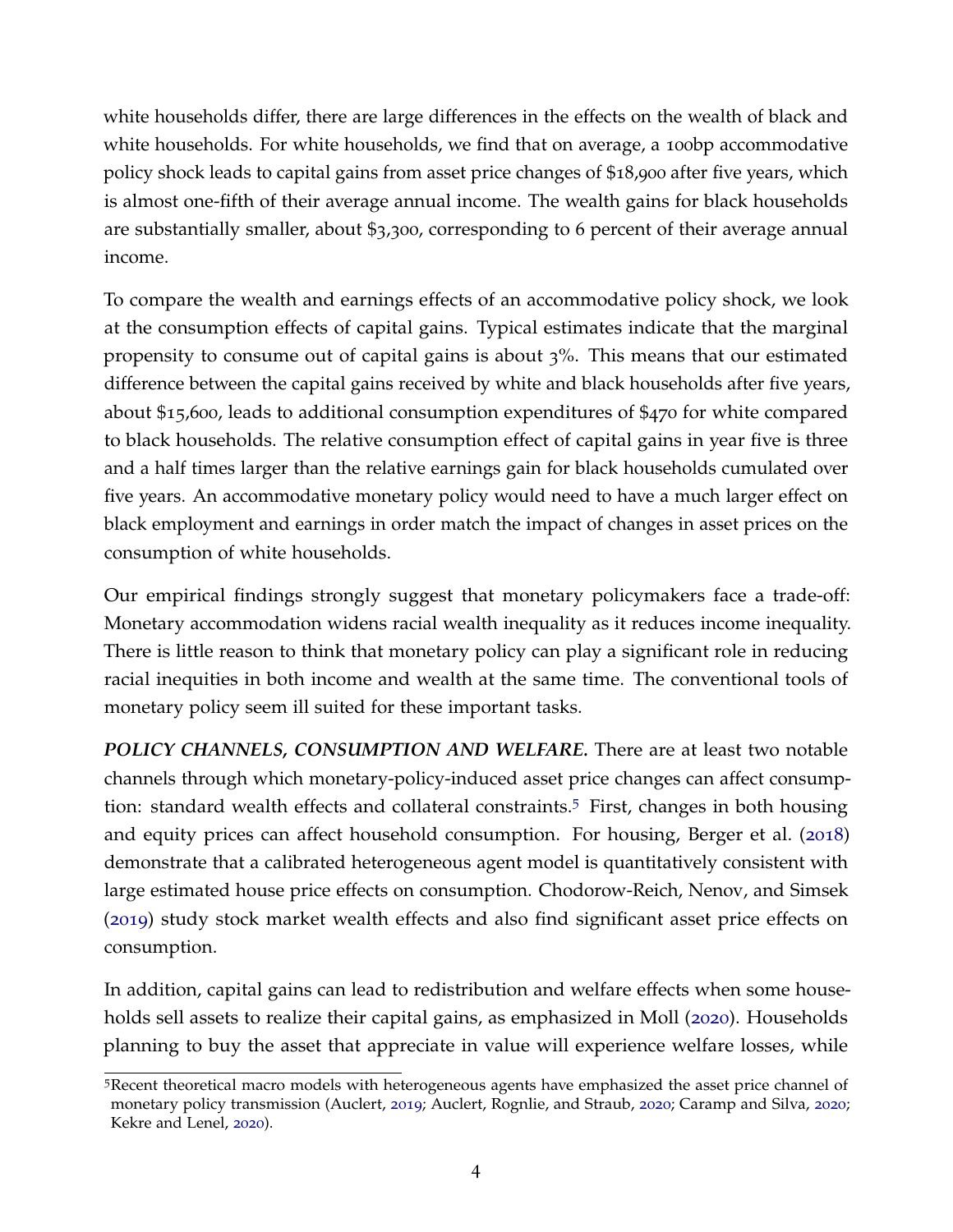households who plan to sell will experience gains. For instance, households at different points of the life cycle differ in whether they plan to buy or sell assets (cf. also Greenwald et al. [2021](#page-43-4)). Glover et al. ([2020](#page-43-5)) explore such life-cycle redistribution with a focus on the consequences of the large asset price changes during the financial crisis. A similar logic can be applied to racial differences in asset holdings. If past discrimination in housing markets implies that black households are structurally "short" in housing and have plans to become homeowners, asset price increases would tend to make those households worse off.

Second, rising asset prices may also temporarily relax collateral constraints and facilitate borrowing for housing or entrepreneurial investments. To the extent that such effects predominantly fall on white households, they can induce permanent effects on income and wealth (Boerma and Karabarbounis, [2021](#page-42-7)). Similarly, after an accommodative monetary policy shock households can permanently lock in lower mortgage rates through refinancing. The evidence we present below is consistent with such permanent gains accruing predominantly to white households.

This discussion implies that even if monetary policy shocks only have temporary effects on asset prices, they can have persistent economic consequences. Moreover, our estimated effects of a policy rate shock on asset prices remain visible over a multi-year period, as in other recent research (Paul, [2020](#page-44-2)). Hence, even temporary policy shocks can alter the equilibrium characteristics of the economy with long-lasting effects.

*EMPIRICAL LITERATURE.* Much of the existing literature on the distributional consequences of monetary policy focuses on income and consumption inequality. Coibion et al. ([2017](#page-42-3)) find that a contractionary monetary policy shock increases inequality in pre-tax incomes and consumption. They estimate the effects of monetary policy shocks in the spirit of Romer and Romer ([2004](#page-44-3)) on aggregate inequality measures. Using a similar approach and administrative data from Norway, Holm, Paul, and Tischbirek ([2021](#page-43-6)) find evidence that contractionary monetary policy shocks increase inequality in disposable income and consumption, but decrease wealth inequality. By contrast, Andersen et al. ([2021](#page-41-6)) find an increase in disposable income inequality after an accommodative monetary policy shock. They use Danish microdata and exploit the peg of the Danish krone to the euro in order to identify monetary policy shocks. Unlike the previous two studies, the authors consider households along the *within-age* total income distribution, and estimate inequality effects based on income effects at the household level, instead of estimating the effects on aggregate measures of inequality. While Andersen et al. ([2021](#page-41-6)) find monotonically increasing effects of accommodative monetary policy shocks on disposable incomes along the income distribution, Amberg et al. [\(forthcoming\)](#page-41-7) find U-shaped income effects based on Swedish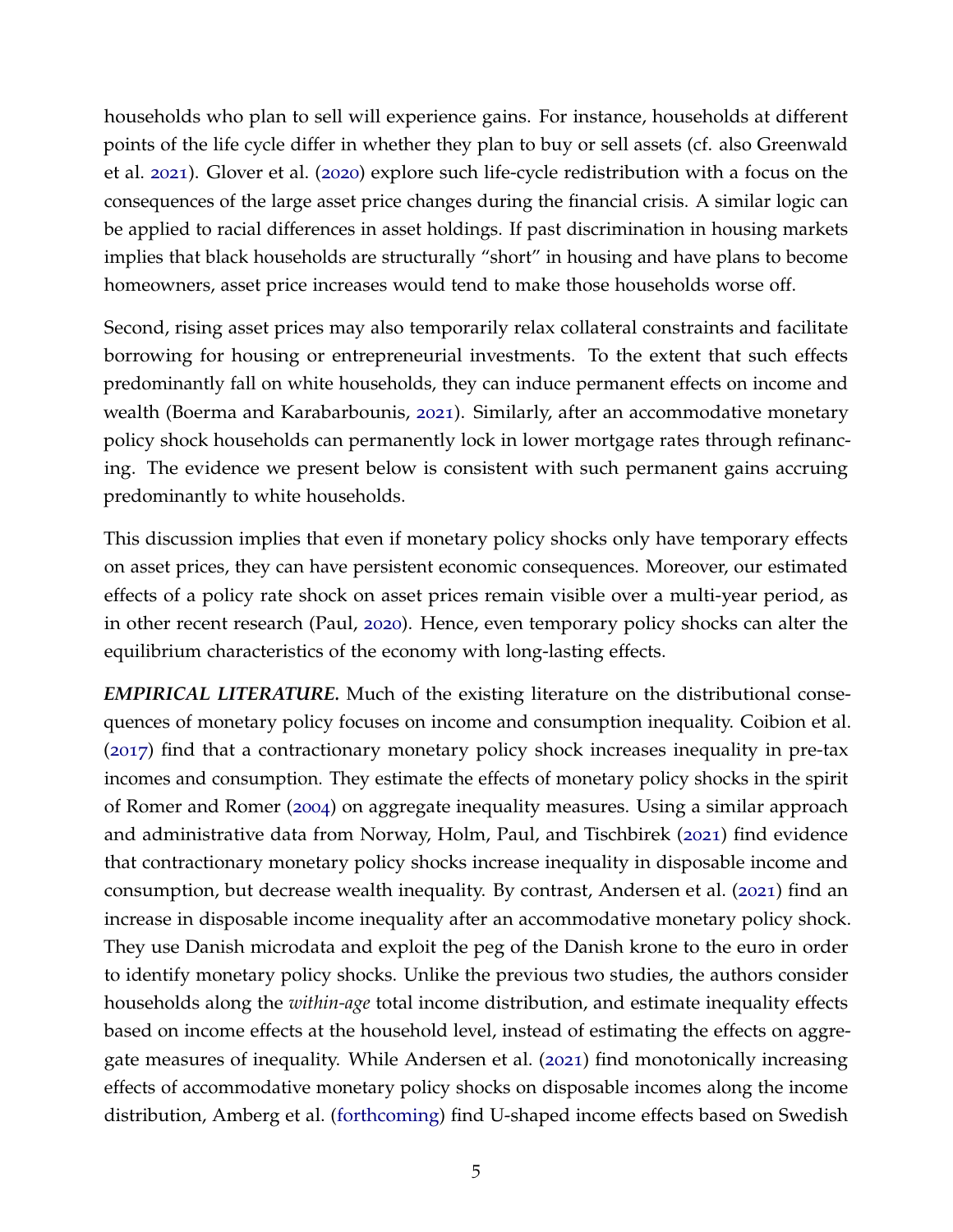administrative data. They identify monetary policy shocks with a high-frequency approach and study the effects on total post-tax income. Similar to Andersen et al. ([2021](#page-41-6)), they compute inequality effects from income effects at the individual level. Due to the U-shape of income effects, the overall effects on income inequality depend on the considered inequality measure. For instance, they find that inequality increases as measured by the Gini coefficient, yet decreases as measured by the ratio of the 90th to the 10th percentile.

Only a few papers have explicitly focused on the effect of monetary policy on wealth inequality. For instance, Adam and Tzamourani ([2016](#page-41-8)) use Euro-area data from the *Household Finance and Consumption Survey* to estimate the impact of changes in different asset prices along the wealth distribution. Albert and Gómez-Fernández ([2021](#page-41-9)) use the high-frequency monetary policy shocks of Gertler and Karadi ([2015](#page-43-7)) in a structural VAR model with US data to estimate the effects on interest rates, dividends and stock and house prices. They link these effects to data from the 2016 SCF and find that an expansionary monetary policy shock increases wealth inequality, especially in the long run. Lenza and Slacalek ([2021](#page-44-4)) examine the effect of QE shocks in the Euro area on wealth and income distributions. They find little effect on the wealth distribution and a noticeable effect on the income distribution due to increased employment in lower-income households, although the effects are not long lasting.

Although we are not aware of any other examination of the effect of monetary policy on the racial wealth gap, the size and persistence of the wealth gap has been shown in previous work, most recently by Emmons and Ricketts ([2019](#page-43-8)), Kent and Ricketts ([2021](#page-43-9)) and Aladangady and Forde ([2021](#page-41-10)). The differential effect of monetary policy on black and white unemployment rates was observed in the 1990s, see for example Zavodny and Zha ([2000](#page-45-4)). Carpenter and Rodgers ([2004](#page-42-2)) find a higher sensitivity of black workers' labor market outcomes to monetary policy shocks. Finally, Rodgers ([2008](#page-44-5)) explores differential effects of monetary policy on the duration of unemployment for black and white workers. His evidence points towards a stronger effect on the unemployment duration of black workers than for white workers after contractionary monetary policy shocks.

*STRUCTURE OF PAPER.* In Section [2](#page-9-0), we discuss racial inequalities in income and wealth, present the data and discuss portfolio differences between black and white households. In Section [3](#page-15-0) we examine the effect of a 10-percent change in asset prices and a 100bp change in interest rates on the portfolios of black and white households. We present our estimates of the effects of a monetary policy shock on asset prices, interest rates, dividends and the wage and unemployment gaps in Section [4](#page-20-0). In Section [5](#page-27-0), we examine the impact of a typical monetary policy shock on black and white wealth and capital income and compare the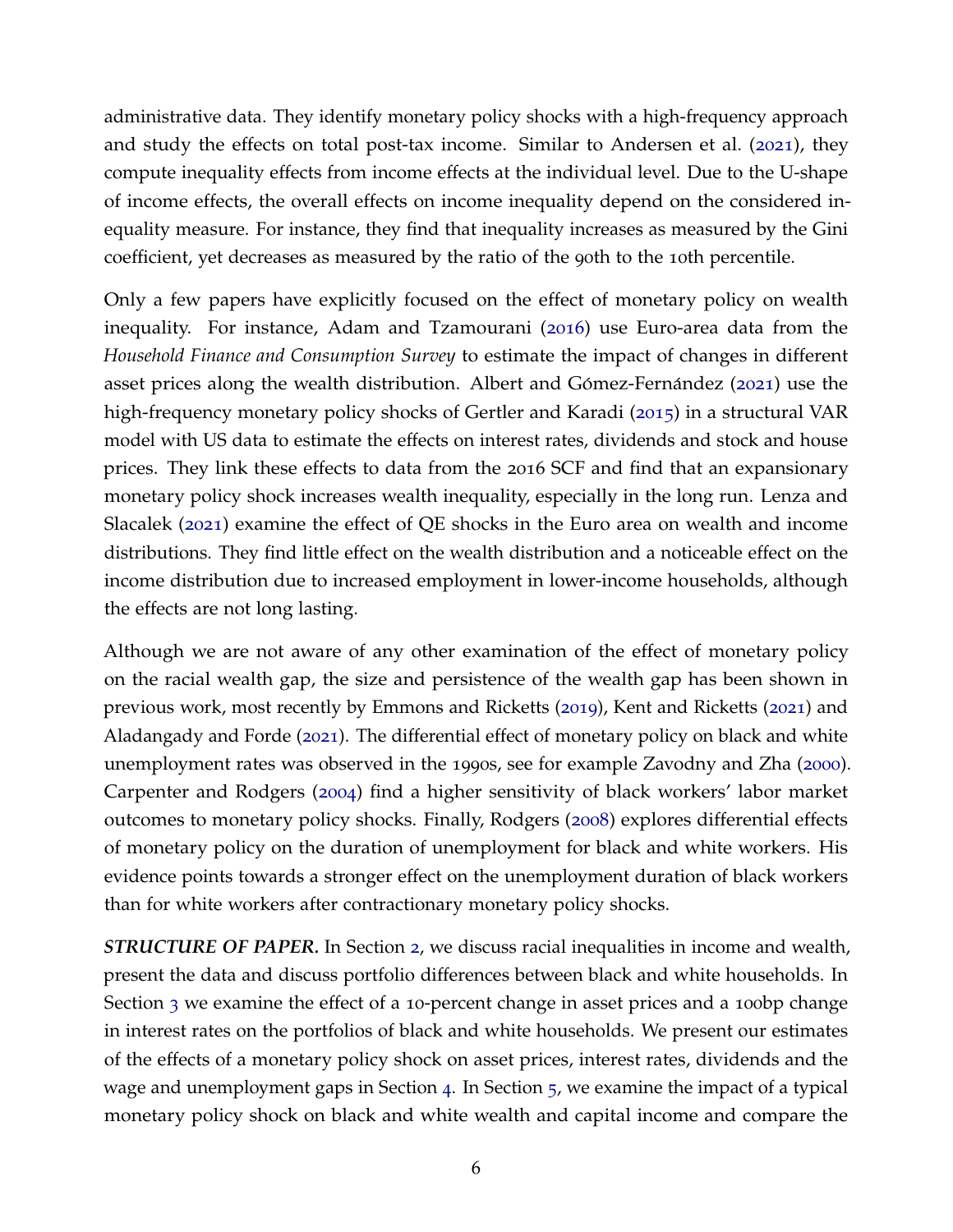<span id="page-9-0"></span>wealth effects to the estimated earnings effects. The last section concludes.

#### 2. Racial inequalities in income and wealth

In this section, we describe the Survey of Consumer Finances (SCF) data and present summary statistics. The data from the 2019 SCF indicate that the median wealth of white households was almost nine times higher than for black households, while white median income was 1.7 times larger than for black households. Not only is the wealth gap between black and white households large, it has hardly changed over the last 50 years. We show trends in the financial situation of black and white households with the data compiled by Kuhn, Schularick, and Steins ([2020](#page-44-0)) from early waves of SCF going back to 1950.

#### 2.1. SCF data

The SCF provides representative data on the financial situation of U.S. households, employing a survey design that oversamples wealthy households. The detail of the financial information, the data quality, and the extent of the household coverage have made the SCF the primary source for studying the distribution of income and wealth among U.S. households. In the 2019 SCF data, 68 percent of household heads reported being white, 16 percent answered being non-black and non-white, and 16 percent of households answered that they have a black household head. For our analysis, we focus on households who either have a black or a white head.<sup>[6](#page-2-0)</sup>

We follow the definitions of income and wealth in the previous literature (Bricker, Henriques, et al. ([2016](#page-44-6)); Kuhn and Ríos-Rull (2016); Kuhn, Schularick, and Steins ([2020](#page-44-0))). In particular, wealth is the sum of all assets minus all debt of a household. We consider marketable wealth so that we do not include claims against social security or defined-benefit retirement plans. Defined-contribution retirement plans are part of marketable wealth and constitute 17 percent of wealth in the United States (Kuhn and Ríos-Rull, [2016](#page-44-6)). Housing includes the primary residence, other residential real estate, and the net value of non-residential real estate. For income, we consider income from all sources; for earnings, we use wage and salary income. We convert all nominal variables throughout the paper to 2019 dollars using the Consumer Price Index (CPI).

We use the approach of Bricker, Dettling, et al. ([2017](#page-42-9)) to construct household holdings

 $6$ The SCF convention is that in a couple the male spouse is the household head and we follow this convention.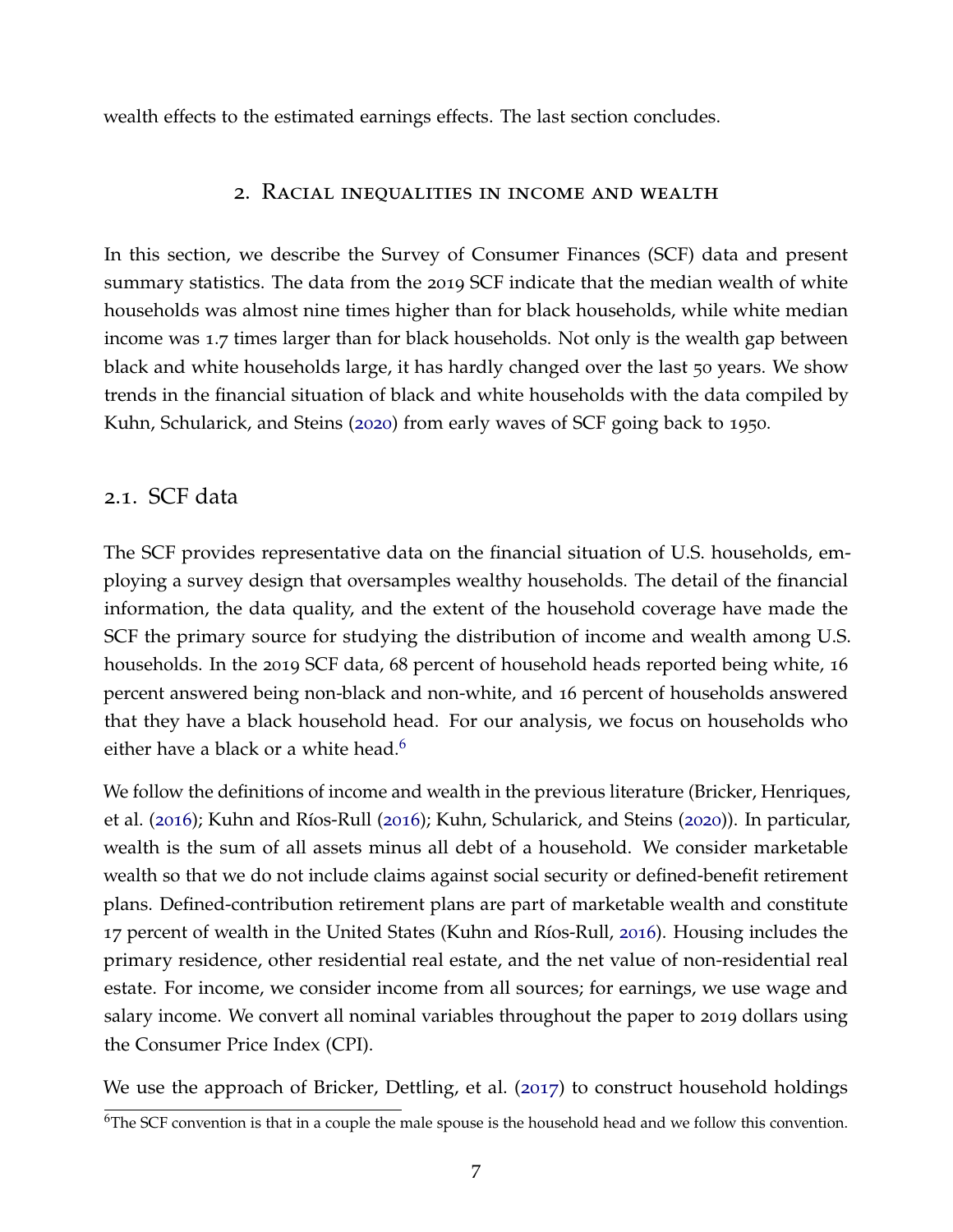<span id="page-10-0"></span>

|                            | Means   |              |              | Medians      |       | Share with<br>holdings $(\%)$ |  |
|----------------------------|---------|--------------|--------------|--------------|-------|-------------------------------|--|
|                            | White   | <b>Black</b> | White        | <b>Black</b> | White | <b>Black</b>                  |  |
| <b>Bonds</b>               | 122,700 | 19,600       | $\Omega$     | $\mathbf{O}$ | 47    | 27                            |  |
| Housing                    | 353,500 | 104,700      | 170,000      | $\Omega$     | 75    | 46                            |  |
| Equity                     | 474,000 | 40,900       | 9,000        | $\mathbf{O}$ | 64    | 35                            |  |
| Other non-financial assets | 33,400  | 13,500       | 17,000       | 8,000        | 90    | 72                            |  |
| Liquid assets              | 57,000  | 13,900       | 8,000        | 1,400        | 99    | 95                            |  |
| Other financial assets     | 28,400  | 7,600        | $\mathbf{O}$ | $\mathbf{O}$ | 37    | 30                            |  |
| Net wealth                 | 951,300 | 139,800      | 181,400      | 20,700       |       |                               |  |
| Debt                       | 117,300 | 60,400       | 35,000       | 10,100       |       |                               |  |
| Income                     | 113,300 | 58,100       | 67,200       | 38,700       |       |                               |  |

**Table 1:** *Mean and median black and white wealth and income in the 2019 SCF*

Notes: The table shows mean and median asset positions, wealth, debt and income for black and white households from the 2019 SCF. All dollar values are rounded to the nearest 100 dollars. The last two columns show the share of black and white households with positive holdings of each asset classes in percent.

of all asset classes, calculating total stock and bond positions as the sum of direct and indirect holdings. Directly held bond and stock investments are allocated to their respective positions. For indirect holdings, we allocate stock and bond investment components for stock and bond mutual funds, annuities and trusts, retirement accounts and investment savings accounts to the respective total stock and bond holdings. In the end, total stock holdings are the sum of directly held stocks, stock mutual funds, where we take 50 percent of the holdings of combination mutual funds, and the share of retirement plans, other managed investments and investment saving accounts which are invested in stocks, as reported by the survey participants. We proceed accordingly for bonds.

# 2.2. Summary statistics, 2019 SCF

Table [1](#page-10-0) provides a summary of the financial situation of black and white households in the United States in 2019. We report several asset components from household balance sheets, as well as total debt, wealth, and income.[7](#page-2-0) We report means and medians for asset

<sup>7</sup>Housing includes other real estate. Equity includes business wealth. Liquid assets are the sum of checking accounts, saving accounts, call accounts, money market deposit accounts, prepaid accounts and certificates of deposit. Other financial assets include the cash value of life insurance. Non-financial assets are the value of vehicles and other non-financial assets, e.g., jewellery or gold.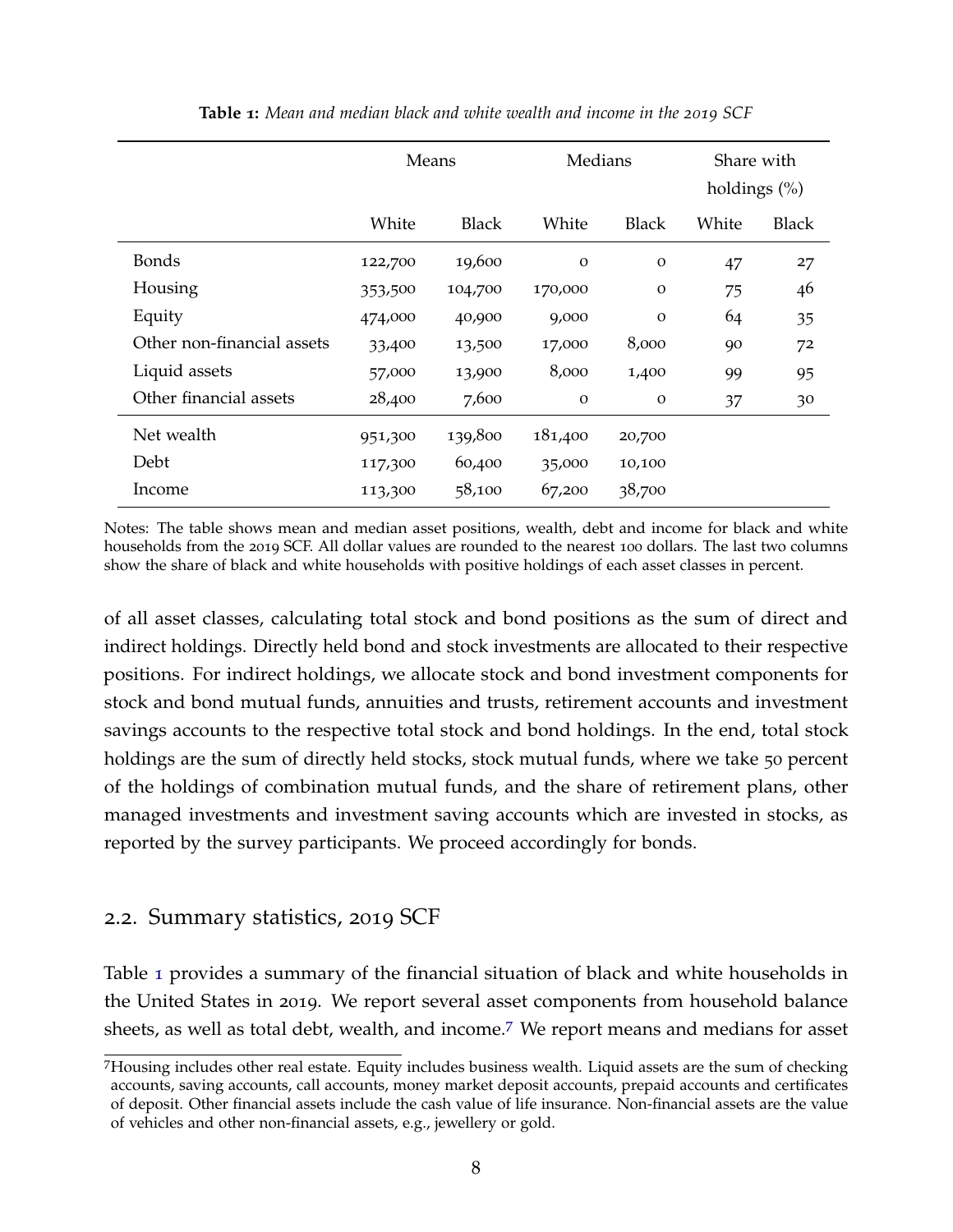positions, wealth, debt and income, and in addition the share of households with positive holdings of each asset class.

The SCF data show that the average black household has 51 cents for each dollar of white household income. The average wealth gap is dramatically larger; the average black household has only 15 cents per dollar of white household wealth. The racial wealth gap is prevalent on the entire household balance sheet but it is much smaller for non-financial assets. For example, for housing, the average black household owns 30 cents per dollar of the average white household. By contrast, if we look at equities, black households hold on average only 9 cents for every dollar of equity held by white households.

Comparing means and medians highlights the large skewness of the U.S. wealth distribution, with means being much larger than medians. The racial wealth gap is larger at the median than at the mean, with the typical black household owning only about 11 percent of the wealth of the typical white household. $8$  For many asset types, the median is zero or close to zero because the share of households with holdings is small. The last two columns of Table [1](#page-10-0) show that only 35 percent of black households own equities, just a bit more than half the share of white households. Black households are heavily underrepresented at the top of the U.S. wealth distribution, where financial wealth is concentrated (Kuhn and Ríos-Rull, [2016](#page-44-6)). Many black households in the U.S. do not have any financial assets at all, so if asset prices increase, they will not benefit.

Figure [1](#page-12-0) displays the portfolio composition of black and white households by showing the average share of each asset class in total assets.<sup>[9](#page-2-0)</sup> Housing is the largest portfolio component for both black and white households. The housing share is larger for white households, who on average hold 44 percent of their assets in housing, compared to an average share of 33 percent for black households.

The equity share of white households (around 16%) is about twice as high as for black households. For bonds, the discrepancy in average portfolio shares between black and white households is smaller. Differences in portfolio composition translate into differences in exposure to asset price changes (Kuhn, Schularick, and Steins, [2020](#page-44-0)). The portfolio shares for housing, equities and bonds are larger for white households, making them more exposed to changing asset prices than black households, who have a larger share of

<sup>&</sup>lt;sup>8</sup>Medians are computed within asset classes and might therefore not correspond to the asset holdings of the median-wealth household.

<sup>&</sup>lt;sup>9</sup>Note that the figure shows average portfolio shares, which differ from the portfolio shares of the average household obtained by dividing the average holdings of each asset class by average total assets (as found in Table [1](#page-10-0)). The latter would amount to an asset-weighted average of the household-level portfolio shares.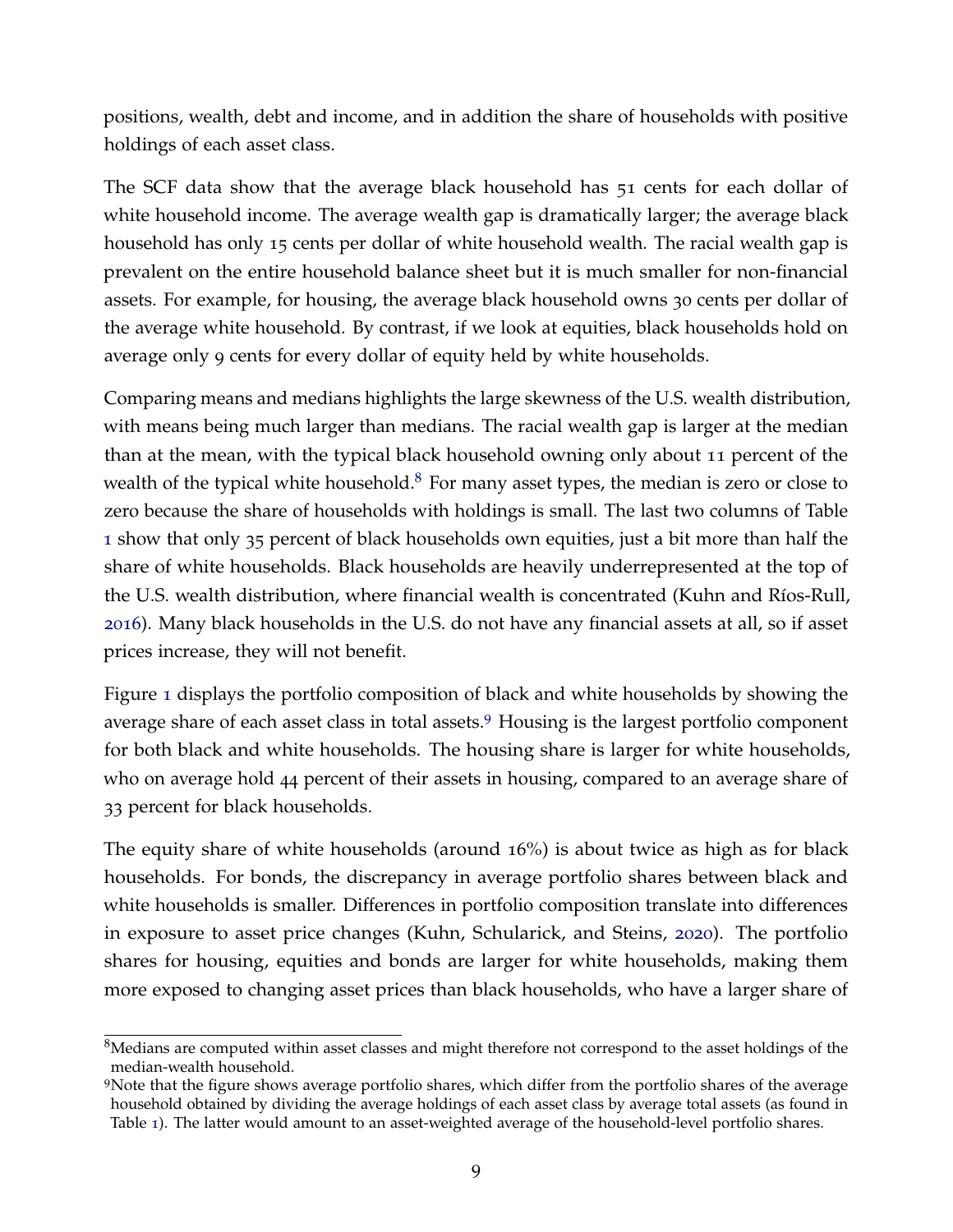low-return liquid assets, life insurances and non-financial assets such as vehicles.

# 2.3. Trends in racial income and wealth inequality

We use data from the "SCF+" (Kuhn, Schularick, and Steins, [2020](#page-44-0)) to show trends in racial wealth and income gaps since the 1950s. Based on these data, Figure 2[a](#page-13-0) shows the racial wealth gap, i.e., the ratio of average black to average white wealth, and Figure 2[b](#page-13-0) shows analogous results for income. The racial wealth gap decreased somewhat from the 1970s until the financial crisis; it now stands at about 15%, just as in the 1950s. This reversal was largely driven by the collapse of house prices (Kuhn, Schularick, and Steins, [2020](#page-44-0); Wolff, [2016](#page-45-5)). In particular, despite some fluctuations over time, the ratio of black to white average stock and business wealth has remained at persistent low levels, without any indication of an upward trend (see Appendix Figure [A.](#page-46-0)1a). The same holds true for the second major asset class, namely housing. The housing wealth gap only closed for a short period in the 2000s (see Appendix Figure [A.](#page-46-0)1b). The trends in the income gap are similar. There was a reduction in racial income inequality since the mid-1960s, which was followed by a return to earlier levels of the gap in the 1990s.<sup>[10](#page-2-0)</sup>

In Figure 3[a,](#page-13-1) we contrast the dollar changes in average wealth of black and white households in the U.S. over the past 70 years relative to 1971. While average white wealth increased by about 650,000 dollars in 2019 dollars, the wealth of black households increased by a little

<span id="page-12-0"></span>

**Figure 1:** *Average portfolio shares of white and black households (percent of total assets)*

Notes: The figure shows the portfolio shares of bonds, housing, equity, liquid assets, other financial assets, and non-financial assets in percent of total assets, averaged across all white (left) and black (right) households in the 2019 SCF. See text for details regarding construction of asset classes.

<sup>&</sup>lt;sup>10</sup>Similar patterns emerge when looking at medians, although the median gaps in income and wealth are sightly smaller in the 2010s than in the 1950s.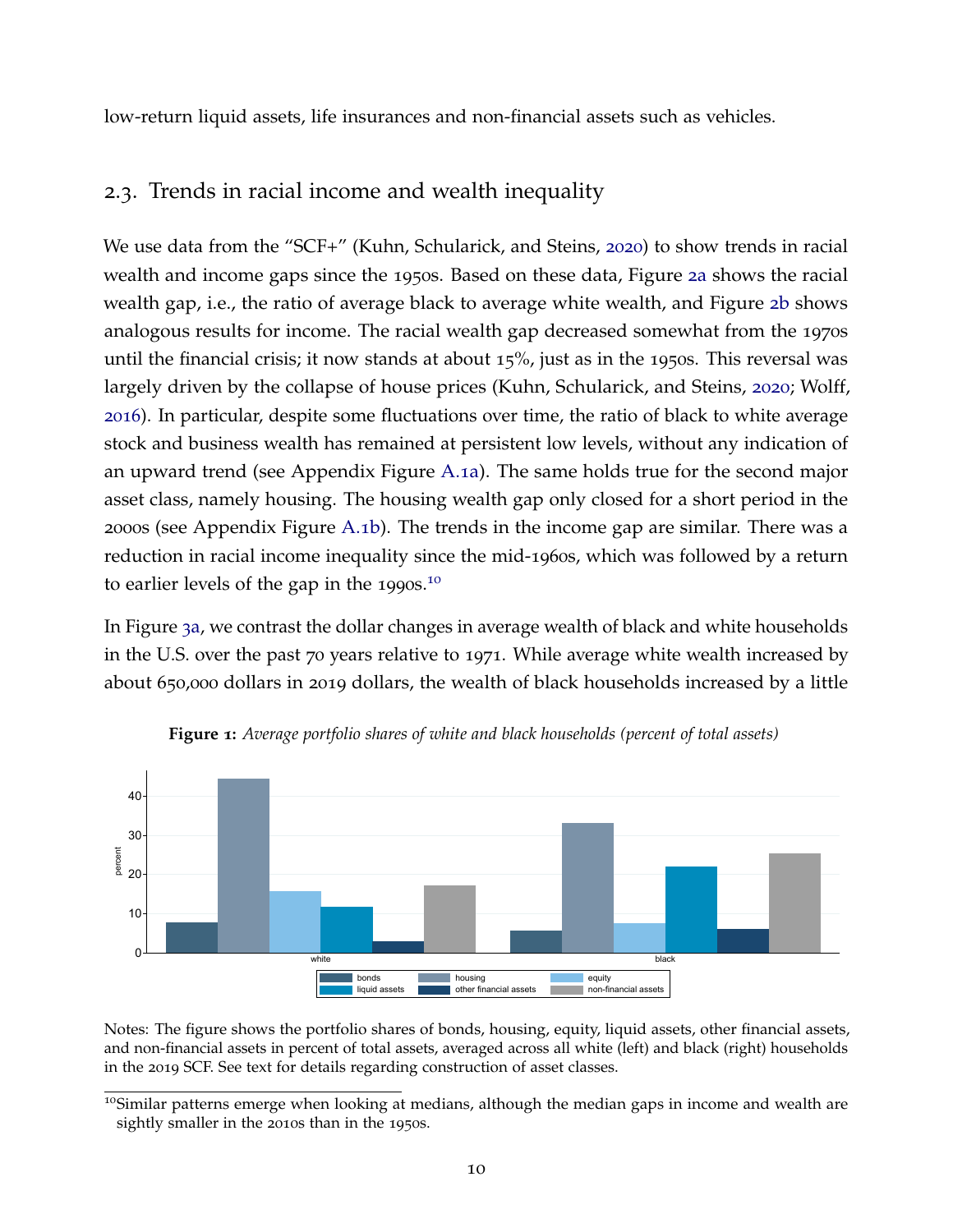

<span id="page-13-0"></span>

Notes: The left (right) panel shows the evolution of the ratio of average black to average white wealth (income) over time. The data were winsorized at the 1st and 99th percentile within each year-race bin.

more than 100,000 dollars, keeping the wealth gap at roughly the same level as in the 1950s. The stock market boom of the 1990s provided a boost to white wealth, which increased by about 400,000 dollars per household between 1995 and 2007, while average black wealth increased by less than 100,000 dollars. Such large differences stem from the much higher exposure to equity markets of wealthy, typically white, U.S. households.<sup>[11](#page-2-0)</sup>

<span id="page-13-1"></span>

**Figure 3:** *Change in wealth and wealth-to-income ratios relative to 1971*

Notes: The left panel shows the change in average wealth of black and white households over time. The right panel shows the change in wealth-to-income ratios of black and white households over time. In both panels, changes are shown as differences to the 1971 values for each group.

Figure 3[b](#page-13-1) compares the changes in wealth-to-income ratios of black and white households

Increases in equity prices during the 1990s also tended to increase wealth inequality *among* white households (Kuhn, Schularick, and Steins, [2020](#page-44-0)).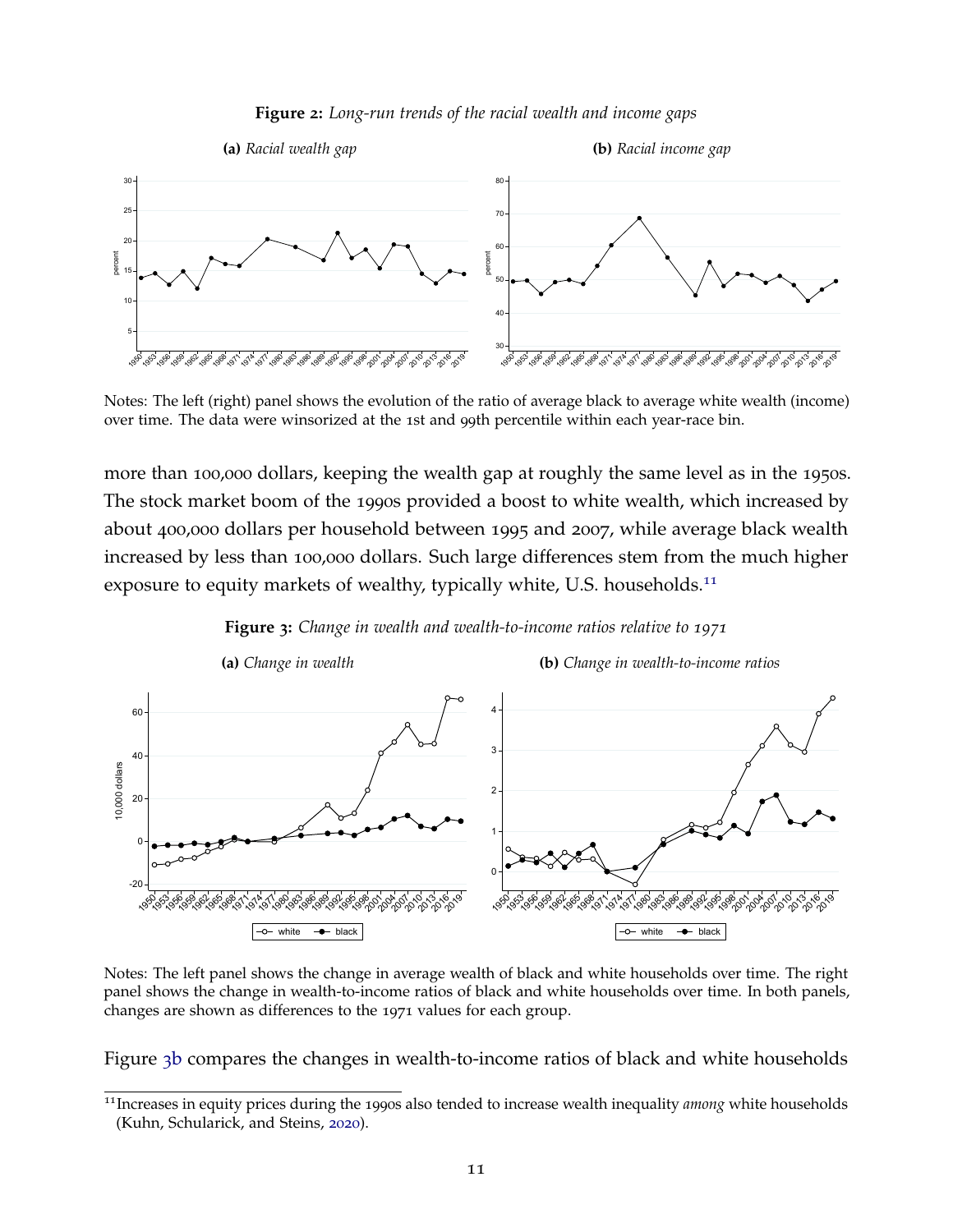relative to the 1971 ratio. We find a strong co-movement from the early 1950s to the mid-1990s, when a rapid divergence took place. By 2019, white households owned 8.6 dollars of wealth per dollar of income, while black households owned only 2.5 dollars (see Table [1](#page-10-0)). Between the early 1970s and today, black households increased their wealth by only slightly more than one year's income, while the wealth of white households increased by about four times their annual income. This stark increase was mainly driven by equity and business wealth. Appendix Figure [A.](#page-46-1)2 shows the counterfactual change in black and white wealth-to-income ratios when keeping wealth from equity, businesses and defined-contribution pension accounts (which are to a large extent invested in equities) fix at their 1971 levels after this year. Without the equity- and business-induced wealth gains, wealth-to-income ratios would have remained relatively stable from the mid-1990s to today, apart from a short-lived housing-based increase around the Financial Crisis. In particular, black and white wealth-to-income ratios would have evolved in a strikingly similar way. High wealth-to-income ratios imply that changes in asset prices lead to large wealth gains relative to income. Accordingly, differences in saving rates, which operate on income *flows*, can have only a small impact on the wealth gap compared to the impact of asset price changes, which operate on much larger wealth *stocks* (Kuhn, Schularick, and Steins, [2020](#page-44-0)).

<span id="page-14-0"></span>

**Figure 4:** *Racial unemployment and wage gaps*

Notes: The left panel shows the racial unemployment gap from 1972 to 2020 (in percentage points), computed as the difference between the average annual unemployment rates of black and white workers. Data on monthly unemployment rates by racial group are taken from FRED (LNU04000003 and LNU04000006). The right panel shows the racial (log) wage gap from 1982 to 2020 for annual averages of log wage data for black and white workers who are paid by the hour. Data on wages are obtained from the Outgoing Rotation Groups of the Current Population Survey (CPS).

In addition to the large wealth and income differences between black and white households, there are differences in labor market outcomes of black and white households. Specifically,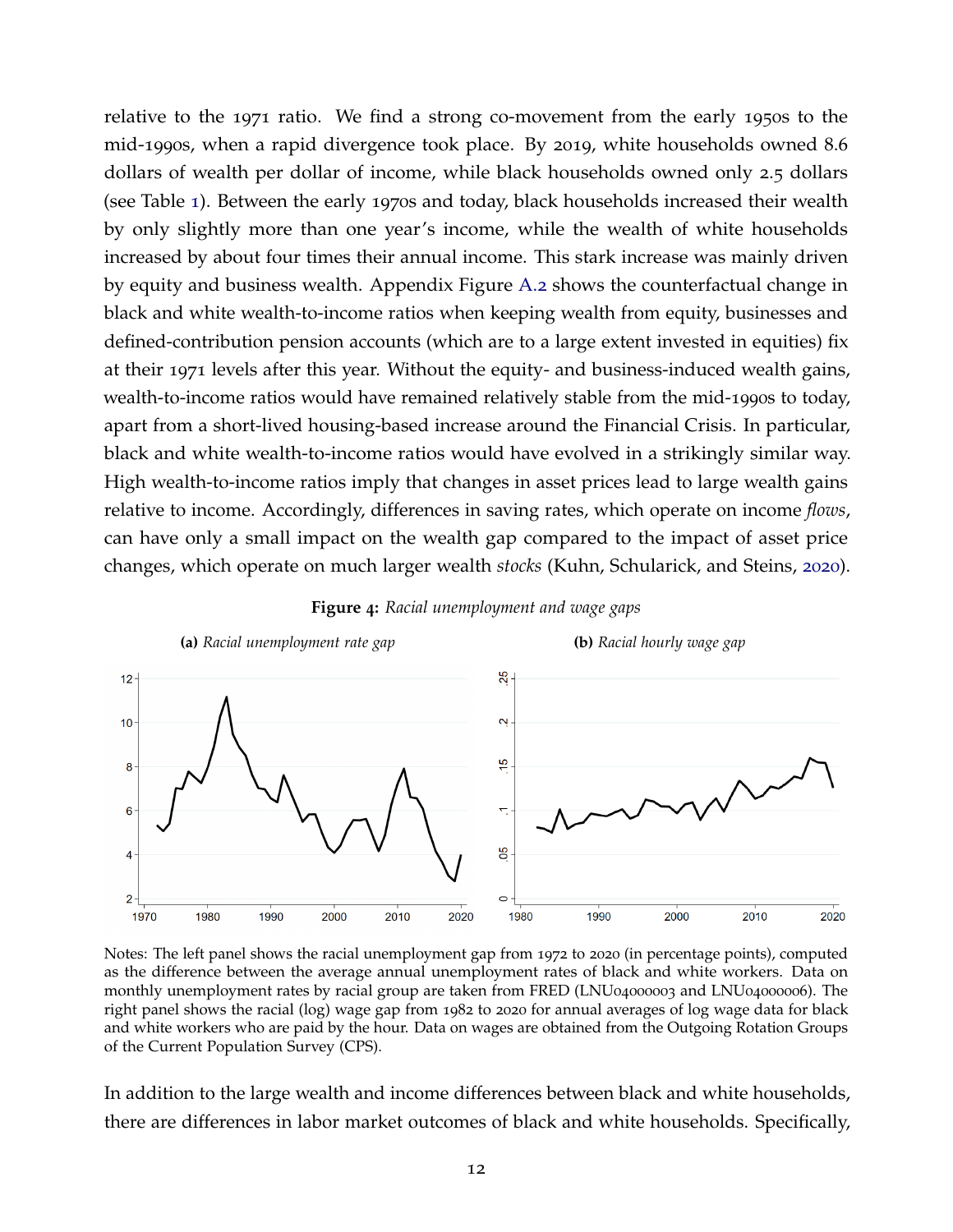the racial gaps in unemployment rates and wages are large. The racial unemployment gap is the focus of discussions about the earnings effect of monetary policy. We use Bureau of Labor Statistics (BLS) data on unemployment rates starting in 1972, when black unemployment rate data become available.<sup>[12](#page-2-0)</sup> Figure 4[a](#page-14-0) shows the black-white annual unemployment gap from 1972 to 2020. The gap has rarely been smaller than 4 percentage points. It reached 12 percentage points during the 1982 recession and reached a low of 3 percentage points in the tight labor market prior to the Covid-19 pandemic.

For the wage gap, we use data for black and white workers from the Current Population Survey (CPS) (Flood et al., [2021](#page-43-10)). Wage data for all employed workers paid by the hour in the CPS outgoing rotation groups are available from January 1982 onward. The racial wage gap shown in Figure 4[b](#page-14-0) is the difference between log wages of black and white workers. The series has a slight upward trend from 8 percent lower wages for black workers in 1982 to almost 15 percent today. The wage gap does not show systematic cyclical fluctuations around this secular trend. The increasing wage gap counteracts some of effects of the historical decline in the racial unemployment gap shown in Figure  $4a^{13}$  $4a^{13}$  $4a^{13}$ 

#### <span id="page-15-0"></span>3. Household portfolios, asset prices and interest rates

In the following, we will illustrate the different sensitivity of black and white household asset portfolios to changes in asset prices and to interest rates.

# 3.1. Portfolio composition and asset price changes

To illustrate the effect of asset price changes, we consider a 10-percent increase in the price of each asset and look at how this affects the wealth of the average black and white household.<sup>[14](#page-2-0)</sup> Figure 5[a](#page-16-0) shows the dollar wealth changes for three major asset classes – bonds, equity, and housing – following a 10-percent asset price increase. Changes in asset prices lead to much larger capital gains for white compared to black households, which is

<sup>&</sup>lt;sup>12</sup>The gap is the difference between black and white unemployment rates, where the data are seasonally adjusted with Census X-12 ARIMA.

<sup>&</sup>lt;sup>13</sup>Another reason for the trend might be changes in the group of workers who are paid by the hour. We also considered data on the racial gap in mean and median weekly earnings and found our results to be robust.

 $14A$  10-percent changes seem to be a reasonable benchmark in light of the substantial increases in asset prices that have occurred during the past 15 years. Over this time period, U.S. home prices rose by 69 percent, stock prices by 95 percent and bond prices by 22 percent. These numbers are based on the annual average S&P Case Shiller U.S. National Home Price Index, the end of year S&P 500 stock price index and the annual average U.S. 10-year government bond yield with the assumption that duration is 7 years.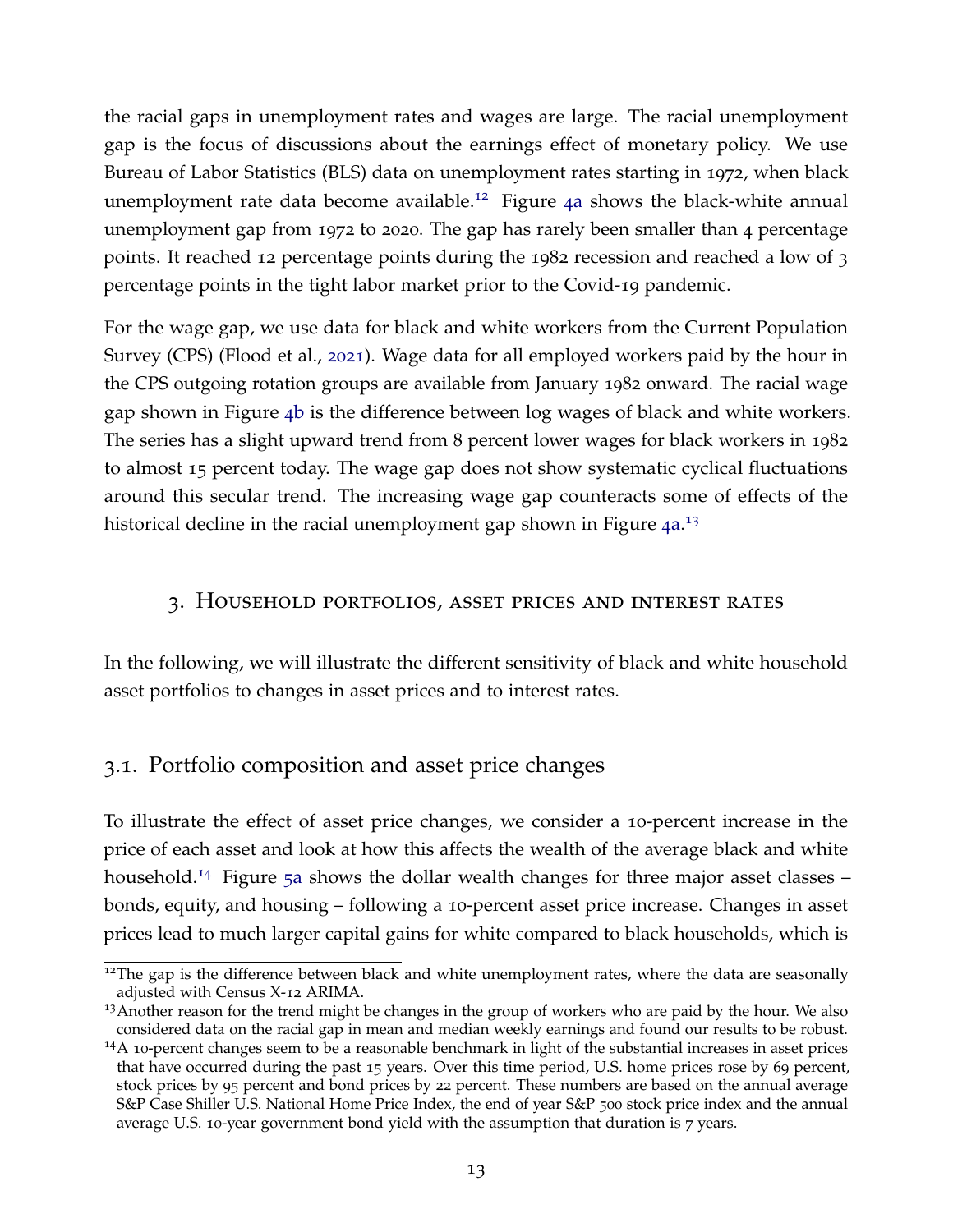not surprising given the large differences in the average wealth levels shown in Table [1](#page-10-0).

These racial differences in capital gains are only partially mitigated when we look at the wealth gains relative to household income, as shown in Figure 5[b.](#page-16-0) Even in relation to income, we find the differences to still be large. For example, if stock prices rise by 10 percent, capital gains for white households are over 40 percent of annual income. For black households, the corresponding number is less than 10 percent. These results mean that any capital gains from asset price changes accrue disproportionately to white households.

Housing, the largest asset of most Americans, is particularly important due to the possibility of racial discrimination in housing markets.<sup>[15](#page-2-0)</sup> Table [1](#page-10-0) already hinted at lower homeownership rates for black families. Zero housing wealth at the median implies that not even every second black household owns a house. By contrast, the housing wealth of white households at the median is already \$170,000, more than the average total wealth of black households.

To explore how much differences in homeownership and differences in the level of housing wealth contribute to the capital gain differences from the housing market, we conduct two

<span id="page-16-0"></span>

**Figure 5:** *Capital gains from 10-percent increase in asset prices*

Notes: The left panel shows the average capital gains for black and white households from a 10-percent increase in bond, stock, or house prices. Capital gains are computed as the product of the price change and the average stock of asset holdings of the respective racial group. The right panel shows the capital gains in each asset class as a percentage share of each group's average annual household income.

<sup>15</sup>See, for example, Center for American Progress, "Racial Disparities in Home Appreciation" [https://www.americanprogress.org/issues/economy/reports/2019/07/15/469838/racial](https://www.americanprogress.org/issues/economy/reports/2019/07/15/469838/racial-disparities-home-appreciation/)[disparities-home-appreciation/](https://www.americanprogress.org/issues/economy/reports/2019/07/15/469838/racial-disparities-home-appreciation/) and Harvard Joint Center for Housing Studies,"The State of the Nation's Housing 202" [https://www.jchs.harvard.edu/sites/default/files/reports/files/Harvard\\_](https://www.jchs.harvard.edu/sites/default/files/reports/files/Harvard_JCHS_The_State_of_the_Nations_Housing_2020_Report.pdf) [JCHS\\_The\\_State\\_of\\_the\\_Nations\\_Housing\\_2020\\_Report.pdf](https://www.jchs.harvard.edu/sites/default/files/reports/files/Harvard_JCHS_The_State_of_the_Nations_Housing_2020_Report.pdf)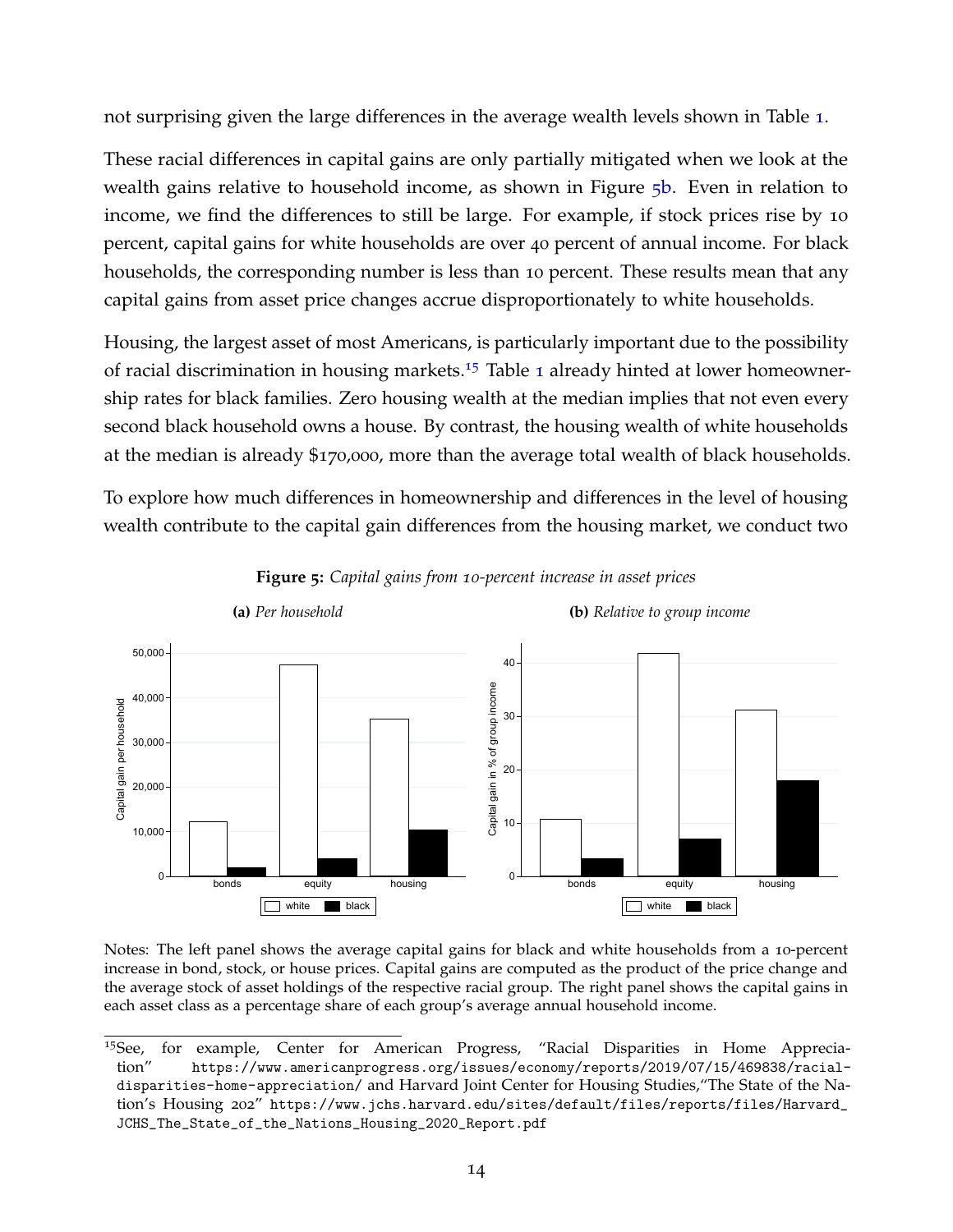counterfactual experiments. In the first experiment, we increase black homeownership at the extensive margin by equalizing homeownership rates of black and white households (*CF ext.*). In the second experiment, we increase homeownership at the intensive margin by equalizing the average value of houses of black and white homeowners (*CF int.*). Considering a 10-percent increase in house prices as before, Figure 6[a](#page-17-0) shows the dollar capital gains and Figure 6[b](#page-17-0) shows the gains as a fraction of income.

If we consider the counterfactual situation where white and black households have the same homeownership rate (black, *CF ext.*) and consider a 10-percent house price shock, we find that the gap closes slightly in levels (Figure 6[a\)](#page-17-0) and almost completely as a fraction of income (Figure 6[b\)](#page-17-0). This result suggests that a substantial part of the differences in capital gains in the housing market stems from differences in homeownership; 75 percent of white households are homeowners but only 46 percent of black households. Lastly, we consider the effect from equalizing house values for black and white households (black, *CF int.*). That is, we show what the capital gains to the average black household would be if black-owned homes were as valuable as white-owned homes. The effects are large because homes owned by white households are more than twice as valuable as homes owned by black households. In levels, the capital gains of the average black household are now almost two-thirds of the capital gain of the average white household, while it was less

<span id="page-17-0"></span>

#### **Figure 6:** *Capital gains from 10 percent house price increase*

Notes: The left panel shows the average capital gains from a 10-percent increase in house prices for black and white households, as well as two counterfactual experiments for black households: *CF ext.* shows the counterfactual capital gain if black households had the same homeownership rate as white households. *CF int.* shows the counterfactual capital gain if black households owned houses of the same average value as white households. The right panel shows the same capital gains as a percent of each group's total income.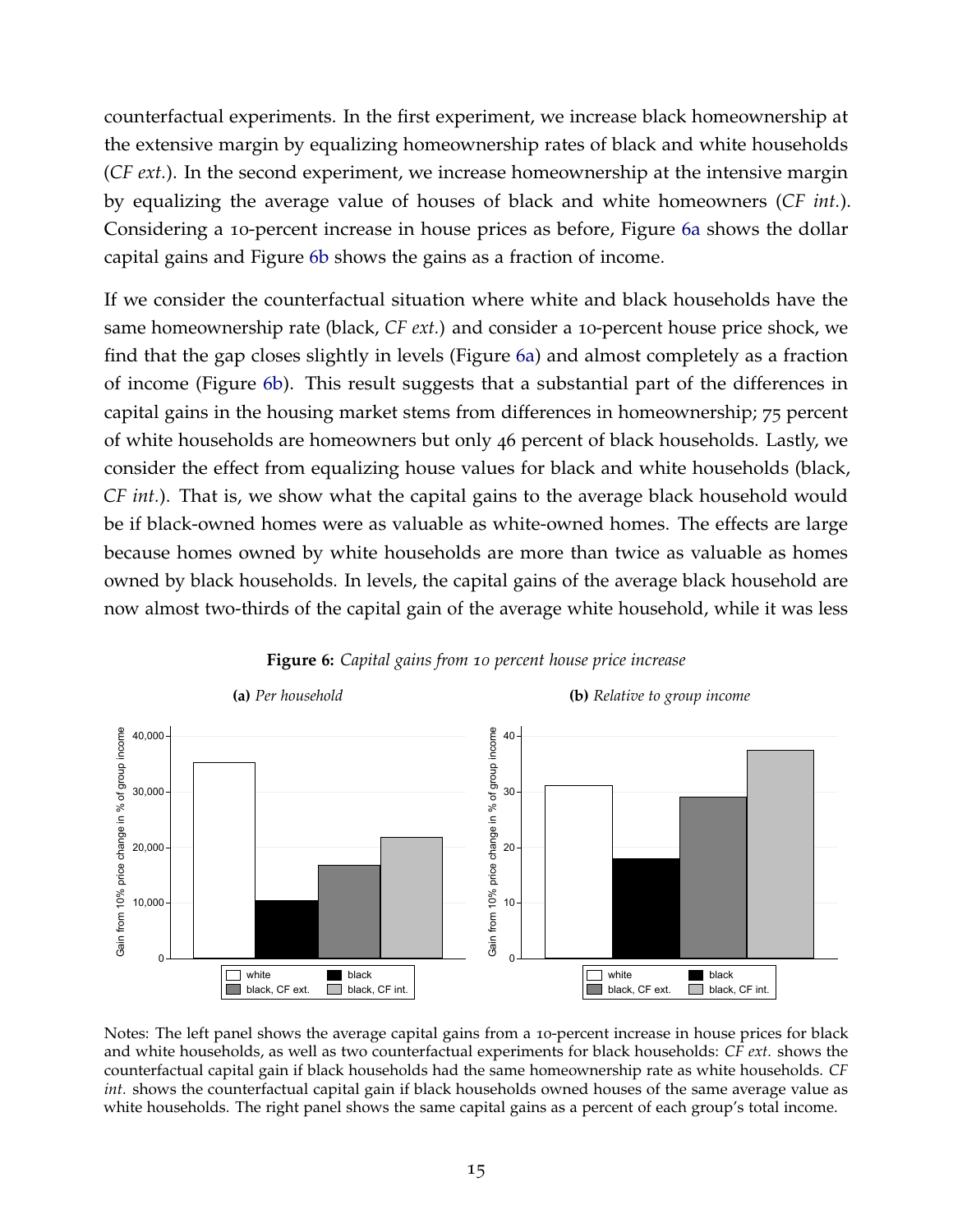than one third in the baseline. If we look at the relation to income in Figure 6[b,](#page-17-0) we find that the capital gains as a fraction of income are now even larger for black than for white households because of the underlying racial income gap.

Whether it is red-lining, other forms of discrimination or other factors that have led to black households owning fewer and less valuable homes, these differences mean that black households gain less from overall home price appreciation. This potentially fuels further racial inequalities when monetary policy leads to capital gains in the housing market.

# <span id="page-18-0"></span>3.2. Portfolio composition and interest rate changes

Black and white households are also affected differently when interest rates and dividend payments change. Households are affected by such changes in several ways after an accommodative monetary policy shock. First, lower interest rates will lead to lower interest income on bank accounts and deposit-type assets. Unlike for fixed-rate bonds that will increase in value, the money value of an account balance will not change. What will change are the future income flows from this balance, making a household with a positive balance poorer in expectation. Falling interest rates also reduce the interest earnings on bonds when maturing bonds are reinvested at a lower rate. Around 13.4 percent of corporate and 20.6 percent of mortgage-backed bonds are refinanced each year, which leads to a loss in interest income when rates fall.<sup>[16](#page-2-0)</sup>. Second, we assume that a policy accommodation that leads to increased equity prices and profits will also lead to an increase in dividend payments. Given the higher stock market participation and average stock holdings of white compared to black households, this source of income mainly matters for white households.

The final way in which households are affected by lower interest rates is via borrowing, in particular if the household borrows with a mortgage contract that allows refinancing at a lower interest rate. Most U.S. mortgages are fixed-rate mortgages with a built-in call option that allows for the opportunity to prepay. Although refinancing is costly and cumbersome, refinancing activity typically increases when interest rates fall. The lower rates will persist for the remaining duration of the mortgage (Bhutta and Keys, [2016](#page-41-11)). Refinancing activity is therefore an important example where even transitory changes in interest rates resulting from monetary policy can have long-lasting redistributive effects as households "lock in" the lower interest rate for the remaining maturity of the mortgage. If the mortgage balance

<sup>&</sup>lt;sup>16</sup>The proportions of bonds maturing are estimated as total issuance less the change in bonds outstanding as a fraction of bonds outstanding, averaged over the ten years since 2011, based on data from the Securities Industry and Financial Markets Association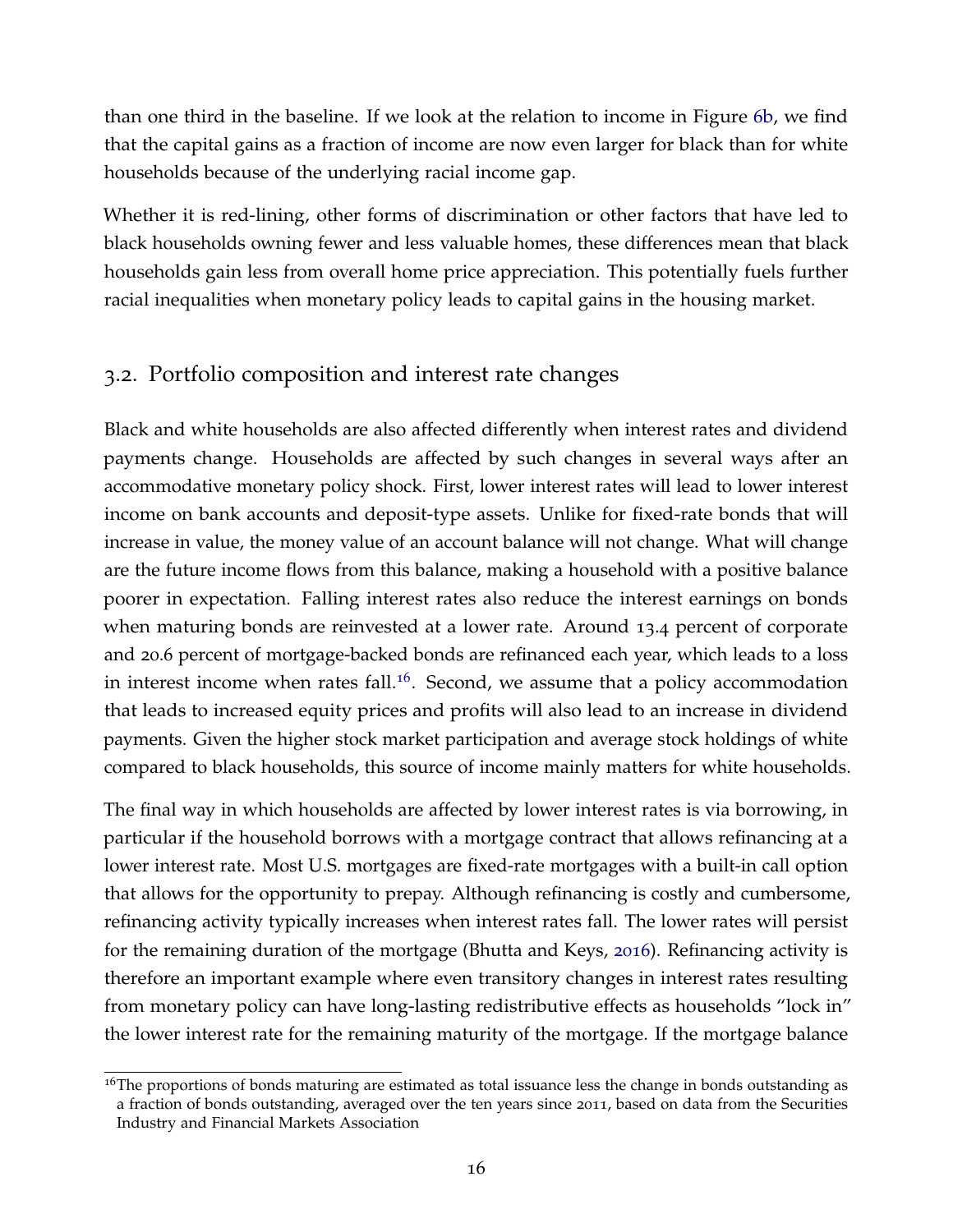is not increased upon refinancing, but future interest payments are lowered, the household is effectively richer. In this sense, households with reduced monthly payments will be richer even if their net worth is unchanged in an accounting sense.

Exploring the capital income effects of a monetary accommodation through interest rate, dividend and refinancing effects is, given changing balances and maturities, very complex. To examine the impact of monetary-policy-induced interest changes, we will consider a 100bp fall in interest rates over a one-year horizon. First, we compute the loss in income from lower rates on deposit-type assets and refinanced corporate and mortgage-backed bonds for the one-year horizon. This effect is the foregone income due to the fall in interest rates. Second, to compute the effect from reduced mortgage payments, we assume that all fixed-rate mortgages are refinanced to the lower rate without changing the mortgage balance or remaining time to maturity. The latter effect reflects the change in annual mortgage payments if a household locks in the new lower interest rate by refinancing a fixed-rate mortgage. Finally, we consider a 1% increase in dividend incomes.

Figure 7[a](#page-19-0) shows the average loss in interest income on liquid assets and newly issued bonds after a 100bp decline in interest rates, and the average gain from mortgage refinancing and higher dividend incomes. Given that the average holdings of liquid assets and bonds are larger for white households (as shown in Table [1](#page-10-0)), it is expected that the decline in

<span id="page-19-0"></span>

**Figure 7:** *Capital income effects from a decline in interest rates after one year*

Notes: The left panel shows the average gains for black and white households after a 100bp decline in mortgage interest rates and a 1% increase in dividend income, and their average losses after a 100bp decline in savings and bond interest rates (see text for details). The right panel shows the same gains and losses as a percentage share of each group's total income.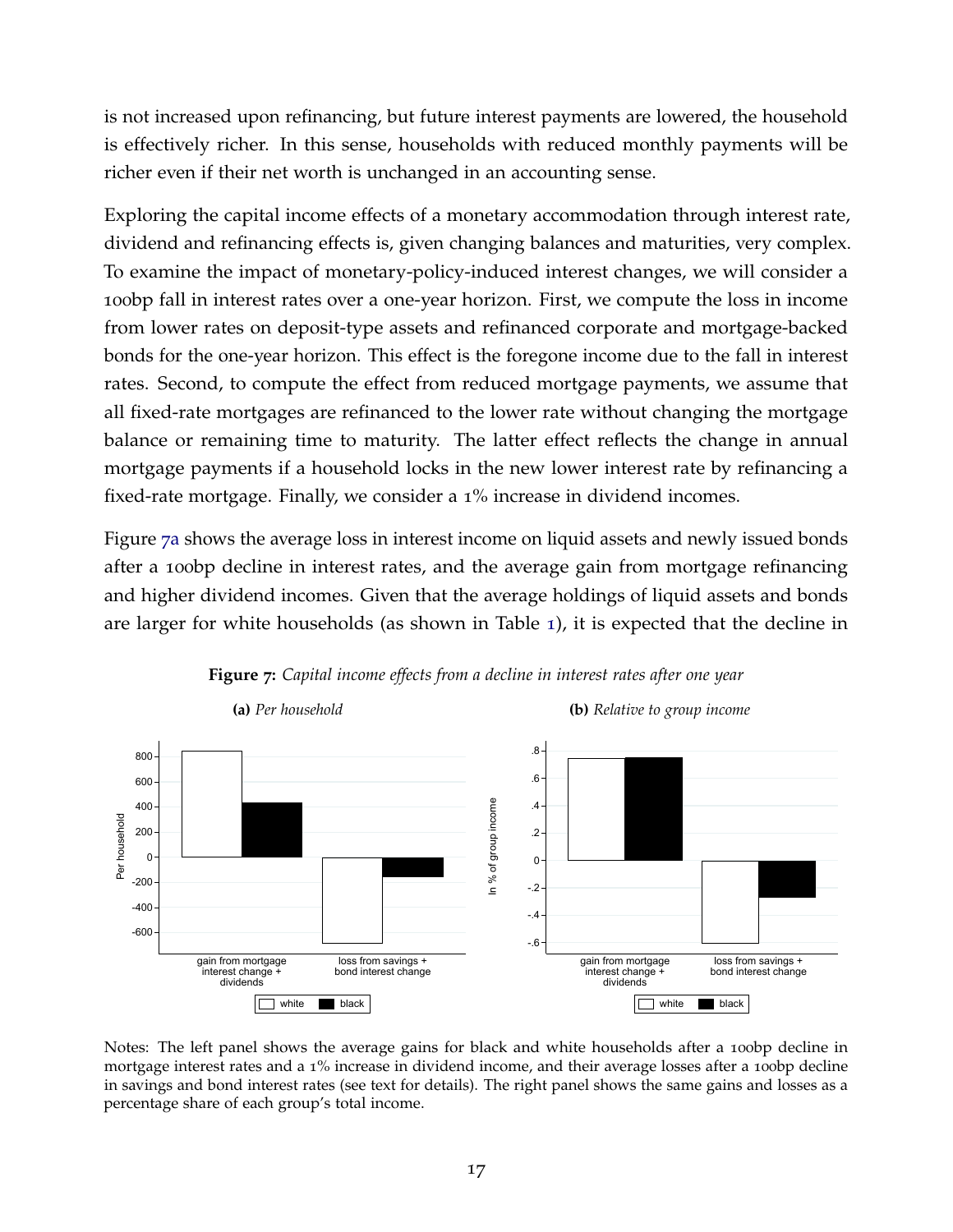interest income is much larger for white than for black households. Over one year, the interest income of the average black household goes down by about 160 dollars and it goes down about four times as much for white households. Expressing these losses relative to income, Figure 7[b](#page-19-0) shows that they are small: about 0.6 percent of annual income for white households and about half as much for black households.

Mortgage debt balances of U.S. households are, after four decades of growth, large and correspond to almost 100 percent of SCF household income (Bartscher et al., [2021](#page-41-12)). The dollar decline in mortgage payments from refinancing after a 100bp decrease in interest rates is shown in Figure 7[a,](#page-19-0) along with the gain from higher dividend incomes, which is however small. We find that the mortgage payments per household decline by 800 dollars for white households and by roughly half as much, 400 dollars, for black households. Figure 7[b](#page-19-0) shows that as a fraction of current annual income, the responses are almost equal. For both black and white households, the reduction in mortgage payments corresponds to roughly 0.7 percent of annual income. It is however important to keep the distribution of homeownership in mind; more than every second black household does not own a house and therefore typically also does not owe mortgage debt. Moreover, the calculations are based on a scenario in which all households actually take advantage of the fall in the mortgage interest rate and refinance. Yet recent evidence by Gerardi, Willen, and Zhang ([2021](#page-43-11)) suggests that black households benefit less because they are substantially less likely to refinance when interest rates decline.

# <span id="page-20-0"></span>4. Monetary policy, asset prices and the unemployment gap

In Section [2](#page-9-0), we showed the heterogeneity in portfolio composition between black and white households and differences in their labor market outcomes, specifically the racial unemployment and wage gaps. In Section [3](#page-15-0), we showed that portfolio heterogeneity leads to different gains when a loose monetary policy results in an increase in asset prices and dividends and a decline in interest rates. In the following, we will develop estimates of the effects of a monetary policy shock on the prices of assets – equities, houses, bonds – as well as on interest rates, dividends and labor market outcomes. In Section [5](#page-27-0), we will combine these estimates with the household portfolio data from the SCF in order to investigate the wealth and capital income effects of an accommodative policy shock for black and white households and compare them to the earnings effects that result from changes in the racial unemployment gap.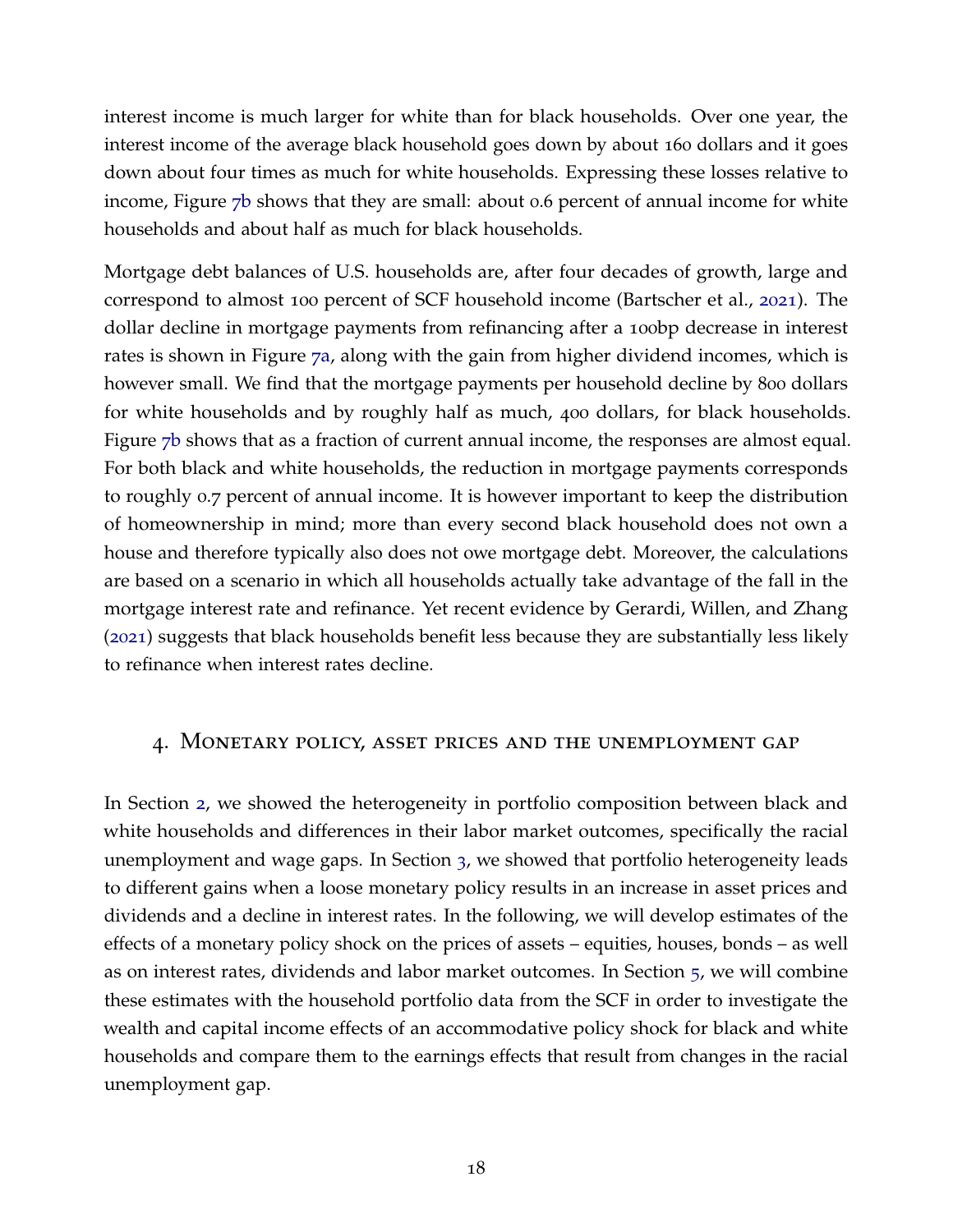To study the effects of monetary policy shocks on asset prices and other outcomes, we use instrumental variable local projections (LP-IV) following Stock and Watson ([2018](#page-45-3)) and Jordà, Schularick, and Taylor ([2020](#page-43-2)). We employ the widely used extended Romer and Romer series for policy shocks (Coibion et al. ([2017](#page-42-3)) and Romer and Romer ([2004](#page-44-3))) as an instrument for the change in the Funds rate. In the interest of comparability and transparency, we will also show simple local projection results for uninstrumented changes in the Fed Funds rate. Although there is a wide range of estimates of the effects of policy shocks on macro outcomes, we maintain that the estimates provide plausible approximations that illustrate the underlying economic mechanisms.

We show estimates of the impact of monetary policy shocks over a five-year period. There is a growing consensus in the literature that monetary policy moves asset prices over extended periods. Rigobon and Sack ([2004](#page-44-7)) and Bernanke and Kuttner ([2005](#page-41-13)) pioneered empirical approaches. Both studies found substantial effects of policy surprises on stock prices that mainly come from changes in risk premia (excess returns). In both studies, a surprise 100bp shock lowers stock prices by between  $5$  and  $7$  percent. Jordà, Schularick, and Taylor ([2015](#page-43-12)) document substantial effects of exogenous changes in monetary conditions on all major asset classes over multi-year horizons in a long-run cross-country data set. A recent paper by Paul ([2020](#page-44-2)) argues that monetary policy today has larger and more persistent effects on asset prices than in the past. Similar findings have been reported for non-conventional monetary policy (Bernanke, [2020](#page-41-1); Wu and Xia, [2016](#page-45-2)). The same mechanism that we describe in this paper – greater wealth effects for white households than for black households following monetary policy-induced asset price gains – can be applied to these findings as well. Only the size and duration of the effects will vary across different studies.

# 4.1. Estimation of the effects of monetary policy

We will first show simple local projections based on OLS. In a second step, we will treat the monetary policy shock measure as a proxy for the structural shocks in the LP-IV set-up. The intuition is that surprises and structural shocks are imperfectly correlated. Monetary surprise measures suffer from measurement error due to noise and random zero observations in months without FOMC meetings. Instrumenting the Federal Funds rate (FFR) instead of future rates also reduces the problems raised by the potential release of private central bank information (Nakamura and Steinsson, [2018](#page-44-8)). Throughout the analysis, we will scale the policy shocks to represent a 100bp surprise cut in the current FFR.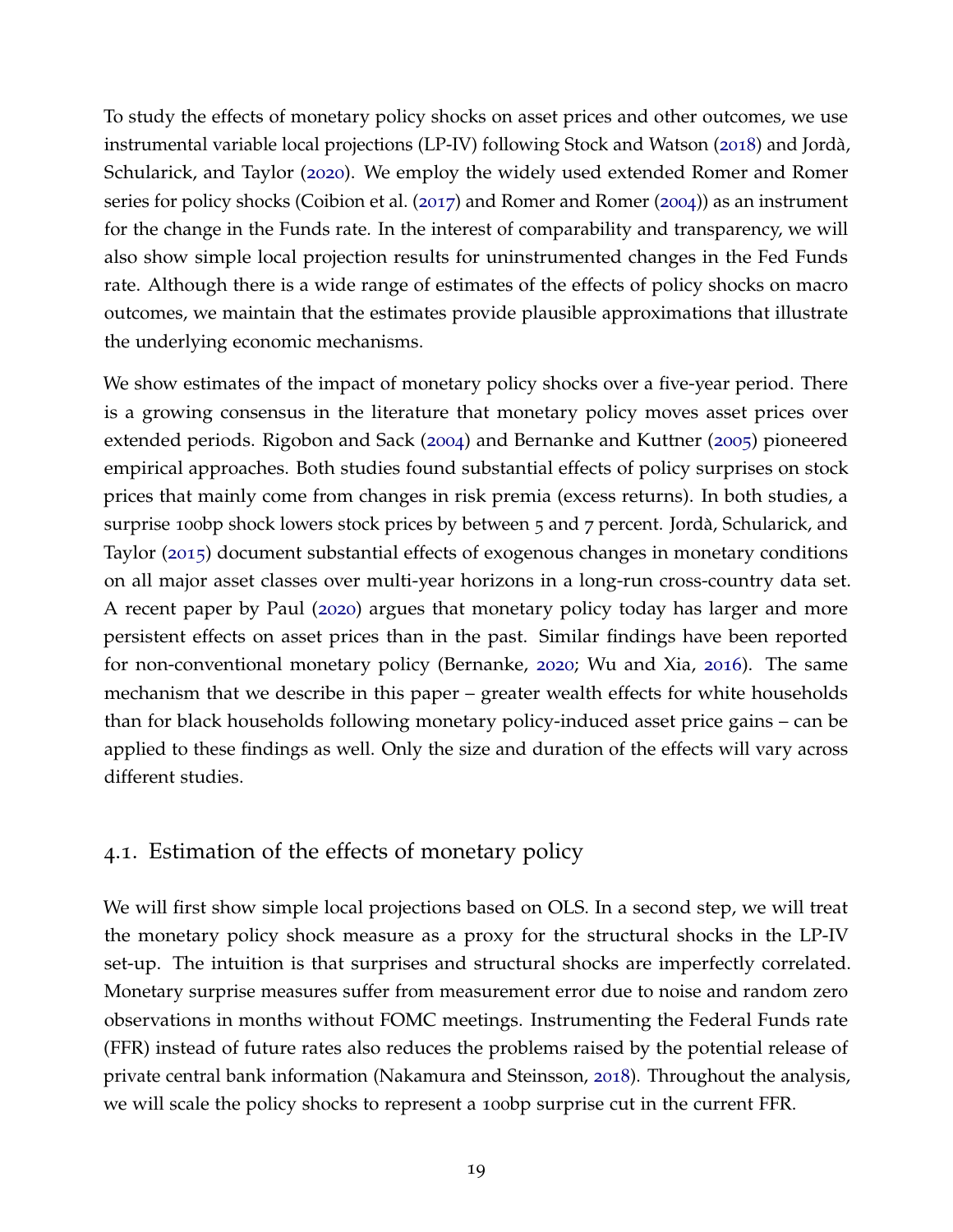| Table 2: Macroeconomic data |  |
|-----------------------------|--|
|-----------------------------|--|

<span id="page-22-1"></span>

| Variable              | Description                                      | Time Period        | Source        |
|-----------------------|--------------------------------------------------|--------------------|---------------|
| Federal Funds Rate    | Federal Funds Target                             | $11/1988 - 9/2017$ | <b>FRB</b>    |
| Unemployment rate     | seasonally adjusted unemployment                 | $1/1960 - 9/2017$  | <b>BLS</b>    |
| Unemployment gap      | difference in black and white unemployment rates | $1/1972 - 9/2017$  | <b>BLS</b>    |
| Hourly wages          | Black and white workers                          | $1/1982 - 9/2017$  | <b>BLS</b>    |
| Weekly earnings       | Black and white workers                          | $1/1982 - 9/2017$  | <b>BLS</b>    |
| Industrial production | industrial production index                      | $1/1960 - 9/2017$  | <b>FRB</b>    |
| Stock price           | S&P <sub>500</sub> price                         | $1/1960 - 9/2017$  | $S\&P$        |
| Inflation             | CPI, all urban consumers                         | $1/1960 - 9/2017$  | <b>BLS</b>    |
| M <sub>2</sub> growth | Real money stock                                 | $1/1960 - 9/2017$  | <b>FRB</b>    |
| House price           | Case-Shiller house price index                   | $1/1975 - 9/2017$  | S&P Corelogic |
| Dividends             | Real dividends, S&P <sub>500</sub>               | $1/1960 - 9/2017$  | R. Shiller    |
| Corporate debt yield  | Moody's seasoned corporate BAA yield             | $1/1960 - 9/2017$  | <b>FRB</b>    |
| Treasury yield        | 10-year constant maturity T-note yield           | $1/1960 - 9/2017$  | <b>FRB</b>    |

Notes: The table summarizes the macroeconomic time series used in the LP-IVs. It shows the different variables with descriptions, the time period for which the data are available, and the source of the data.

Let ∆*r<sup>t</sup>* denote the change in the FFR at time *t*. We denote as *x* the vector of controls, which includes two lags of the outcome and the interest rate variables, as well as other variables such as the unemployment rate, inflation, industrial production, corporate bond yields, the dividend-price ratio, money growth, and asset prices. Consider the following set of local projections relating future economic outcomes such as stock and house price changes, as well as the black-white unemployment rate, to changes in interest rates today:

<span id="page-22-0"></span>
$$
y_{t+h} = \alpha_h + \Delta r_t \beta_h + x_t \gamma_h + \nu_{t+h}; \quad \text{for } h = 0, \dots, H-1,
$$
 (1)

where  $t = 1, \ldots, T$ .

Estimates of this equation will show the effects of changes in the Fed Funds rate, but will not allow for a causal interpretation, as changes in the interest rates are endogenous to the state of the economy. To obtain exogenous variation in ∆*r<sup>t</sup>* , we will use the structural policy shocks introduced by Romer and Romer ([2004](#page-44-3)). The Romer-Romer (RR) shocks are the component of policy changes that are orthogonal to the Fed's information set, Federal Reserve Greenbook projections for GDP, inflation and unemployment. Taking account of the delay in the publication of the Greenbook, the data are currently available for the period from 1969 to 2015. More specifically, let ∆*z<sup>t</sup>* denote the surprise component. We will estimate the following set of local projections using instrumental variables (LP-IV):

$$
y_{t+h} = \alpha_h + \Delta \hat{r}_t \beta_h + x_t \gamma_h + \nu_{t+h}; \quad \text{for } h = 0, \ldots, H-1,
$$
 (2)

which can be compared to the LP-OLS etimation from ([1](#page-22-0)). The estimates of  $\Delta \hat{r}_t$  come from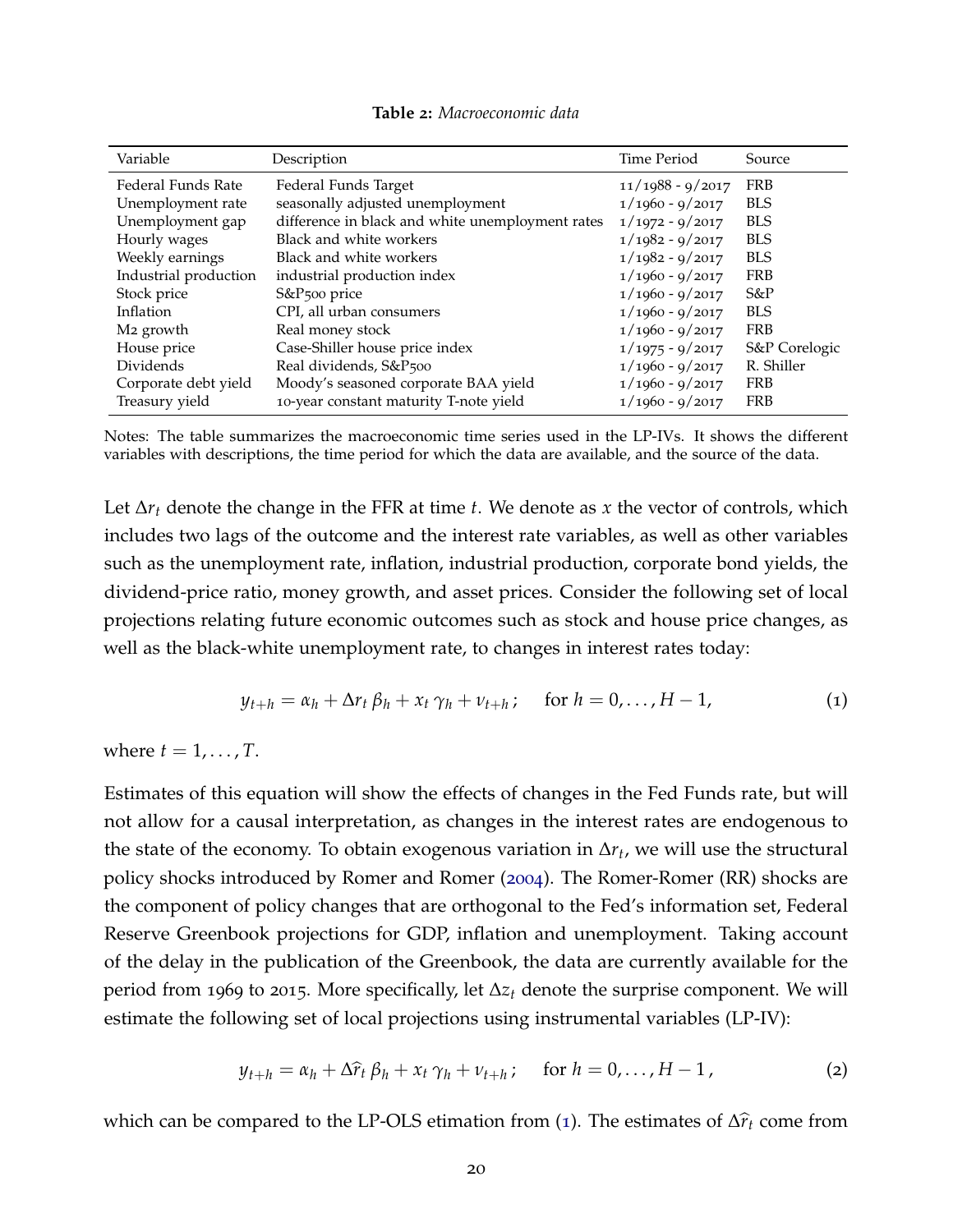<span id="page-23-0"></span>

**Figure 8:** *Effects of a 100bp decline in Fed Funds Rate LP-OLS)*

Notes: The figure shows the impulse responses for stock prices, house prices, 10-year treasury yields, the unemployment and wage gaps, and dividends after a 100bp expansionary monetary policy change in the Fed Funds rate. Impulse responses are shown as solid lines and shaded areas show 90-percent confidence bands. The horizontal axes shows calendar time in months and the vertical axes show asset price changes in percent for stocks and houses, change in basis points for 10-year treasury yields, and the percentage point change in the racial unemployment and wage gap.

the first-stage regression:

$$
\Delta r_t = \Delta z_t b + x_t g + \epsilon_t. \tag{3}
$$

<span id="page-23-1"></span>Data for the outcome variables, along with the controls, are all standard, publicly available macroeconomic time series. Specific variables, definitions and sources are shown in Table [2](#page-22-1).

# 4.2. Effects of monetary policy: results

We begin by showing estimates of the response of financial and labor market outcomes to changes in the Fed Funds rate over a 5-year horizon with the simple LP-OLS procedure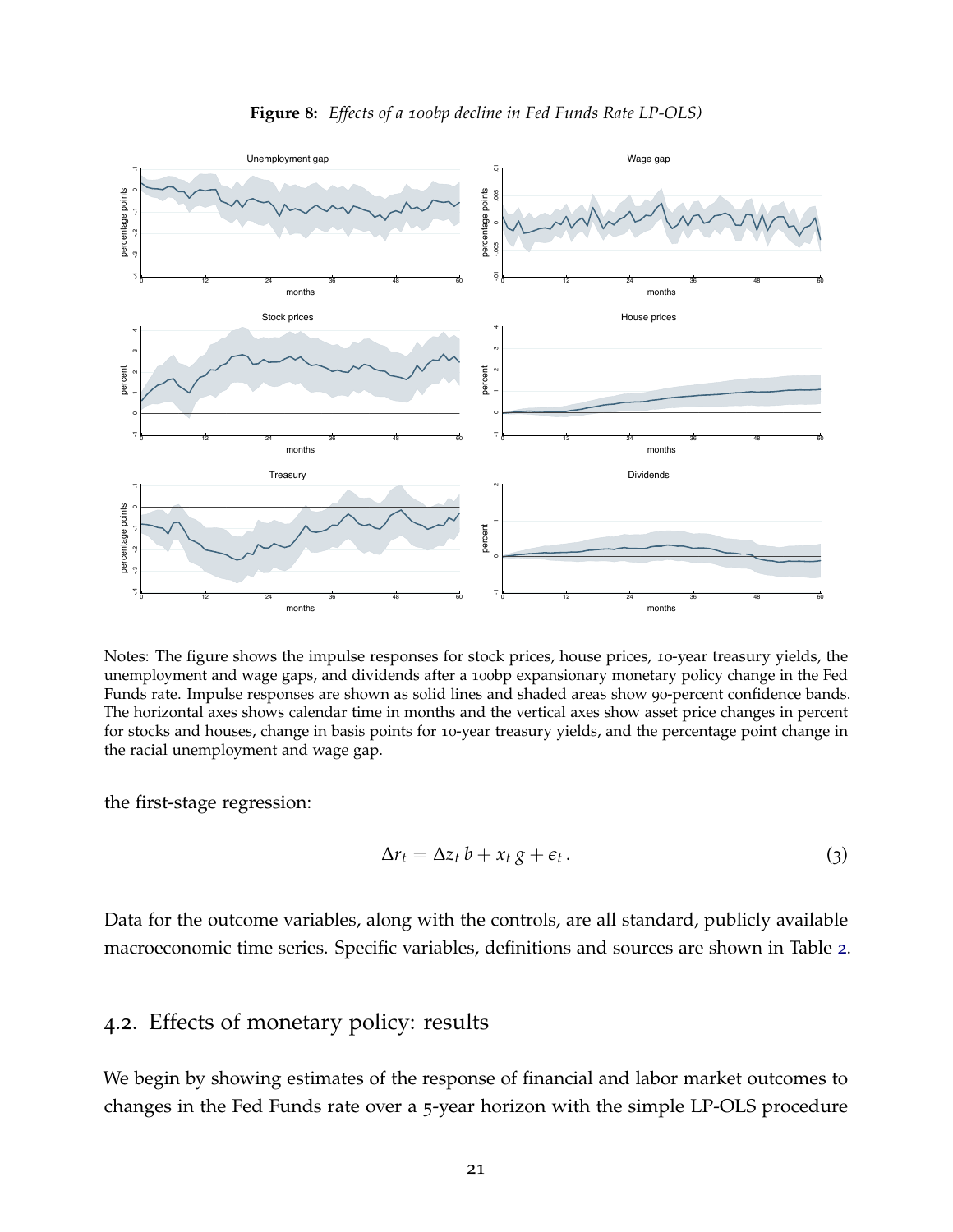<span id="page-24-0"></span>

**Figure 9:** *Effects of a 100bp monetary policy shock (LP-IV estimation with Romer-Romer)*

Notes: The figure shows the impulse responses for stock prices, house prices, 10-year treasury yields, the unemployment and wage gaps, and dividends after a Romer-Romer (RR) 100bp expansionary monetary policy shock. Impulse responses are shown as solid lines and shaded areas show 90-percent confidence bands. The horizontal axes shows calendar time in months and the vertical axes show asset price changes in percent for stocks and houses, in basis points for 10-year treasury yields, and in percentage points for the racial unemployment gap.

discussed above. Figure [8](#page-23-0) shows a peak increase of 3 percent in equity prices and 1 percent in house prices. The 10-year Treasury yield drops on impact and remains depressed for at least three years. The unemployment gap appears to shrink by about 0.1pp, while dividends rise very slightly. The wage gap between black and white workers is unaffected.

Figure [9](#page-24-0) presents our benchmark estimates for the effect of a 100 b expansionary monetary policy shock on asset prices and the labor market gaps. We use the extended RR shock series as an instrument for changes in the Fed Funds rate. Unsurprisingly, the estimations now show a larger response of stock markets that peaks at about 5 percent in less than three years. The effect declines to about 3 percent by year 5, but remains sizeable over the entire horizon. By contrast, the house price response takes over a year to get started and peaks at a little more than 2 percent after five years. Treasury yields fall on impact, but then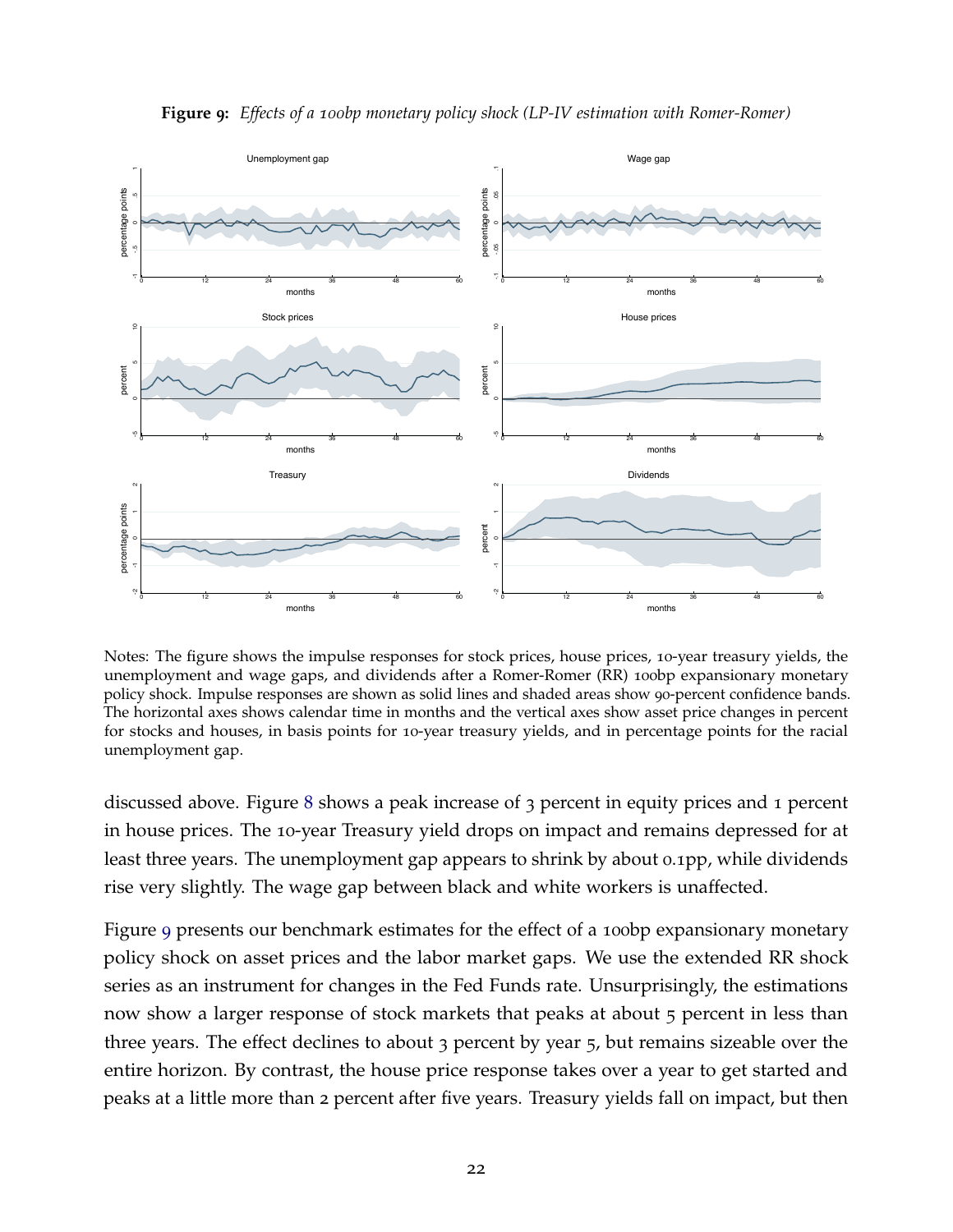| Horizon | Unemployment<br>Gap | Wage Gap         | <b>Stocks</b>    | Houses           | Treasury          | Dividends        |
|---------|---------------------|------------------|------------------|------------------|-------------------|------------------|
|         | $\%$                | $\%$             | pp               | pp               | pp                | $\frac{0}{0}$    |
| оM      | 0.038               | $-0.004$         | $1.268*$         | $-0.074$         | $-0.236***$       | 0.026            |
|         | $(0.121,-0.045)$    | $(0.011,-0.018)$ | (2.461, 0.074)   | $(0.069,-0.217)$ | $(-0.117,-0.355)$ | $(0.119,-0.067)$ |
| 6M      | 0.004               | $-0.008$         | 2.479            | 0.080            | $-0.299**$        | $0.548*$         |
|         | $(0.161,-0.154)$    | $(0.008,-0.024)$ | $(5.254,-0.295)$ | $(0.687,-0.527)$ | $(-0.082,-0.516)$ | (1.088, 0.007)   |
| 12M     | $-0.009$            | $-0.008$         | 0.463            | $-0.118$         | $-0.420*$         | $0.787*$         |
|         | $(0.111,-0.308)$    | $(0.007,-0.024)$ | $(3.903,-2.976)$ | $(0.835,-1.070)$ | $(-0.055,-0.785)$ | (1.553, 0.020)   |
| 24M     | $-0.137$            | $-0.006$         | 2.089            | 1.046            | $-0.505**$        | 0.566            |
|         | $(0.123,-0.396)$    | $(0.013,-0.025)$ | $(5.346,-1.169)$ | $(2.475,-0.383)$ | $(-0.085,-0.925)$ | $(1.731,-0.598)$ |
| 36M     | $-0.038$            | $-0.006$         | $3.206*$         | $2.047*$         | $-0.143$          | 0.328            |
|         | $(0.253,-0.328)$    | $(0.011,-0.023)$ | (6.333, 0.078)   | (4.044, 0.051)   | $(0.148,-0.434)$  | $(1.575,-0.918)$ |
| 48M     | $-0.104$            | $-0.011$         | 1.905            | 2.230            | 0.154             | 0.001            |
|         | $(0.061,-0.269)$    | $(0.008,-0.029)$ | $(5.211,-1.401)$ | $(5.049,-0.589)$ | $(0.500,-0.192)$  | $(1.195,-1.193)$ |
| 60M     | $-0.129$            | $-0.011$         | 2.564            | 2.383            | 0.097             | 0.334            |
|         | $(0.084,-0.342)$    | $(0.004,-0.025)$ | $(5.493,-0.365)$ | $(5.299,-0.533)$ | $(0.393,-0.199)$  | $(1.723,-1.054)$ |

<span id="page-25-0"></span>**Table 3:** *LP-IV estimates for response to 100bp expansionary monetary policy shock (Romer-Romer)*

Notes: The table shows LP-IV response estimates for the unemployment and wage gaps, stock prices, house prices, 10-year treasury yields and dividends after a 100bp expansionary monetary shock for Romer-Romer (RR) shocks. The rows for each variable show the point estimates of the response after 0, 6, 12, 24, 36, 48 and 60 months. Brackets below the point estimates at each horizon show the 90-percent confidence intervals. <sup>∗</sup> indicates significance at the 10 percent level, \*\* indicates significance at the 5 percent level, and \*\*\* indicates significance at the 1 percent level.

return to their original level after about three years. The coefficient estimates at projection horizons ranging from impact to five years are shown in Table  $3.17$  $3.17$  $3.17$ 

#### **4.2.1 Labor market outcomes**

Both the results with the instrumented and uninstrumented change in the Funds rate indicate that there is a small effect on the unemployment gap, which is sometimes significant at the 90 percent level. After a 100bp expansionary shock, the unemployment gap closes by 0.14pp. Similar results are reported in Carpenter and Rodgers ([2004](#page-42-2)), who find that a one-standard-deviation monetary policy shock reduces the black unemployment rate on average by 0.15pp more than the white unemployment rate. Their estimated effect is also persistent; it declines slightly over time, but remains significant even after four years.

The results above do not suggest any discernible effect of an expansionary monetary policy shock on the mean black-white hourly wage gap. We also examined alternative measures of earnings, namely the gap in mean and median weekly earnings of black and white

<sup>&</sup>lt;sup>17</sup>The effects of the policy shock on inflation and the corporate bond yield are not shown to conserve space.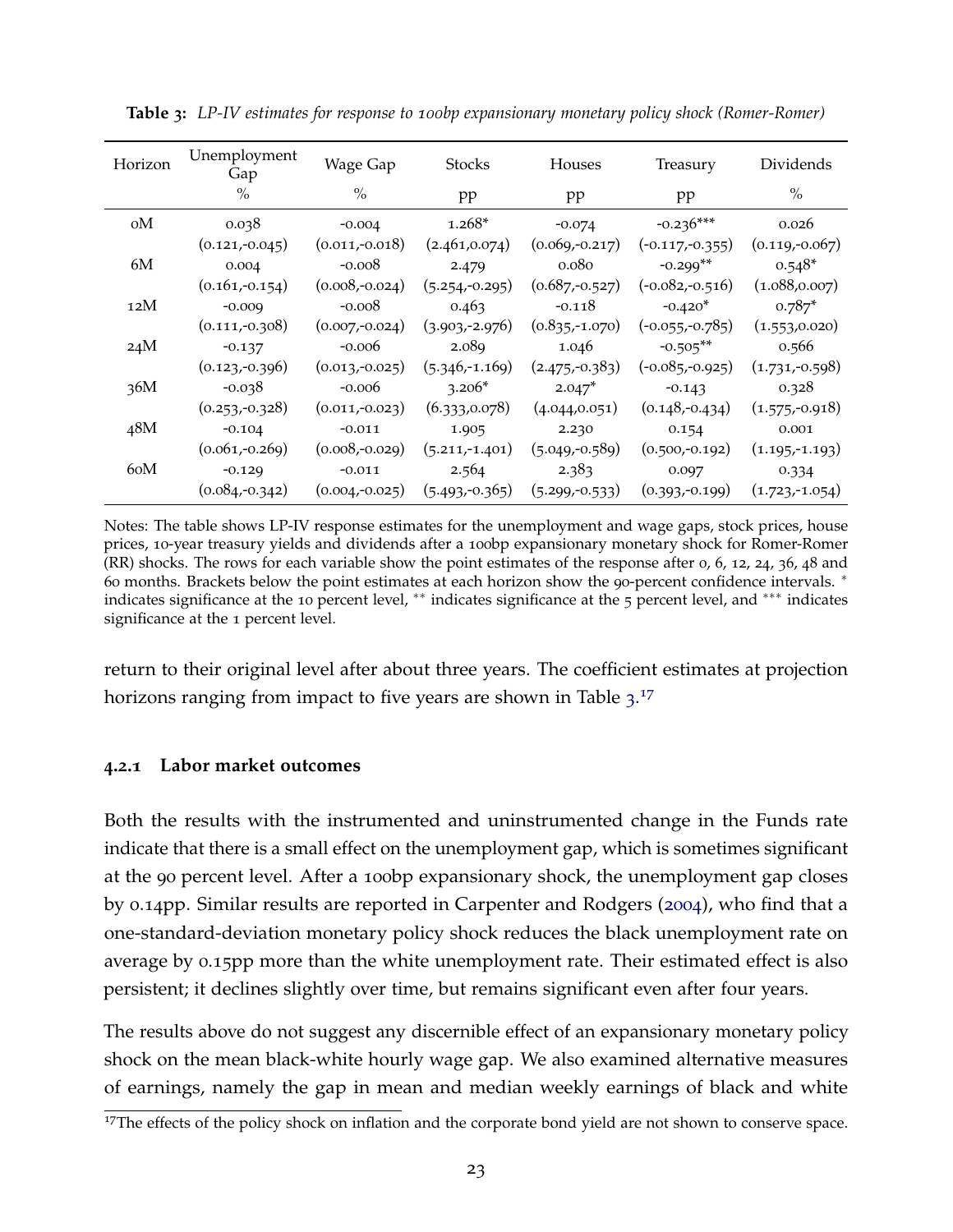<span id="page-26-0"></span>

**Figure 10:** *LP-IV effects of a 100bp monetary policy shock on the weekly earnings gap*

Notes: The figure shows the impulse responses after a Romer-Romer (RR) 100bp expansionary monetary policy shock. Impulse responses are shown as solid lines and shaded areas show 90-percent confidence bands. The horizontal axes shows calendar time in months.

workers from the BLS. The effect of the policy shock on each of these series is shown in Figure [10](#page-26-0). The results confirm the previous picture based on average hourly wages, with no discernible effect on the relative weekly earnings. The estimation results for the earnings gap also suggest that hours react little so that employment changes stem mainly from the extensive margin of employment. Our conclusion is that any effect that more accommodative monetary policy has on labor market outcomes of black Americans is likely to come from employment gains and less from relative wage effect.

#### <span id="page-26-1"></span>**4.2.2 Alternative shock series**

Our benchmark estimates above rely on the widely used shock series by Romer and Romer ([2004](#page-44-3)) to instrument the change in the Fed Funds rate. The RR policy shocks are the component of the change in the Federal Funds rate that is not explained by the Fed's information set. There are many other ways to estimate policy shocks, including estimates that utilize information from the Fed Funds futures markets. However, Ramey ([2016](#page-44-9)) shows that estimates of the effects of policy shocks are often sensitive to small changes in technique, definition or estimation period. Moreover, confidence intervals for policy effects are often wide. Thus, we do not claim to have identified precise point estimates for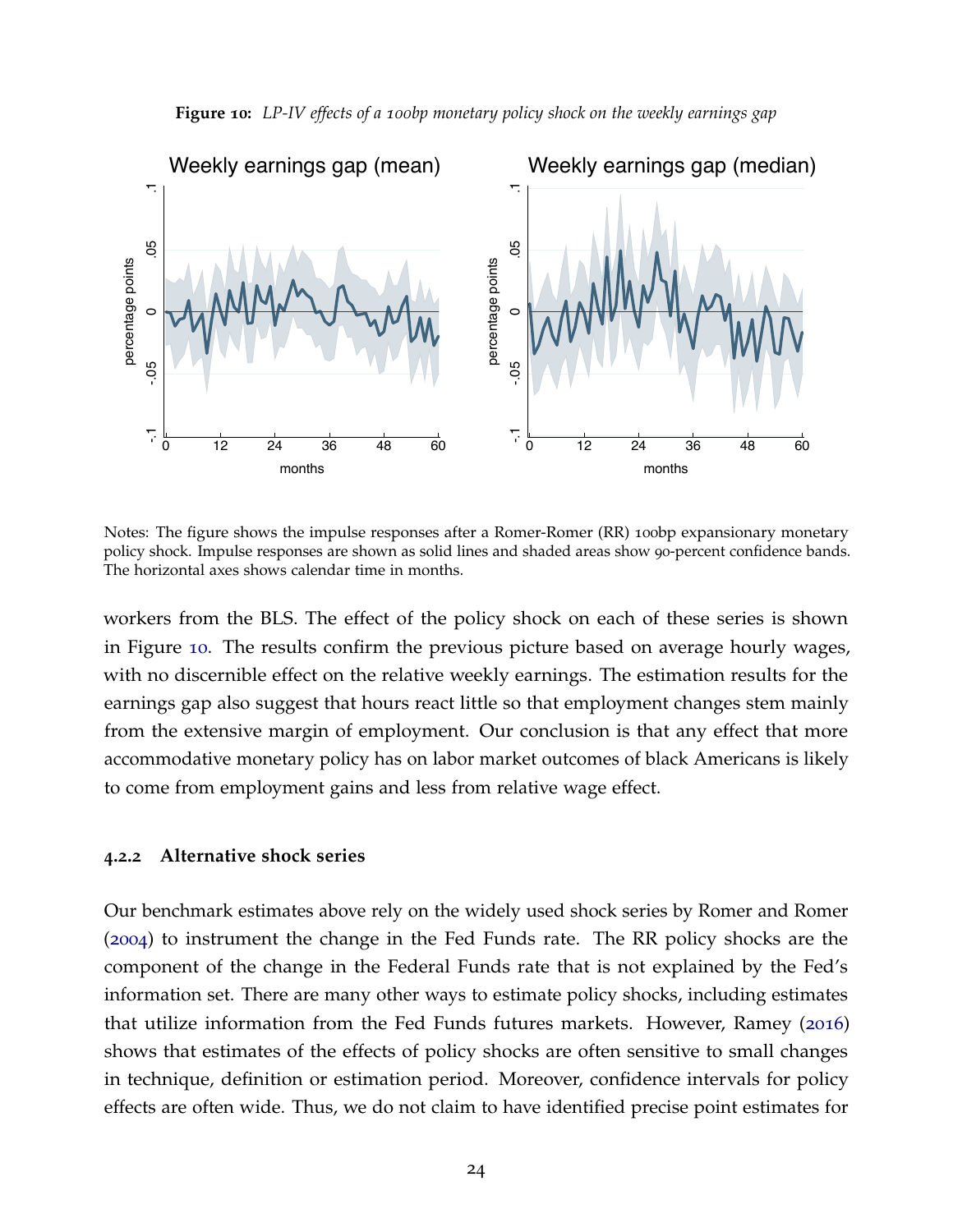policy effects, but we suggest that our benchmark estimates with the RR-shocks are within a plausible range suggested by different approaches.

In Appendix [B](#page-48-0) we show that results with three other shock series are broadly similar to the results shown above. The first series shown is the measure introduced by Bernanke and Kuttner ([2005](#page-41-13)) that sparked interest in the effect of monetary policy on asset prices. It is based on the difference between the Funds target rate and the rate implied by futures contracts. We then show shocks based on Gertler and Karadi ([2015](#page-43-7)) that use high-frequency responses from the Fed Funds futures markets immediately following each FOMC meeting to identify a policy shock.

We also show results with a time-varying VAR (TV-VAR) approach following Paul ([2020](#page-44-2)). The TV-VAR aims to capture different responses of asset prices to monetary policy shocks over time, depending, for instance, on whether risk appetite in markets is high. The TV-VAR methodology is described in Appendix [C](#page-48-1) and the estimates are presented in Appendix Table [A.](#page-50-0)1. The effects of the alternative shock series on key outcome variables are shown in Appendix Figure [A.](#page-49-0)5.

# <span id="page-27-0"></span>5. Earnings and portfolio effects of monetary policy

The empirical results in Section [4](#page-20-0) show substantial and persistent positive asset price effects of a surprise monetary easing, in combination with a reduction in the black-white unemployment gap. In this section, we use these estimates to calculate the effects of a monetary policy shock on the wealth of the average black and white household. Since the wealth distribution is highly skewed, we also examine the portfolio effects along the wealth distribution and around the median. Finally, we calculate the effect of a monetary policy shock on the gap between black and white earnings and compare the size of the portfolio and earnings effects over different horizons.

# <span id="page-27-1"></span>5.1. Effects on household wealth

One additional step is needed before we can estimate the impact of a monetary policy shock on wealth. For bonds, we need to transform the effect on interest rates into a change in the asset price using an assumption about duration. We use duration estimates from Bloomberg for the average duration of outstanding 10-year Treasuries (7.07), mortgagebacked securities (5.47), and corporate bonds (5.43) and apply them to the corresponding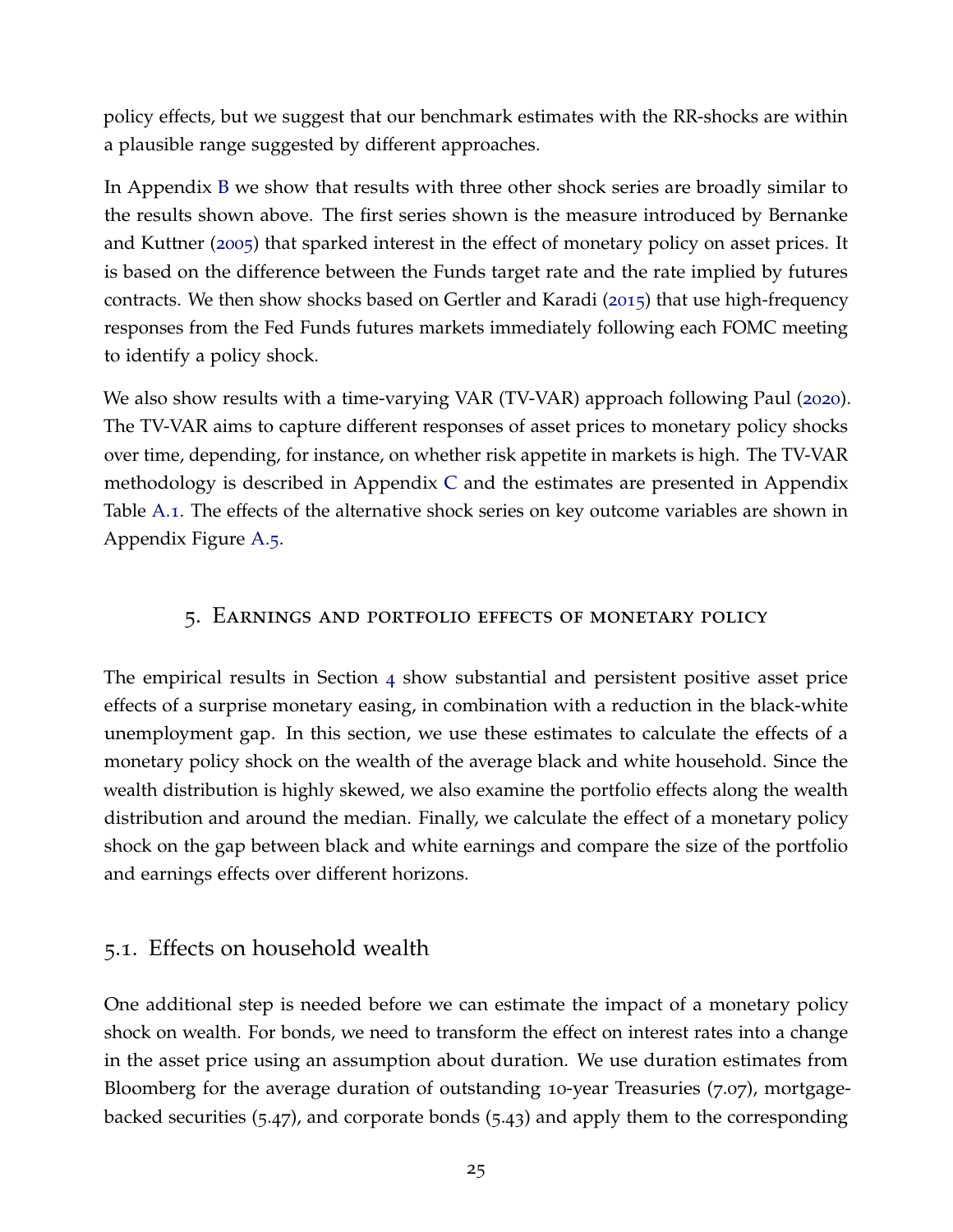<span id="page-28-0"></span>**Figure 11:** *Capital gains for black and white households from monetary policy shocks over time*



Notes: The figure shows the average wealth effects for black (B) and white (W) households after a 100 bp monetary shock over time. The wealth effects are computed by combining the estimates from Table [3](#page-25-0) with portfolio data from the SCF.

asset categories in the SCF data.<sup>[18](#page-2-0)</sup> To be consistent with stock and house price changes, which are real, the nominal change in each bond wealth category is deflated using the estimated responses of inflation to the policy shock.

We are now in a position to estimate the effects of the monetary policy shock (a 100bp surprise decline in the Federal Funds rate) on household wealth. The portfolio capital gains on each asset class are shown in Figure [11](#page-28-0). At every horizon, the total capital gains from an unanticipated monetary policy accommodation to white households are much larger than the gains to black households. The largest effects are after three years, reaching \$25,300 for white households and \$3,900 for black households. The biggest impact comes from the large and persistent effect of equity prices. The house price effect reaches a peak after three years. The bond effects are small because bond holdings are only a small fraction of total wealth for both black and white households. An unanticipated monetary policy accommodation leads to asset price changes that benefit white households to a much larger extent than black households because average white wealth is much larger and a larger fraction is held in equities, where asset prices react most strongly.

In addition to the direct effects on capital gains from the monetary shock, there are also

 $18$ We use corporate duration and yield for corporate and foreign bonds, treasury duration and yield for government, state and municipal bonds, and MBS duration and corporate yield for mortgage-backed bonds.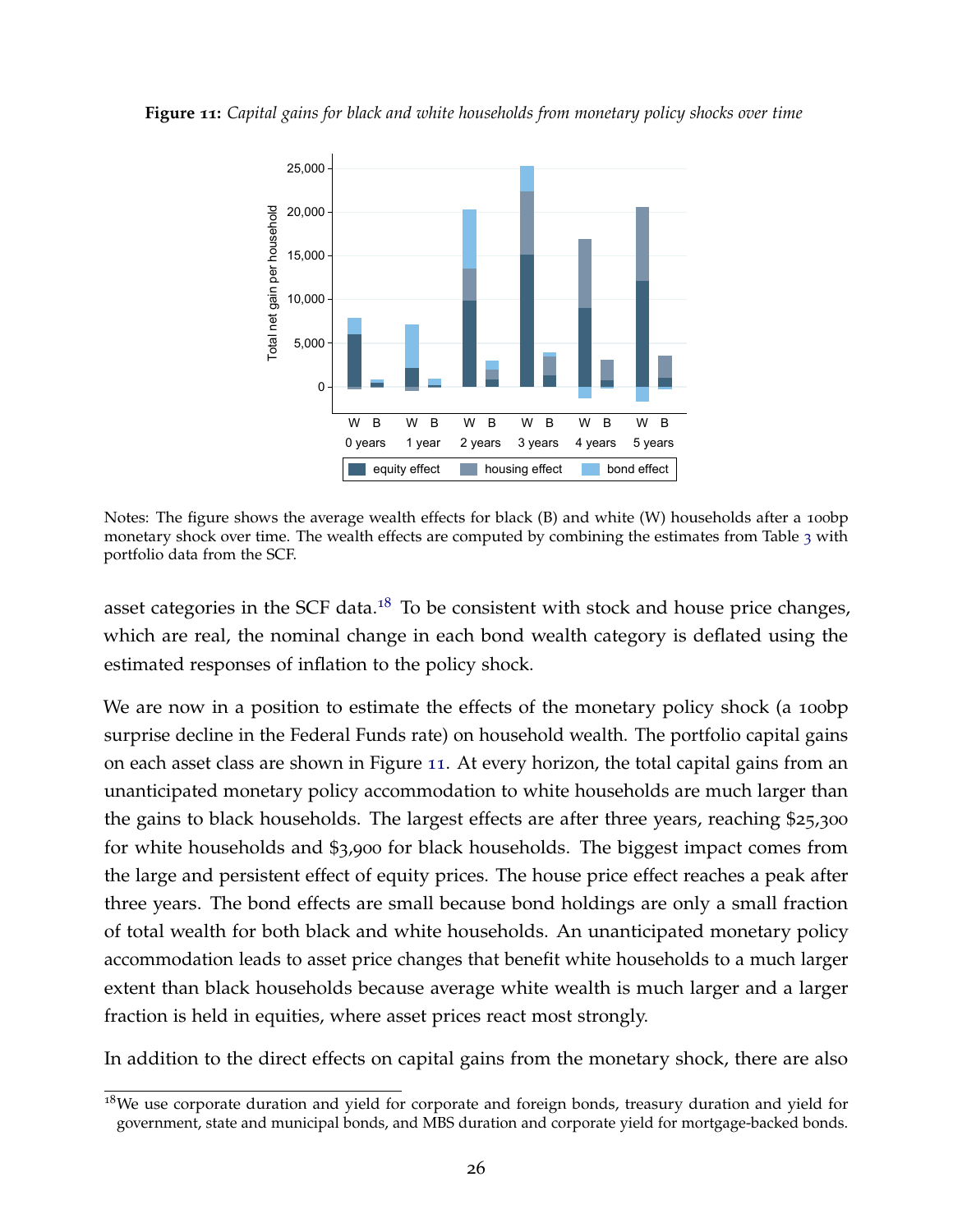<span id="page-29-0"></span>**Figure 12:** *Effects of monetary policy shocks on capital income for black and white households after one year*



Notes: The graph shows the average gains for black and white households after a decline in mortgage interest rates and increase in dividend income, and their average losses after a decline in savings and bond interest rates, as implied by the Romer-Romer shocks after one year (see text for details).

indirect effects on capital income. That is, monetary policy shocks can reduce mortgage interest rates and the interest earned on deposit-type assets and corporate and mortgagebacked bonds, and increase dividends. We estimate the effects based on the results from Table [3](#page-18-0) and the method described in Section 3.2. We assume that the impact of the 100 bp accommodative monetary shock on mortgage rates is given by the impact on the 10-year Treasury rate and use the estimate at a 1-year horizon to calculate the savings on annual mortgage payments. For liquid assets, we assume that the decline in interest earnings is the same size as the monetary policy shock, 100bp. For bonds, we use the effects on treasury (-42bp) and BAA yields (-36bp) after one year, and for dividends we apply the percentage change after one year (0.8%) to average black and white dividend income from the SCF.

In Figure [12](#page-29-0), we show the capital income (dividend and interest rate) effects from the accommodative monetary shock. Black households, with small deposit balances to begin with, lose little from lower interest rates, and on net, the average black household gains more from mortgage refinancing. White household deposit interest losses, which amount to around 600 dollars, are about 100 dollars larger than the average annual gains from refinancing and dividend increases. This calculation is again based on a scenario in which all households refinance. Lower refinancing rates of black households would increase the gap between black and white households (Gerardi, Willen, and Zhang, [2021](#page-43-11)).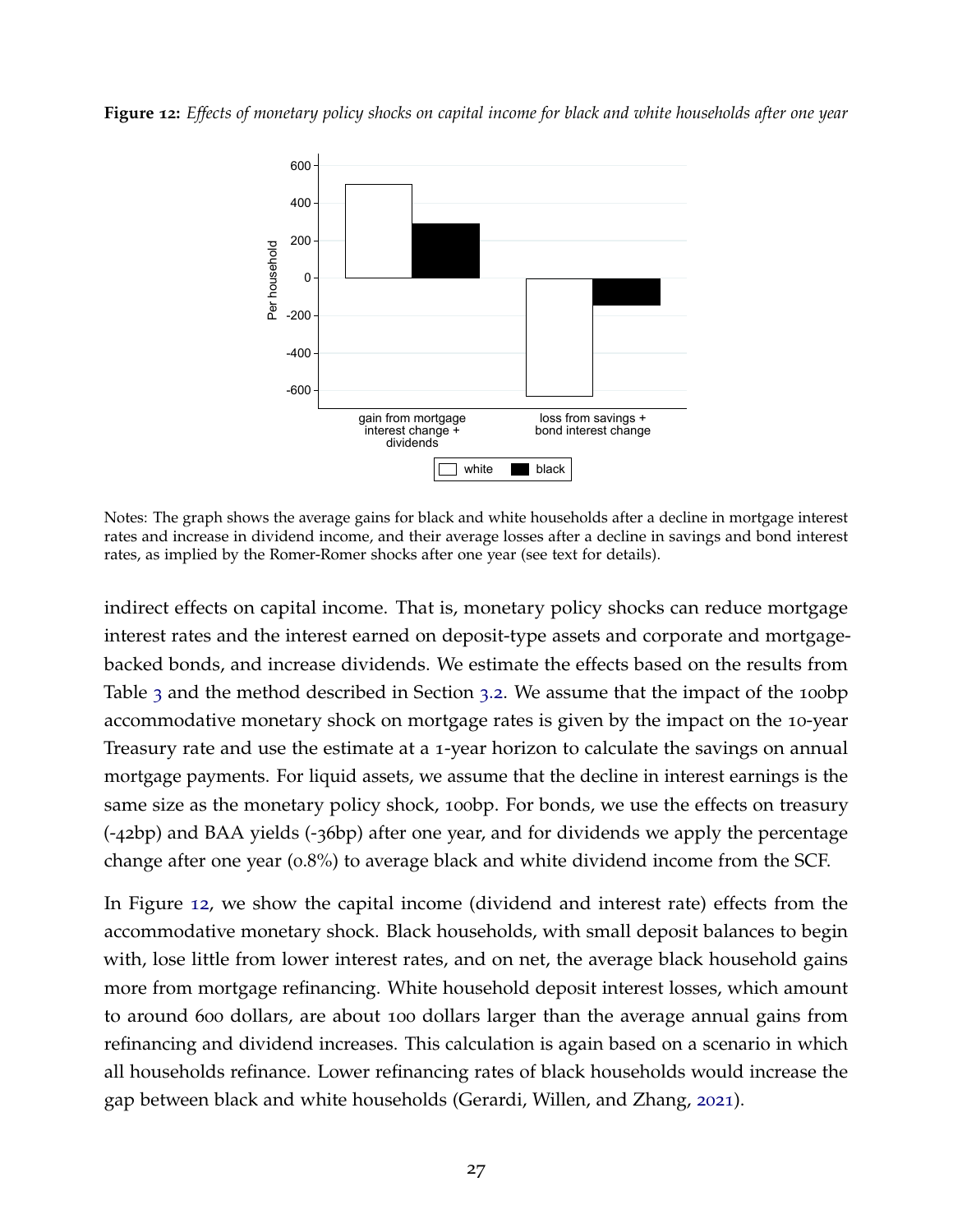#### **5.1.1 A note on the persistent effects of policy shocks**

It is important to note that while monetary policy shocks by construction capture cyclical variation, they can still have persistent effects on inequality. First, we find that asset prices change after monetary policy shocks for an extended period of five years. Our results build on a growing literature that estimates persistent asset price changes in response to monetary policy shocks (Bernanke and Kuttner, [2005](#page-41-13); Jordà, Schularick, and Taylor, [2015](#page-43-12); Paul, [2020](#page-44-2); Rigobon and Sack, [2004](#page-44-7)). Such a period can easily account for 10 percent of the economically active lifetime of a household.

Second, recent theoretical and empirical work suggests that monetary policy shocks can affect the long-run equilibrium interest rate (Bianchi, Lettau, and Ludvigson, [forthcoming;](#page-42-10) Rungcharoenkitkul, Borio, and Disyatat, [2021](#page-44-10)). Bianchi, Lettau, and Ludvigson [\(forthcom](#page-42-10)[ing\)](#page-42-10) show that monetary policy leads to regime shifts with long-lasting effects on relative asset prices. In this case, there can be permanent impacts on asset prices.

Moreover, distributional effects may be persist even if gains and losses average out over time and asset prices revert to an equilibrium, as indicated in theory (Auclert, [2019](#page-41-4)). This is because portfolio decisions by households are often driven by changes in their life-cycle situation rather than financial returns. For example, household formation or changes in family composition can lead to portfolio adjustments such as the purchase or sale of a house. In such instances, households cannot simply wait for asset prices to revert back to their long-run level without welfare consequences from not adjusting their asset positions.

In general, the life cycle puts young households systematically on the buyer side and older households on the seller side of the market and will induce constant trading needs that are not governed by asset price movements. That is, capital gains are often realized by households due to life-cycle events such as marriage, divorce, family formation, job loss or job change. Hence, differences along racial lines in household demographic structure or unemployment experience can induce differences in the propensity to buy and sell assets, in addition to the racial differences in the exposure to asset price change.

Also, asset prices changes may alleviate or tighten collateral constraints as, for example, discussed in Iacoviello ([2005](#page-43-13)). An expansionary monetary policy shock relaxes borrowing constraints and offers the opportunity to access additional credit for consumption or investment. This collateral effect will likely play out differently along racial lines, as the fraction of homeowners is larger among white households and housing is the key asset through which the collateral channel can work. Even a short-lived price change can trigger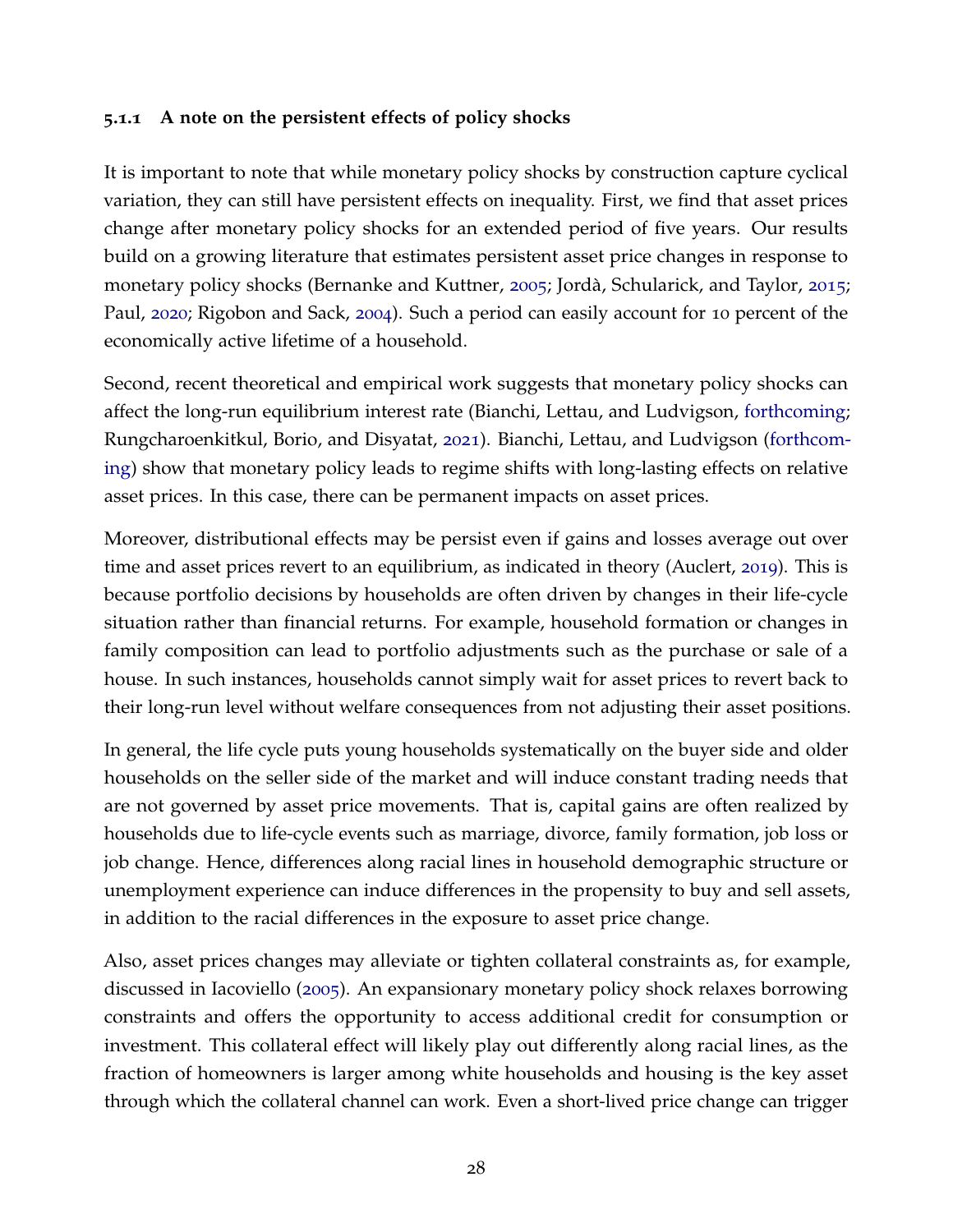this channel, given that borrowing constraints only have to hold when the loan is originated.

# 5.2. Portfolio effects along the wealth distribution

Our estimates of the portfolio effects of asset price changes shown above consider the average black and white household. Since the U.S. wealth distribution is highly skewed (Kuhn and Ríos-Rull [2016](#page-44-6) and Table [1](#page-10-0)), these results might not be fully representative. In this section, we examine whether the skewness of the wealth distribution affects our conclusions regarding the effect of a monetary policy shock on the wealth gap.

We will use the same methodology as before to show the effects of a 100bp monetary policy surprise on the wealth distribution. The distributional implications of the portfolio effects after five years are shown in Figure [13](#page-31-0). The figure is a Lorenz curve of the wealth gains along the wealth distribution for all households. About 75% of all gains accrue to households in the top 10 percent of the wealth distribution and about 38% go to the top 1 percent. Notably, this distribution is substantially more unequal than the distribution of wealth itself. The facts that (a) equity gains account for a large share of the total gains and (b) equity holdings are highly concentrated along the wealth distribution lead to a high concentration of the gains from monetary policy in the – mainly white – top 10 percent of

<span id="page-31-0"></span>



Notes: The graph shows the Lorenz curve of the total portfolio effect in year 5 after after an expansionary 100bp Romer-Romer shock. The x-axis shows percentiles of the wealth distribution, and the y-axis shows the share of total gains accruing to households up to the percentile indicated on the x-axis.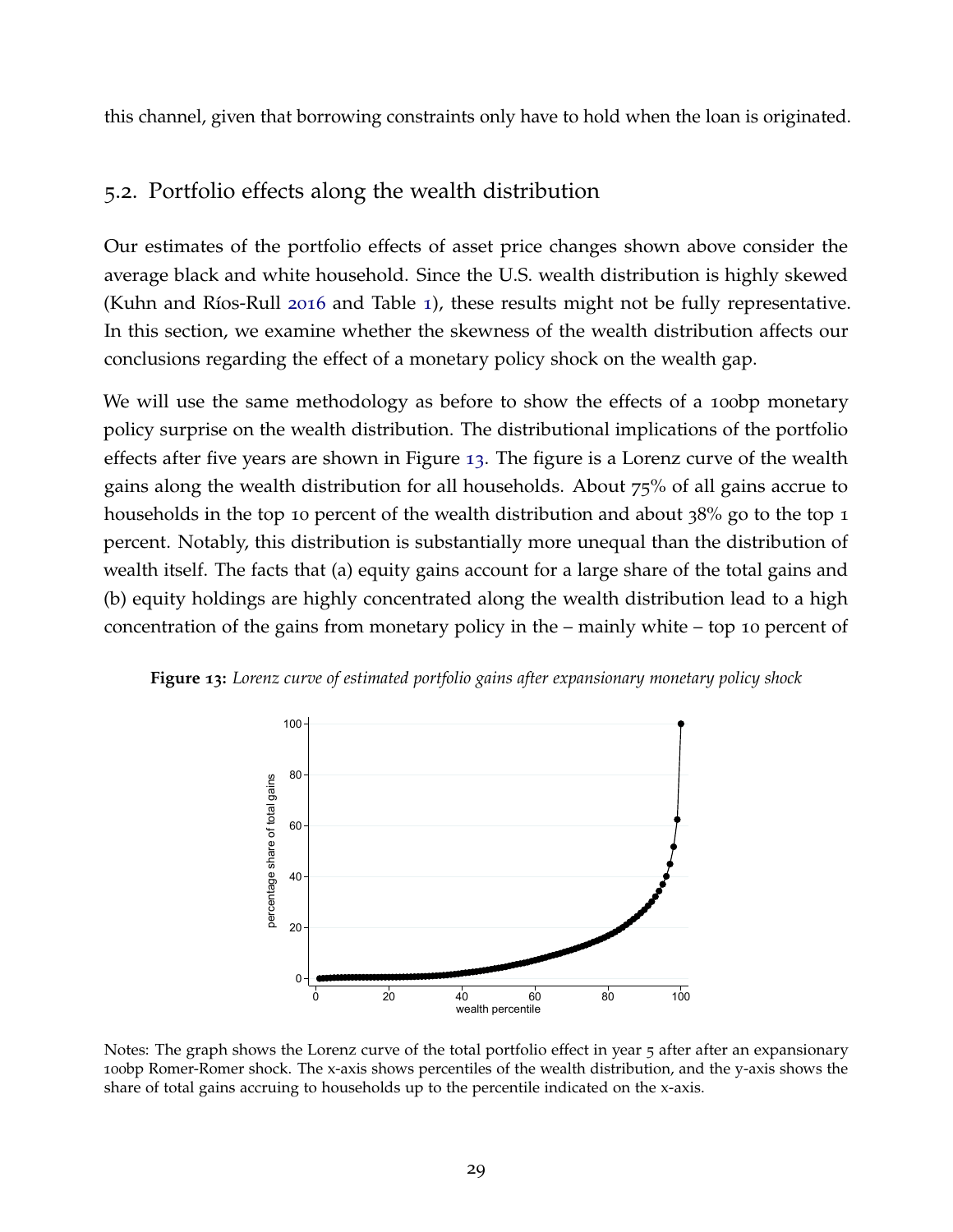<span id="page-32-0"></span>**Figure 14:** *Capital gains for black and white households around the median from monetary policy shocks over time*



Notes: The figure shows the average wealth effects for black (B) and white (W) households around the median after a 100bp monetary shock over time. The wealth effects are computed by combining the estimates from Table [3](#page-25-0) with portfolio data from the SCF. See text for details. The underlying portfolios are constructed by averaging across all households between the 40th and 60th percentile of the respective wealth distributions separately for black and white households.

the wealth distribution.[19](#page-2-0)

Since portfolio gains are so highly concentrated among wealthy households, it is reasonable to suspect that the wealth gap among more "typical" households is less affected by asset price changes. In order to examine this, we will look at black and white households around the median, which we define as households between the 40th and 60th percentiles of their respective wealth distributions.

The portfolio effects of a monetary policy surprise on black and white households around the median are shown in Figure [14](#page-32-0). Comparing the effects around the median to the average effects in Figure [11](#page-28-0), we find that gains are smaller in levels but that the relative differences between black and white households persist. We still find that the gains of white households are more than four times larger than for black households. The gains around the median differ in their composition relative to the mean effects because of the differences in the portfolio composition along the wealth distribution. We find that around

<sup>&</sup>lt;sup>19</sup>The black households in our data are very unequally distributed along the wealth distribution. Among the bottom 50 percent of households, the share of black households is 24 percent. Their share is 9 percent among households between the 50th and 90th percentile. Only 2 percent of households among the top 10 percent wealthiest households are black.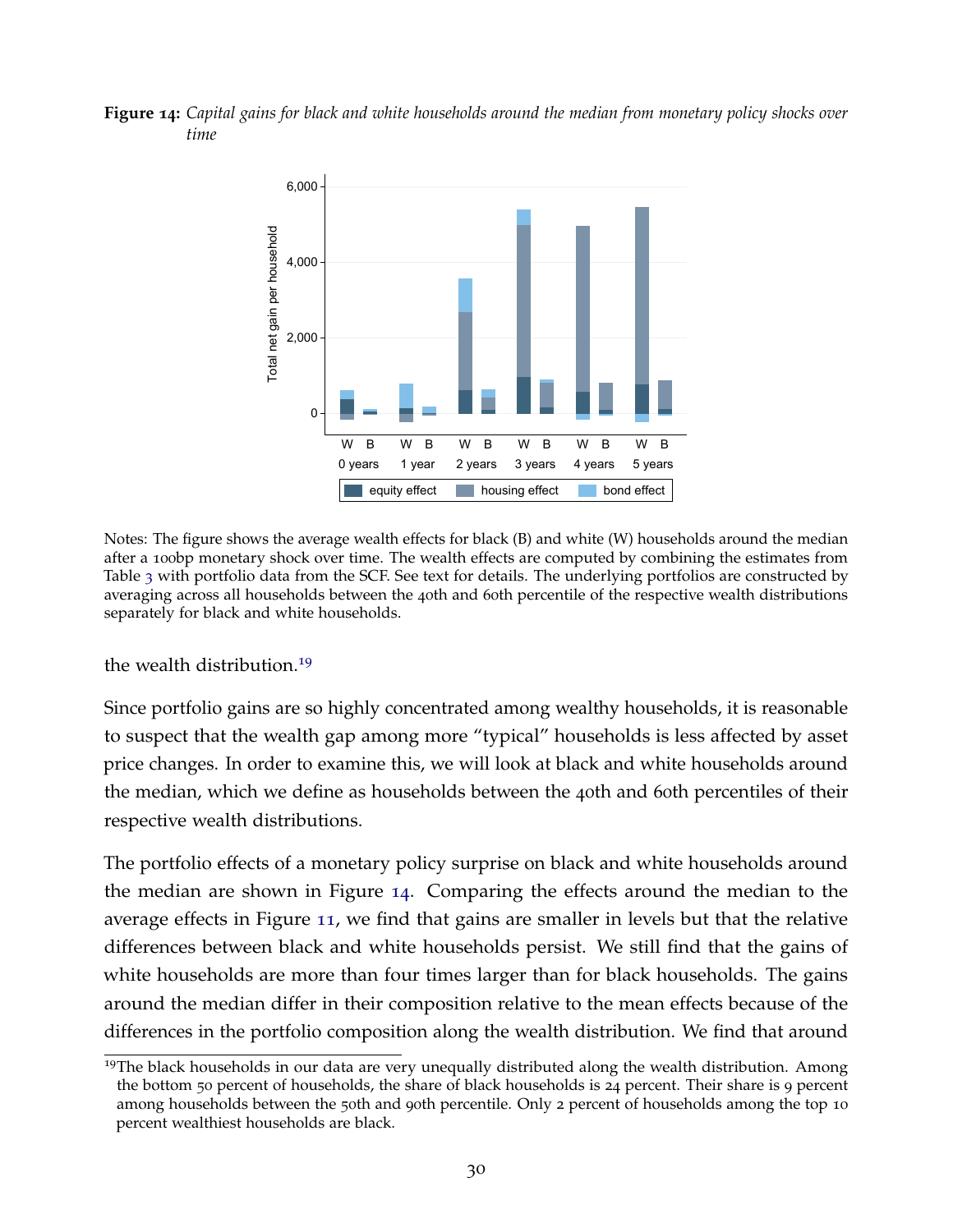the median, most of the gains stem from housing, whereas equity gains are the largest part at the mean. As a result, it takes about two years for gains to accumulate and they are persistent after that. The capital gains are about the same size in year 5 as in year 3.

In Table [1](#page-10-0), we reported that a large share of black households do not own any assets of several types and if they do, their holdings are often small. To see the implications of this, we look at the shares of black and white households who have portfolio gains that are less than one percent of their annual income 5 years after an expansionary shock. We refer to households with a portfolio gain below one percent of income as having no portfolio effect. We find that about one fourth of white households (24 percent) have no portfolio effect after 5 years. By contrast, the share among black households is more than twice as large (53 percent). Hence, almost half of black households are left with no portfolio gains 5 years after an expansionary monetary policy shock.<sup>[20](#page-2-0)</sup>

By construction, black and white households with similar portfolios will have similar capital gains. Figure [15](#page-34-0)a shows that capital gains for black and white households are indeed similar when looking at households between the 40th and 60th percentile of the *overall* wealth distribution. The effects are only slightly smaller for black households, mostly due to somewhat smaller housing capital gains. The remaining differences in capital gains disappear when normalizing by income, as shown in Appendix Figure [A.](#page-47-0)3. However, black households are underrepresented in the middle and upper parts of the aggregate wealth distribution. Appendix Figure [A.](#page-47-1)4 shows that the share of black households in the upper half of the wealth distribution has consistently been lower than the overall population share of black households since the 1950s. Moreover, black households have become less likely to make it to the top 10%, and more likely to be in the bottom 50%, since the 1970s.

Figure [15](#page-34-0)b looks at capital gains for black and white households around the median of the aggregate *income* distribution. Here, we again see pronounced differences between black and white households. In other words, even black households who by construction have similar incomes as white households do have lower wealth and therefore reap lower capital gains after expansionary monetary policy shocks. On average, the capital gains of white households between the 40th and 60th percentile of the aggregate income distribution are two to three times larger than those of their black counterparts.

In Figure [16](#page-35-0), we show the capital income effects of a monetary policy shock for black and white households around the median, using the same assumptions as in the results

<sup>&</sup>lt;sup>20</sup>If we consider a 5-percent threshold instead of the 1-percent threshold, the shares increase to 41 percent for white households and 68 percent for black households.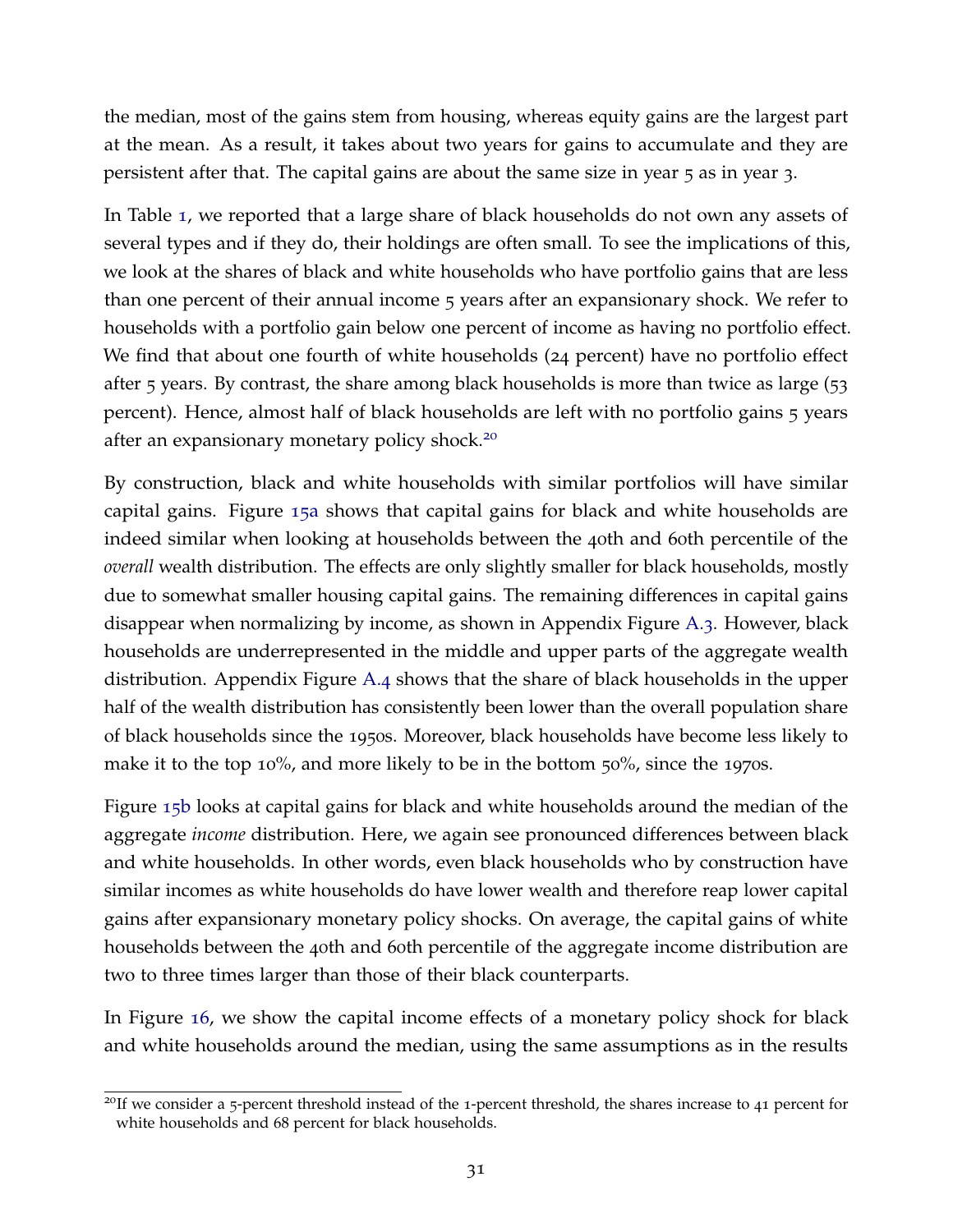for the mean households in Figure [12](#page-29-0). White households around the median have gains from mortgage refinancing which are about three times larger than the gains for black households, a much larger difference than for the mean household because many more of the black households around the median do not own a home.

# 5.3. Differences among households by marital status and sex

The analysis so far has examined the portfolio effects for black and white households and has not addressed any additional demographic characteristics, although there are significant differences in the demographic composition of households with white and black heads. $21$ Many more white households consist of married or cohabiting couples and more of the single black households are led by women. In Appendix [D,](#page-49-1) we show the effects of a RR monetary policy shock on first, households separated by marital status and second, single households separated by sex of the head. The overall findings of the paper are unaffected when we examine results disaggregated by household type. The portfolio gains of white households of any type are almost always larger in both absolute terms and relative terms

<span id="page-34-0"></span>



**(a)** *Around median of aggregate wealth distribution*



Notes: The figure shows the average wealth effects for black and white households around the median of the *aggregate* wealth (panel a) and income (panel b) distribution after a 100bp monetary shock over time. The wealth effects are computed by combining the estimates from Table [3](#page-25-0) for the Romer-Romer shocks with portfolio data from the SCF. See text for details. The underlying portfolios are constructed by averaging across all households between the 40th and 60th percentile of the aggregate wealth (income) distribution.

<sup>&</sup>lt;sup>21</sup> As only 15% of the SCF households have a black head, the granularity of further breakdowns is limited.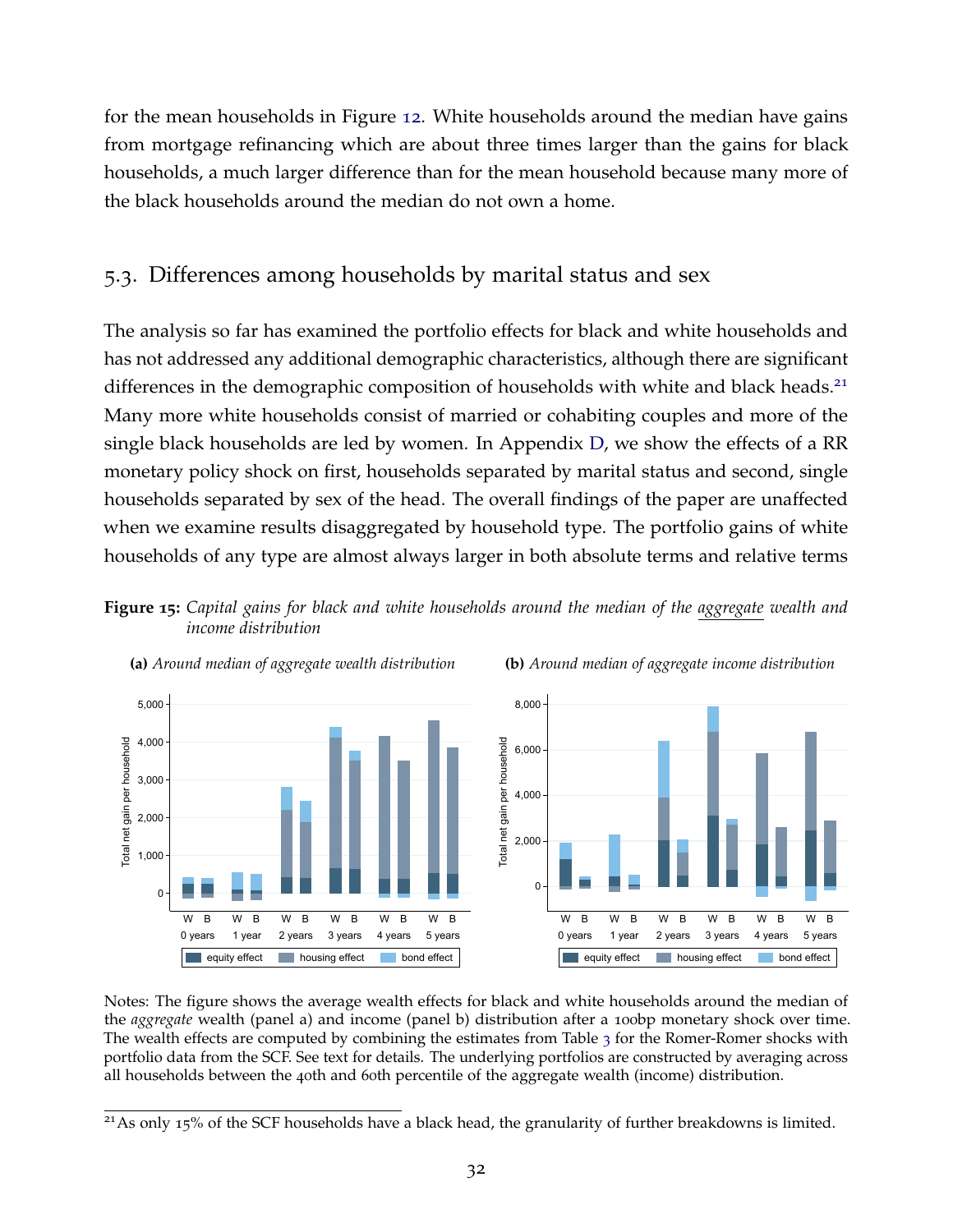#### <span id="page-35-0"></span>**Figure 16:** *Effects of monetary policy shocks on capital income for black and white households around the median after one year*



Notes: The graph shows the average gains for black and white households around the median after a decline in mortgage interest rates and increase in dividend income, and their average losses after a decline in savings and bond interest rates, as implied by the Romer-Romer shocks after one year (see text for details). The underlying portfolios are constructed by averaging across all households between the 40th and 60th percentile of the respective wealth distributions for black and white households.

<span id="page-35-1"></span>than for the corresponding group of black households. Notably, the gains to single white households are typically larger than the gains to married black households.

# 5.4. Quantifying the earnings effect

Our estimates in Section [4](#page-23-1).2 indicate that an accommodative monetary policy shock reduces the unemployment rate for black households more than for white households, although there are no discernible effects on the gap in wages. Nevertheless, the employment effects will reduce the gap in mean earnings by increasing the relative number of people receiving labor income. In this section, we aim to quantify the earnings effects from the reduced unemployment rates. We combine the low-frequency 2019 SCF data on labor income with our estimates of the impact of monetary policy shocks on the unemployment gap. Using this estimate, we will be in a position to compare the relative gains from the earnings and wealth effects for black and white households.

For our calculation, we focus on prime-age household heads (age 25-55) and on the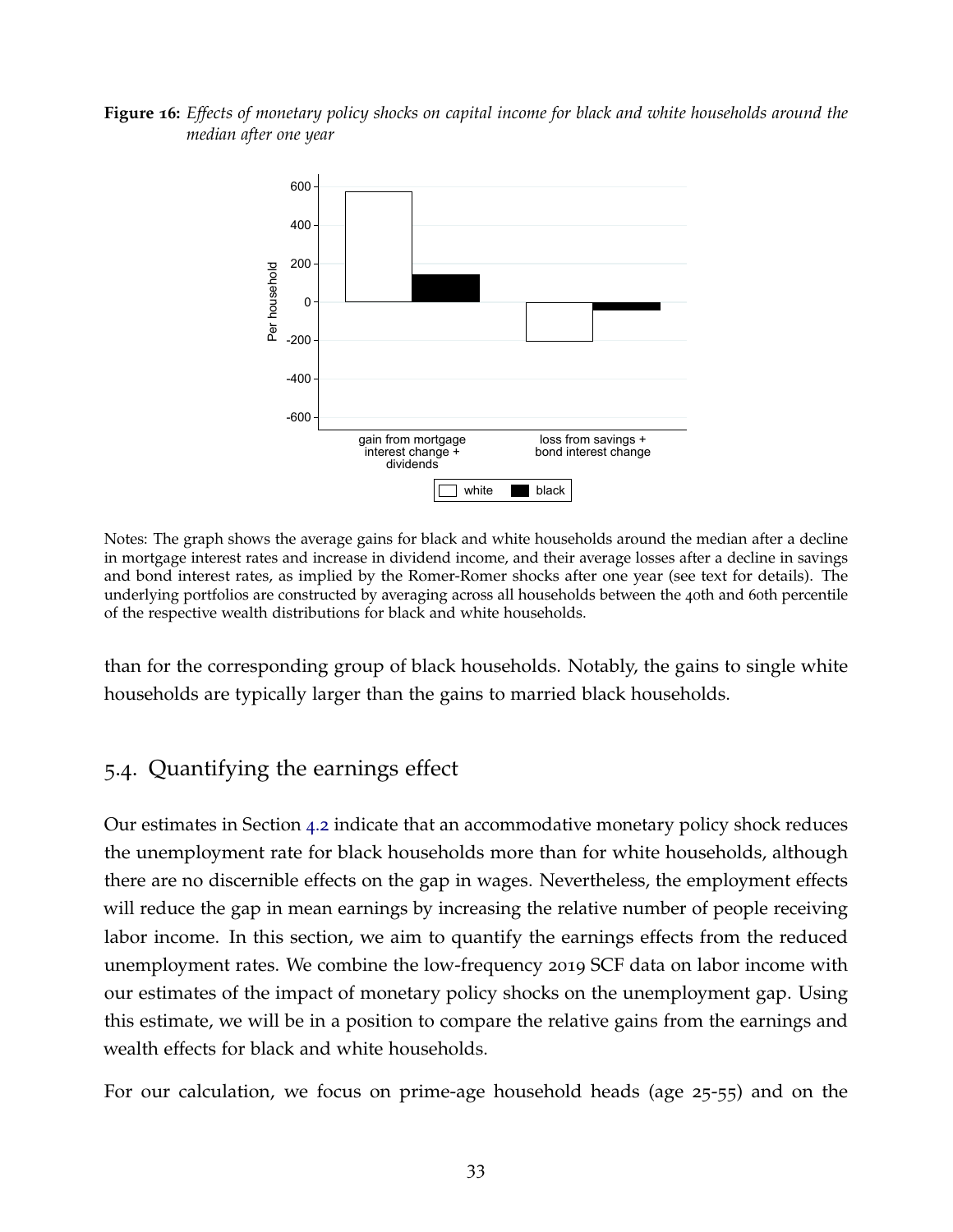information if the head has been unemployed during the 12 months before the interview.<sup>[22](#page-2-0)</sup> There are large differences in the unemployment experiences of black and white households. The share of black household heads experiencing unemployment in the year prior to the interview is 12.4 percent, while the share for white heads is 8.3 percent. Comparing earnings of households who have been and who have not been unemployed during the past 12 months, we find that average earnings of black households whose head has not been unemployed are \$56,200. For households whose head experienced unemployment within the last 12 months, the average annual labor income is  $$27,500.<sup>23</sup>$  $$27,500.<sup>23</sup>$  $$27,500.<sup>23</sup>$  By contrast, we find that white households who experienced unemployment during the last 12 months still report average earnings of \$50,300 – almost the level of black households without unemployment experience. White households without unemployment experience over the last 12 months report an average labor income of more than \$103,000 in the 2019 SCF data.

To derive the earnings effect, we multiply the difference in earnings between black households that have and have not experienced unemployment by our estimates of the impact of monetary policy on the differential between black and white unemployment rates from Table [3](#page-25-0). We then make a conservative assumption in order to relate the change in the unemployment gap to earnings changes. In particular, we assume that each household who finds employment receives the average earnings gain of a black household finding employment, such that the earnings gain is  $$56,200 - $27,500 = $28,700$ . The relative income gain of black households is computed by multiplying the estimated impact of the monetary policy shock on the unemployment gap with the average earnings gain of \$28,700.

More formally, let us denote the estimated effect on the unemployment gap at projection horizon *h* by ∆*hu* and the earnings gain from leaving unemployment for black households by  $\Delta Y^B = Y_E^B - Y_U^B$  where  $Y_E^B$ *E* denotes average labor income of black households who have not been unemployed over the past 12 months and  $Y^B_{IJ}$  $U_U^B$  denotes labor income of black households who have been unemployed at least for some time in the past year. In the 2019 SCF data, we find  $\Delta Y^B = $28,700$ . Our estimate for the relative earnings gain for black households relative to white households in period *h* after the shock, ∆*hY*, is thus

$$
\Delta_h Y = \Delta_h u \Delta Y^B = \Delta_h u (Y_E^B - Y_U^B)
$$

The effect on the unemployment gap in Table [3](#page-25-0) peaks after 2 years, when the unemployment

<sup>&</sup>lt;sup>22</sup>We consider the last 12 months rather than the current labor force status at the interview because the surveyed labor income also refers to the previous calendar year.

 $23$ Sample sizes are small: we observe  $182$  white households and  $64$  black households whose head reports unemployment during the last 12 months.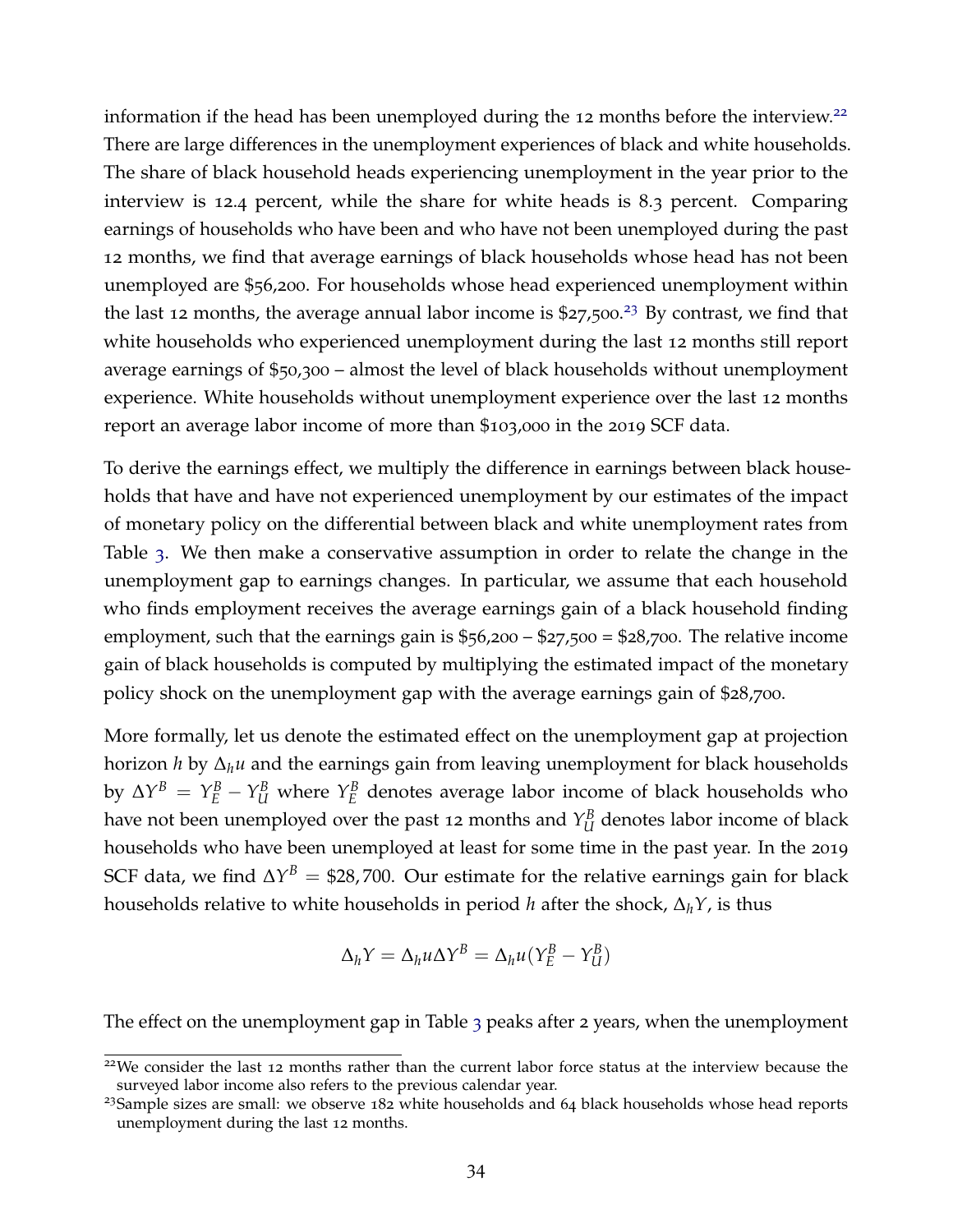rate gap is reduced by 0.137 percentage points. The relative earnings gain is found by multiplying this number with the average earnings gain, which yields a relative gain per black household of \$39.3, or 0.07 percent of annual total income for all black households.

# 5.5. Comparing earnings and portfolio effects

∆*hY* is the impact of the monetary policy shock on the *difference* in earnings between black and white households. The appropriate comparison is to the *difference* in capital gains accruing to black and white households. The calculation above showed that the maximum earnings difference occurs after two years,  $\Delta_2 Y = $39.3$ . At the same horizon, capital gains received by the average white household were about \$17,300 larger than the capital gains of the average black household (see Figure [11](#page-28-0)). This comparison suggests that the relative portfolio gain for white households is orders of magnitude larger than the relative earnings gain for black households.

However, there are important conceptual differences between the capital gains on assets and changes in earnings. First, the earnings effect directly increases the consumption possibilities of households, whereas the capital gain needs to be realized first before it increases households' consumption possibilities. Second, the earnings effect applies to the flow of earnings, while the capital gains are a gain on the stock of wealth. Thus, the capital gain is a one-time change in the valuation of assets, while the earnings effect applies to incomes year by year. To take this into account, we compare the difference in capital gains between white and black households over the five-year horizon to the accumulated estimate of the differential earnings effect over this time period.

After five years, the accumulated earnings effect of the 100bp accomodative monetary policy shock is \$134. In Figure [17](#page-38-0), we show the year-by-year accumulated earnings effects and the difference in the portfolio effects for black and white households in percent of each group's income. Note that for easier comparison, we construct the differences to be always positive; capital gains are larger for white households and earnings gains are larger for black households. Even as the earnings effect accumulates over time, it remains orders of magnitude smaller than the effects from capital gains.

In a final step, we turn to the consumption effects of capital gains in order to make the portfolio and earnings effects more directly comparable. We find that under plausible and conservative assumptions, the consumption consequences of the wealth effect for white households is larger than the entire earnings effect for black households. There is a large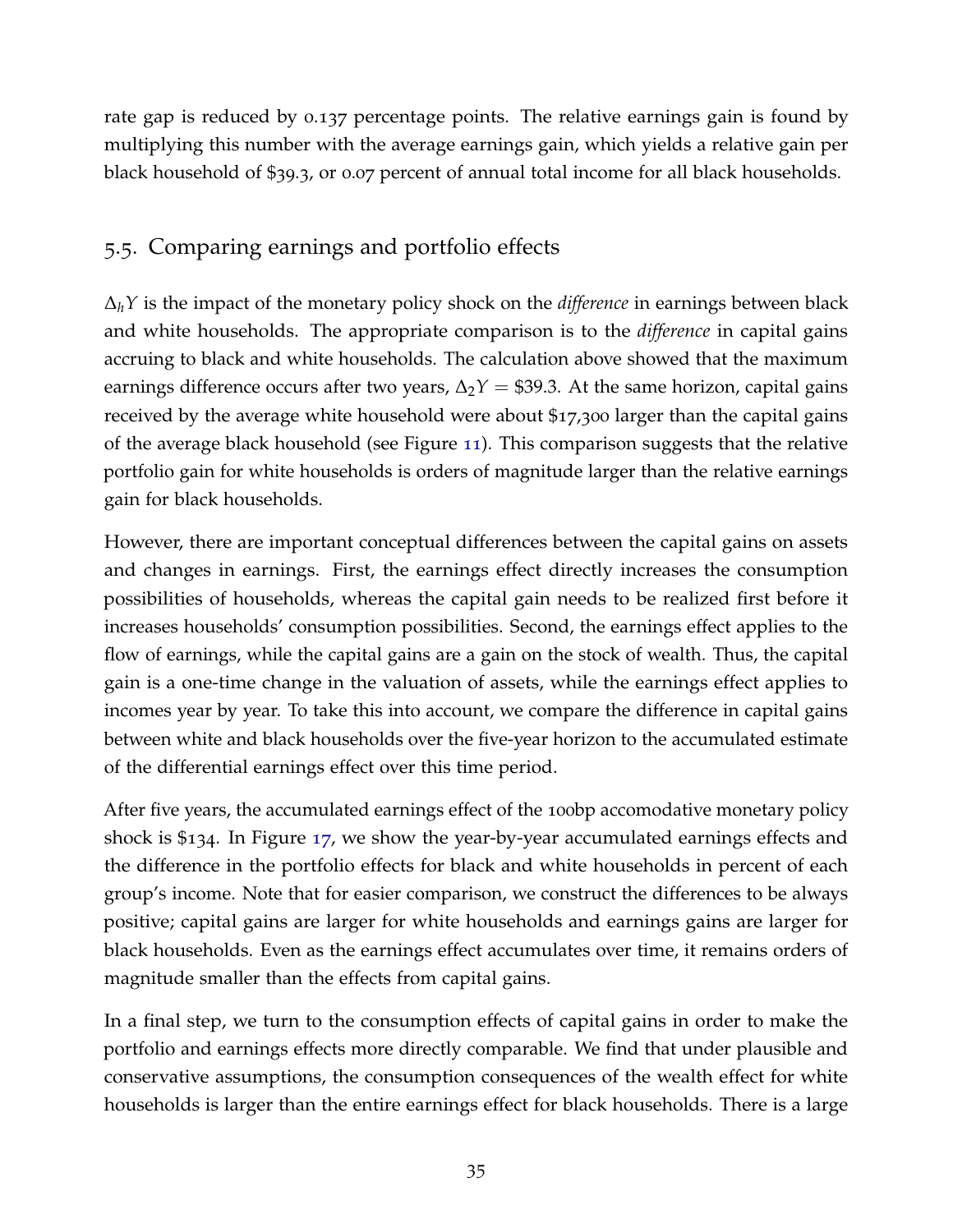<span id="page-38-0"></span>

**Figure 17:** *Comparison of relative earnings and portfolio effects*

Notes: The graph compares the cumulative relative earnings effect for black households to the relative portfolio effect for white households based on an expansionary 100bp Romer-Romer shock. The effects are reported as a percentage share of average annual household income of the respective racial group. See the text for the calculation of the relative earnings effect. The relative portfolio effect is calculated as the difference between the capital gains of white and black households from Figure [11](#page-28-0).

literature that estimates the marginal propensity to consume out of wealth. In recent work, Chodorow-Reich, Nenov, and Simsek ([2021](#page-42-11)) exploit regional variation in stock market exposure in the U.S. and estimate an annual marginal propensity to consume out of capital gains of 3.2 percent.<sup>[24](#page-2-0)</sup> As this estimated consumption response to capital gains is annual, it implies a consumption increase in each year with capital gains. Our estimated capital gain five years after an accommodative monetary policy shock is about \$15,600 larger for white than for black households (Figure [11](#page-28-0)), which corresponds to additional consumption expenditures of almost \$500 in year 5 alone, abstracting from consumption increases in other years, making this a conservative estimate for the differential consumption response.<sup>[25](#page-2-0)</sup> Thus the portfolio effect on consumption for white households in year five after the shock is already three and one-half times as large as the entire accumulated relative earnings effect for black households of \$134. There is evidence that expansionary monetary policy improves the labor market situation of black households more than for white households.

<sup>&</sup>lt;sup>24</sup>This estimate is typical of the literature on the marginal propensity to consume out of capital gains. Poterba ([2000](#page-44-11)) and Paiella ([2009](#page-44-12)) summarize the literature. More recently Di Maggio, Kermani, and Majlesi ([2020](#page-42-12)) and Chodorow-Reich, Nenov, and Simsek ([2021](#page-42-11)) present estimates based on micro data.

<sup>&</sup>lt;sup>25</sup>We assume that the MPC out of capital gains is identical for black and white households. If black households had a higher MPC out of capital gains, the differential capital gains would have to be adjusted for differences in MPCs.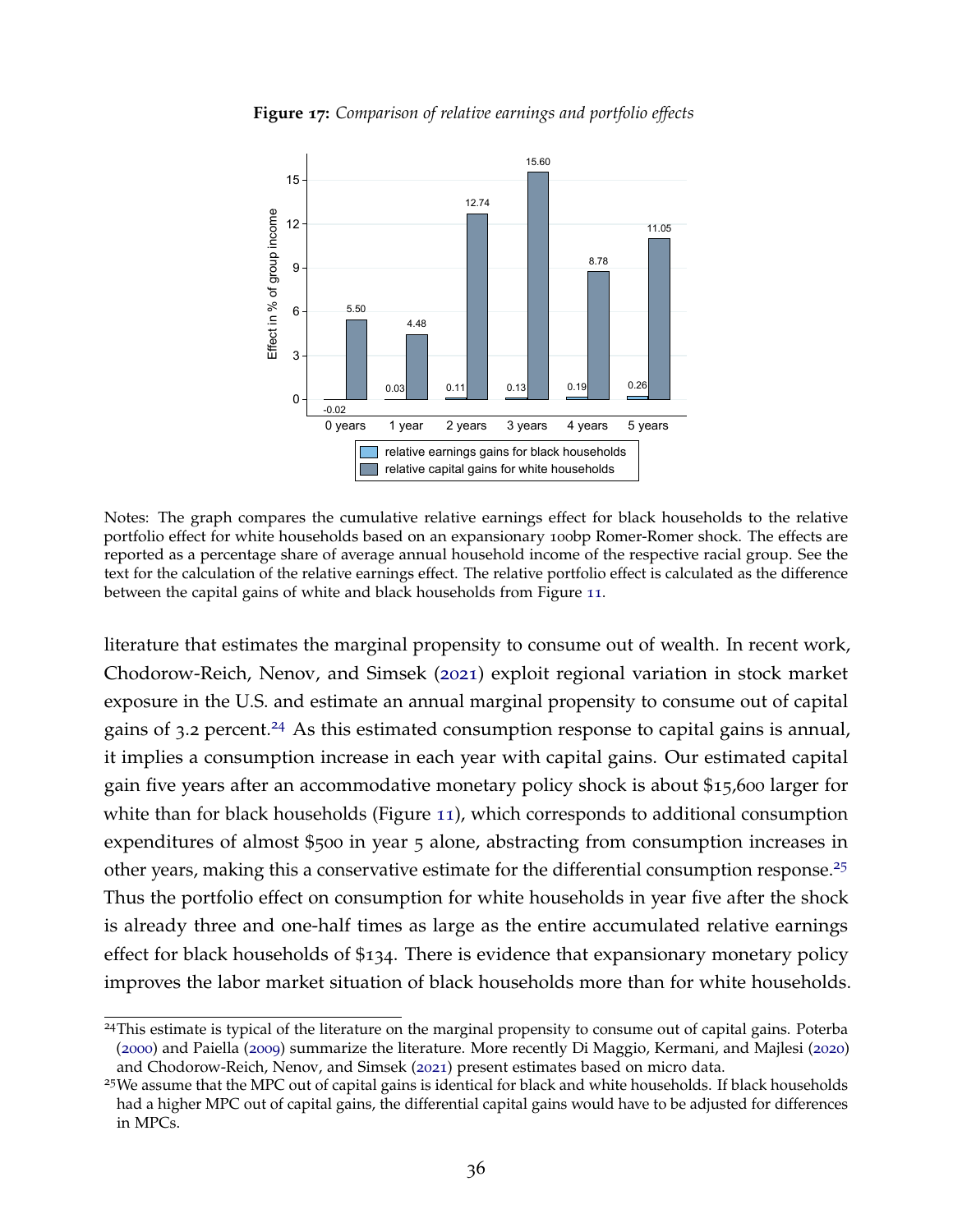Yet, when we contrast the consumption effects of capital gains from asset price changes to the earnings effect, we find that the earnings gains of black households are dwarfed by the consumption changes implied by the portfolio gains of white households.[26](#page-2-0)

# 6. Conclusion

We have shown that policy shocks that change asset prices have differential effects on the wealth of black and white households. White households gain more because they have more financial wealth and hold portfolios that are more concentrated in interest-rate-sensitive assets such as equities. At the same time, monetary policy shocks reduce the gap between black and white unemployment rates and entail larger earnings gains for black households. Bringing the two together, however, leads to a stark finding: the reduction in the earnings gap pales in comparison to the effects on the wealth gap.

Our analysis therefore does not bode well for the suggestion made by politicians and central bankers that a more accommodative monetary policy helps alleviate racial inequalities. With the instruments available – all of which work through effects on asset prices and interest rates – a central bank would not be able to design policies for an income gap reduction objective without increasing wealth inequality. Clearly, this does not mean that achieving racial equity should not be a first-order objective for economic policy. We strongly think it should. But the tools available to central banks might not be the right ones, and could possibly be counter-productive.

One possible conclusion of our research is that there is no role for central banks in addressing society's concern with racial gaps or inequality. This conclusion would be consistent with the traditional view that a central bank should have a singular focus on price stability. However, as Wachtel and Blejer ([2020](#page-45-6)) show, this idealized view of central banking does not agree with historical experience and has been repeatedly challenged by the financial and pandemic crises. Furthermore, the traditional view conflicts with the concerns expressed by Federal Reserve officials about racial gaps.[27](#page-2-0)

In light of our results, is there any role for central banks in addressing the challenges of racial wealth and income gaps? No Federal Reserve official has suggested that the

<sup>&</sup>lt;sup>26</sup>The earnings effects for single households led by men and women are shown in Appendix Figure [A.](#page-54-0)10. They are small when compared to the corresponding portfolio effects.

<sup>27</sup>For example, Jerome Powell (footnote [2](#page-2-1)), Raphael Bostic (footnote [3](#page-3-0)) and Mary Daly ([https:](https://www.frbsf.org/our-district/press/presidents-speeches/mary-c-daly/2020/october/is-the-federal-reserve-contributing-to-economic-inequality/) [//www.frbsf.org/our-district/press/presidents-speeches/mary-c-daly/2020/october/is-the](https://www.frbsf.org/our-district/press/presidents-speeches/mary-c-daly/2020/october/is-the-federal-reserve-contributing-to-economic-inequality/)[federal-reserve-contributing-to-economic-inequality/](https://www.frbsf.org/our-district/press/presidents-speeches/mary-c-daly/2020/october/is-the-federal-reserve-contributing-to-economic-inequality/)).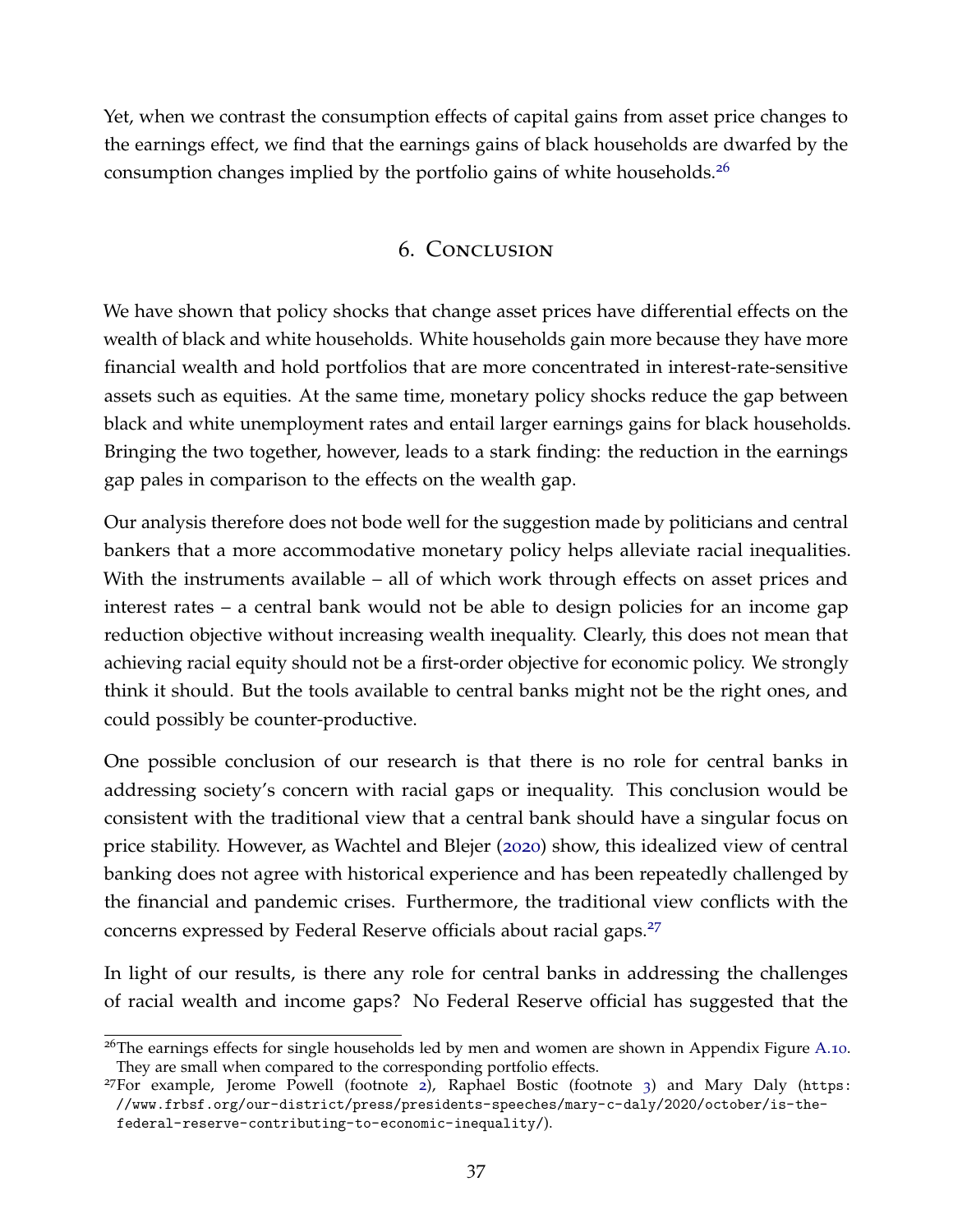conventional tools of monetary policy should be used to address racial gaps except as an offshoot of the full employment mandate. They do imply that the Fed has a role in bringing public attention to wealth and income gaps in a way that might influence both fiscal policy and the behavior of the private sector. More concretely, the Federal Reserve System has become an influential center for research on inequality.<sup>[28](#page-2-0)</sup> Even these efforts have not been without criticism; Senator Pat Toomey, the ranking member of the Senate Banking Committee, tried to launch a review of Fed mission creep and "research [that] appears to be focused on how matters unrelated to monetary policy impact narrow subgroups of people."[29](#page-2-0) So an additional insight form our research is that despite all the rhetoric about central bank independence, central bankers are inevitably part of the political and policy discourse about inequality.

<sup>&</sup>lt;sup>28</sup>For example, the Minneapolis Fed established the Opportunity & Inclusive Growth Institute in 2017 and the St. Louis Fed established the Institute for Economic Equity in 2021.

<sup>29</sup>[https://www.banking.senate.gov/newsroom/minority/toomey-launches-review-of-mission-creep](https://www.banking.senate.gov/newsroom/minority/toomey-launches-review-of-mission-creep-by-regional-federal-reserve-banks)[by-regional-federal-reserve-banks](https://www.banking.senate.gov/newsroom/minority/toomey-launches-review-of-mission-creep-by-regional-federal-reserve-banks)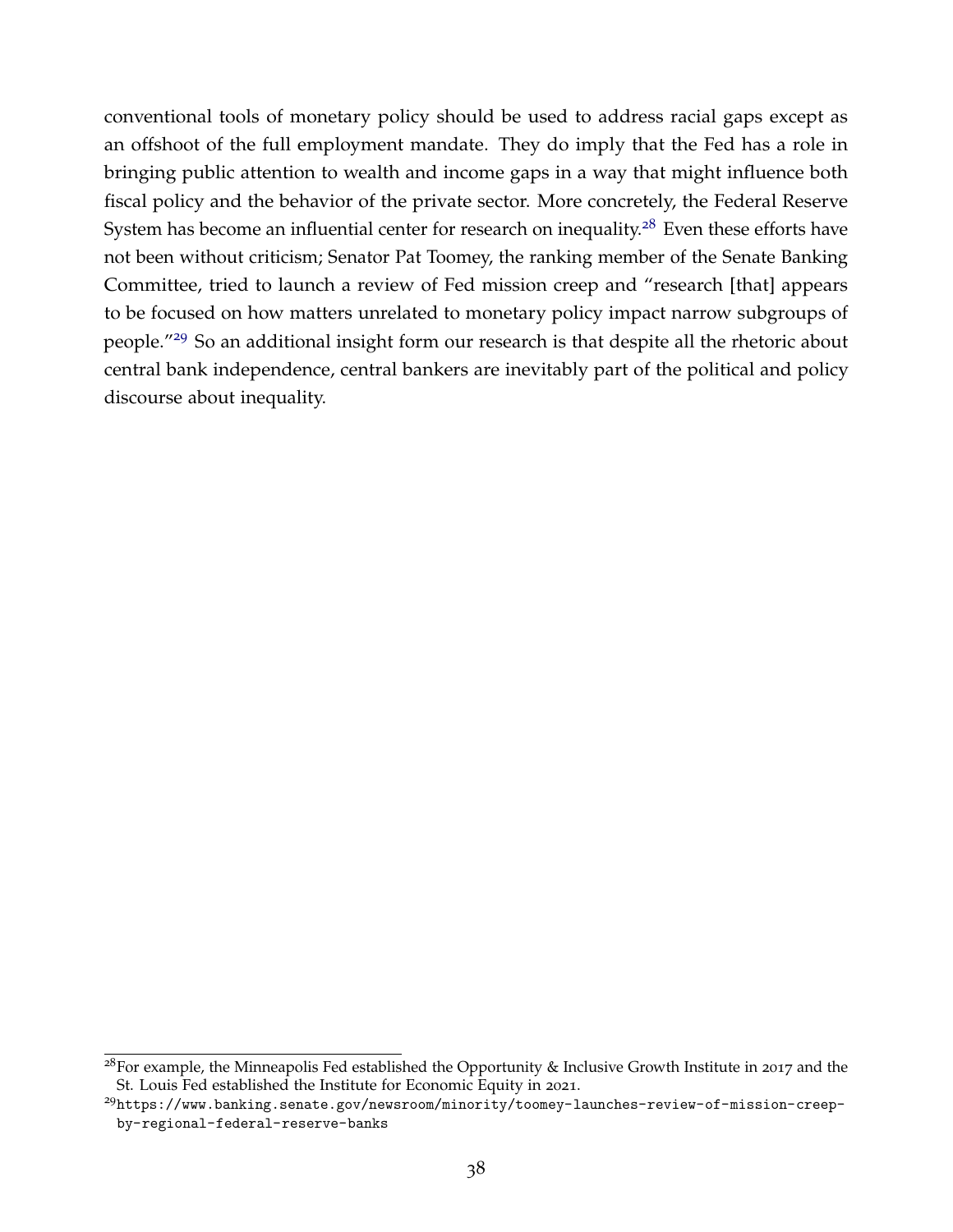# **REFERENCES**

- <span id="page-41-8"></span>Adam, Klaus and Panagiota Tzamourani (2016). "Distributional Consequences of Asset Price Inflation in the Euro Area." In: *European Economic Review* 89, pp. 172–192.
- <span id="page-41-10"></span>Aladangady, Aditya and Akila Forde (2021). *Wealth Inequality and the Racial Wealth Gap*. technical report.
- <span id="page-41-9"></span>Albert, Juan-Francisco and Nerea Gómez-Fernández (2021). "Monetary Policy and the Redistribution of Net Worth in the US." In: *Journal of Economic Policy Reform*.
- <span id="page-41-2"></span>Aliprantis, Dionissi and Daniel R. Carroll (2019). *What Is Behind the Persistence of the Racial Wealth Gap?* Working Paper February. URL: [https://ideas.repec.org/a/fip/fedcec/](https://ideas.repec.org/a/fip/fedcec/00095.html) [00095.html](https://ideas.repec.org/a/fip/fedcec/00095.html).
- <span id="page-41-7"></span>Amberg, Niklas, Thomas Jansson, Mathias Klein, and Anna Rogantini Picco (forthcoming). "Five Facts about the Distributional Income Effects of Monetary Policy." In: *American Economic Review: Insights*.
- <span id="page-41-6"></span>Andersen, Asger Lau, Niels Johannesen, Mia Jørgensen, and José-Luis Peydró (2021). *Monetary Policy and Inequality*. Working Paper.
- <span id="page-41-4"></span>Auclert, Adrien (2019). "Monetary Policy and the Redistribution Channel." In: *American Economic Review* 109.6, pp. 2333–67.
- <span id="page-41-5"></span>Auclert, Adrien, Matthew Rognlie, and Ludwig Straub (2020). *Micro Jumps, Macro Humps: Monetary Policy and Business Cycles in an Estimated HANK Model*. Working Paper. National Bureau of Economic Research.
- <span id="page-41-12"></span>Bartscher, Alina K., Moritz Kuhn, Moritz Schularick, and Ulrike I. Steins (2021). *Household Debt and Inequality in the U.S., 1950-2019*. Working Paper.
- <span id="page-41-0"></span>Bayer, Patrick and Kerwin Kofi Charles (Jan. 2018). "Divergent Paths: A New Perspective on Earnings Differences Between Black and White Men Since 1940." In: *The Quarterly Journal of Economics* 133.3, pp. 1459–1501.
- <span id="page-41-3"></span>Berger, David, Veronica Guerrieri, Guido Lorenzoni, and Joseph Vavra (2018). "House Prices and Consumer Spending." In: *The Review of Economic Studies* 85.3, pp. 1502–1542.
- <span id="page-41-1"></span>Bernanke, Ben S. (2020). "The New Tools of Monetary Policy." In: *American Economic Review* 110.4, pp. 943–83.
- <span id="page-41-13"></span>Bernanke, Ben S. and Kenneth N. Kuttner (2005). "What Explains the Stock Market's Reaction to Federal Reserve Policy?" In: *The Journal of finance* 60.3, pp. 1221–1257.
- <span id="page-41-11"></span>Bhutta, Neil and Benjamin J. Keys (2016). "Interest Rates and Equity Extraction during the Housing Boom." In: *American Economic Review* 106.7, pp. 1742–74.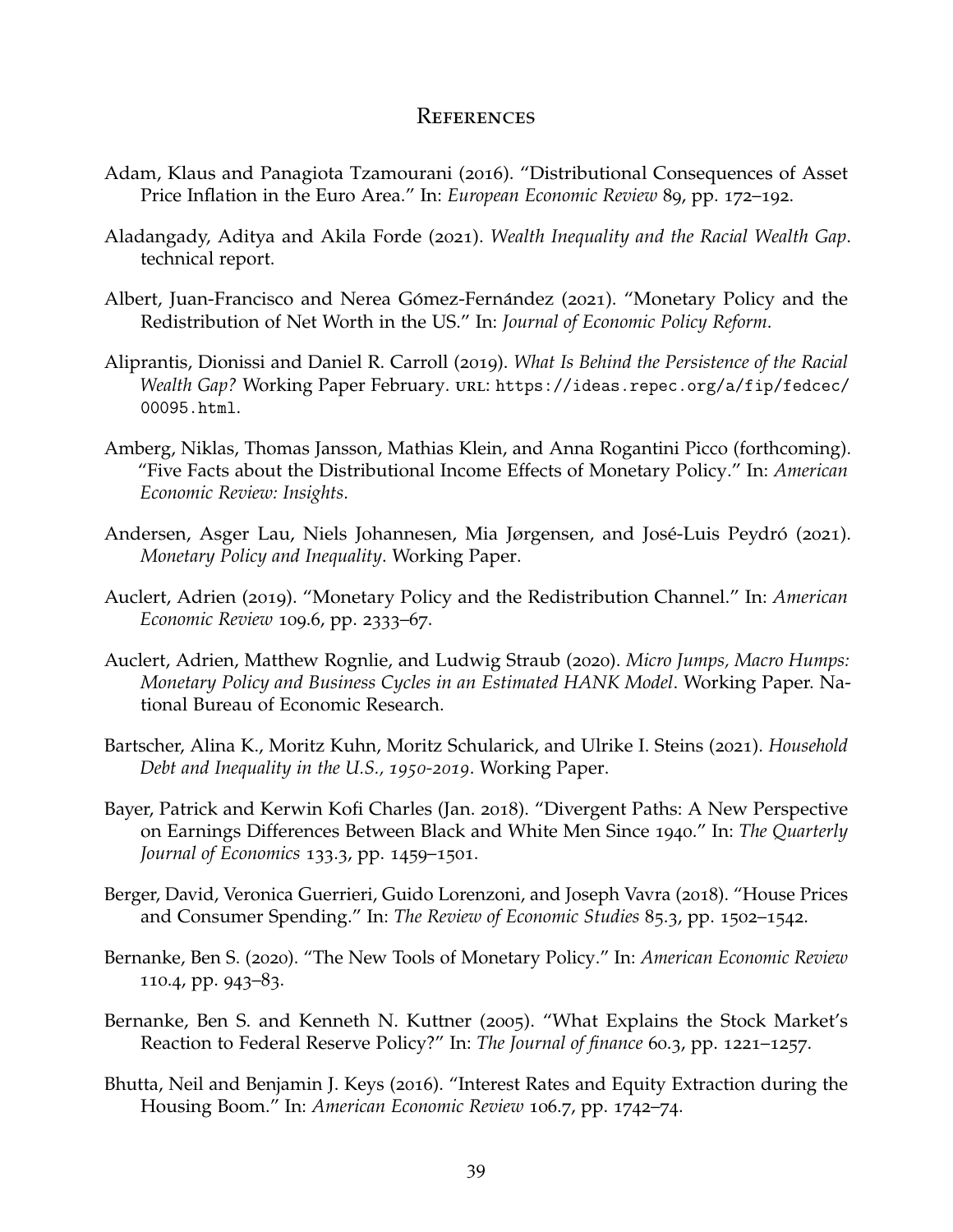- <span id="page-42-10"></span>Bianchi, Francesco, Martin Lettau, and Sydney C. Ludvigson (forthcoming). "Monetary Policy and Asset Valuation." In: *Journal of Finance*.
- <span id="page-42-7"></span>Boerma, Job and Loukas Karabarbounis (2021). *Reparations and Persistent Wealth Gaps*. Working Paper 28468. National Bureau of Economic Research.
- <span id="page-42-9"></span>Bricker, Jesse, Lisa J. Dettling, Alice Henriques, Joanne W. Hsu, Lindsay Jacobs, Kevin B. Moore, Sarah Pack, John Sabelhaus, Jeffrey Thompson, and Richard A. Windle (2017). "Changes in US Family Finances from 2013 to 2016: Evidence from the Survey of Consumer Finances." In: *Federal Reserve Bulletin* 103, p. 1.
- <span id="page-42-8"></span>Bricker, Jesse, Alice Henriques, Jacob Krimmel, and John Sabelhaus (2016). "Measuring Income and Wealth at the Top Using Administrative and Survey Data." In: *Brookings Papers on Economic Activity* 2016.1, pp. 261–331.
- <span id="page-42-4"></span>Brunnermeier, Markus and Yuliy Sannikov (2013). "Redistributive Monetary Policy." In: *Proceedings of the 2012 Jackson Hole Economic Policy Symposium*, pp. 331–384.
- <span id="page-42-6"></span>Caramp, Nicolas and Dejanir H. Silva (2020). *Monetary Policy and Wealth Effects: The Role of Risk and Heterogeneity*. Working Paper.
- <span id="page-42-2"></span>Carpenter, Seth B. and William M. Rodgers (2004). "The Disparate Labor Market Impacts of Monetary Policy." In: *Journal of Policy Analysis and Management* 23.4, pp. 813–830.
- <span id="page-42-1"></span>Chetty, Raj, Nathaniel Hendren, Maggie R. Jones, and Sonya R Porter (2020). "Race and Economic Opportunity in the United States: An Intergenerational Perspective." In: *The Quarterly Journal of Economics* 135.2, pp. 711–783.
- <span id="page-42-5"></span>Chodorow-Reich, Gabriel, Plamen T Nenov, and Alp Simsek (2019). *Stock Market Wealth and the Real Economy: A Local Labor Market Approach*. Tech. rep. National Bureau of Economic Research.
- <span id="page-42-11"></span>— (2021). "Stock Market Wealth and the Real Economy: A Local Labor Market Approach." In: *American Economic Review* 111.5, pp. 1613–57. url: [https : / / www . aeaweb . org /](https://www.aeaweb.org/articles?id=10.1257/aer.20200208) [articles?id=10.1257/aer.20200208](https://www.aeaweb.org/articles?id=10.1257/aer.20200208).
- <span id="page-42-3"></span>Coibion, Olivier, Yuriy Gorodnichenko, Lorenz Kueng, and John Silvia (2017). "Innocent Bystanders? Monetary Policy and Inequality." In: *Journal of Monetary Economics* 88, pp. 70– 89. url: <http://www.sciencedirect.com/science/article/pii/S0304393217300466>.
- <span id="page-42-0"></span>Dettling, Lisa J., Joanne W. Hsu, Lindsay Jacobs, Kevin B. Moore, and Jeffrey P. Thompson (2017). *Recent Trends in Wealth-Holding by Race and Ethnicity : Evidence from the Survey of Consumer Finances*. FEDS Notes. Board of Governors of the Federal Reserve System.
- <span id="page-42-12"></span>Di Maggio, Marco, Amir Kermani, and Kaveh Majlesi (2020). "Stock Market Returns and Consumption." In: *The Journal of Finance* 75.6, pp. 3175–3219.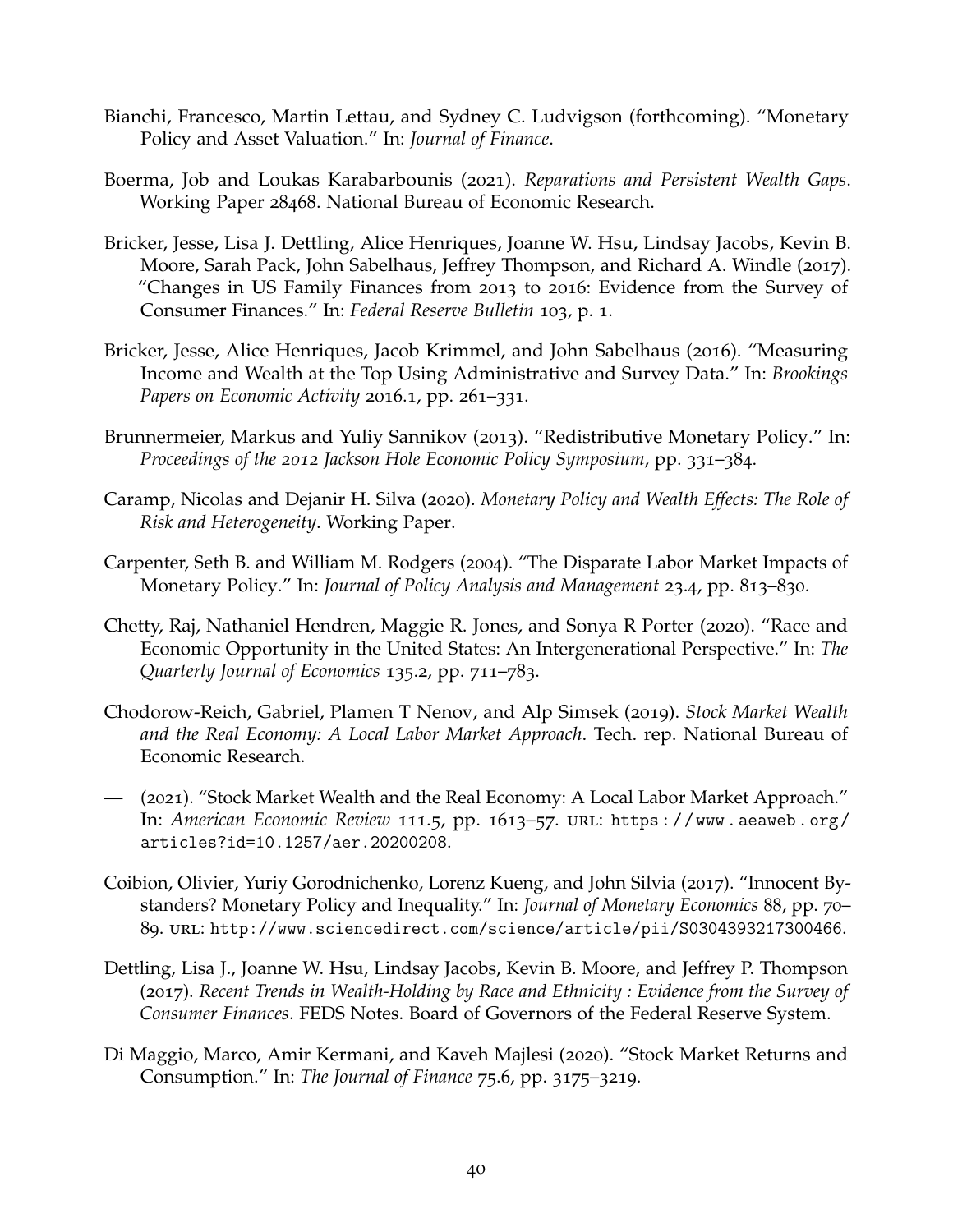- <span id="page-43-8"></span>Emmons William, Ana H. Kent and Lowell R. Ricketts (2019). *Just How Severe Is America's Racial Wealth Gap?" Federal Reserve Bank of St. Louis October 9, 2019*. Working Paper.
- <span id="page-43-0"></span>Emmons, William (2020). *Housing Wealth Climbs for Hispanics and Blacks, Yet Racial Wealth Gaps Persist, Federal Reserve Bank of St. Louis, April 1, 2020*. Working Paper.
- <span id="page-43-10"></span>Flood, Sarah, Miriam King, Renae Rodgers, Steven Ruggles, J. Robert Warren, and Michael Westberry (2021). *Integrated Public Use Microdata Series, Current Population Survey: Version 9.0 (dataset)*. IPUMS. Minneapolis, MN.
- <span id="page-43-11"></span>Gerardi, Kristopher S., Paul S. Willen, and David Hao Zhang (2021). *Mortgage Prepayment, Race, and Monetary Policy*. Working Paper.
- <span id="page-43-7"></span>Gertler, Mark and Peter Karadi (2015). "Monetary Policy Surprises, Credit Costs, and Economic Activity." In: *American Economic Journal: Macroeconomics* 7.1, pp. 44–76.
- <span id="page-43-5"></span>Glover, Andrew, Jonathan Heathcote, Dirk Krueger, and José-Víctor Ríos-Rull (2020). "Intergenerational Redistribution in the Great Recession." In: *Journal of Political Economy* 128.10, pp. 3730–3778.
- <span id="page-43-4"></span>Greenwald, Daniel L., Matteo Leombroni, Hanno Lustig, and Stijn Van Nieuwerburgh (2021). *Financial and Total Wealth Inequality with Declining Interest Rates*. Working Paper 28613. National Bureau of Economic Research.
- <span id="page-43-6"></span>Holm, Martin Blomhoff, Pascal Paul, and Andreas Tischbirek (2021). "The Transmission of Monetary Policy under the Microscope." In: *Journal of Political Economy* 129.10, pp. 2861–2904.
- <span id="page-43-13"></span>Iacoviello, Matteo (2005). "House Prices, Borrowing Constraints, and Monetary Policy in the Business Cycle." In: *American Economic Review* 95.3, pp. 739–764.
- <span id="page-43-12"></span>Jorda,` Oscar, Moritz Schularick, and Alan M Taylor ( ` 2015). "Leveraged Bubbles." In: *Journal of Monetary Economics* 76, S1–S20.
- <span id="page-43-2"></span>— (2020). "The Effects of Quasi-Random Monetary Experiments." In: *Journal of Monetary Economics* 112, pp. 22–40.
- <span id="page-43-1"></span>Kaplan, Greg, Benjamin Moll, and Giovanni L. Violante (2018). "Monetary Policy According to HANK." In: *American Economic Review* 108.3, pp. 697–743.
- <span id="page-43-3"></span>Kekre, Rohan and Moritz Lenel (2020). "Monetary Policy, Redistribution, and Risk Premia." In: *University of Chicago, Becker Friedman Institute for Economics Working Paper* 2020-02.
- <span id="page-43-9"></span>Kent, Ana Hernandez and Lowell Ricketts (2021). *Wealth Gaps between White, Black and Hispanic Families in 2019*. technical report.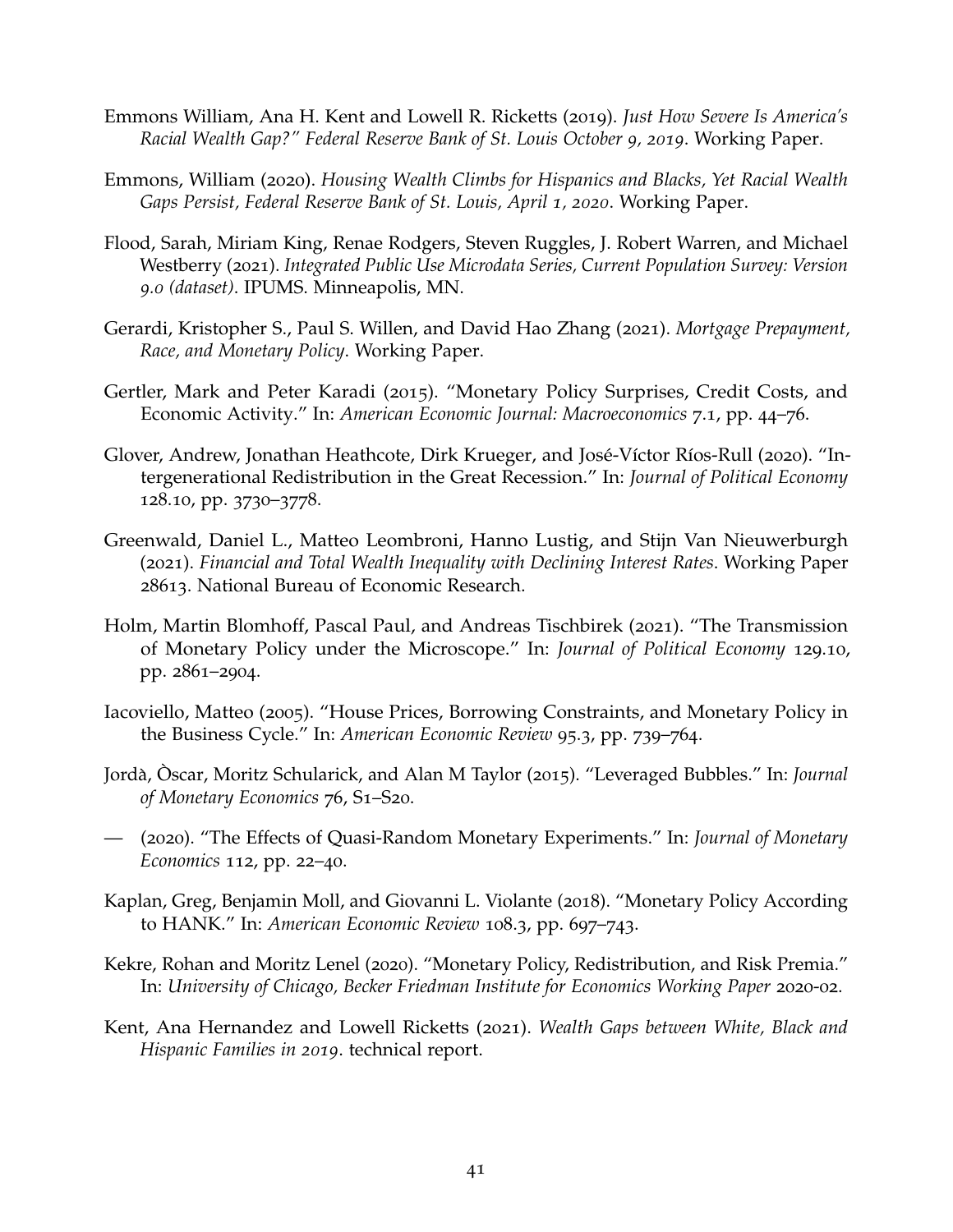- <span id="page-44-6"></span>Kuhn, Moritz and José-Víctor Ríos-Rull (2016). "2013 Update on the US Earnings, Income, and Wealth Distributional Facts: A View from Macroeconomics." In: *Federal Reserve Bank of Minneapolis Quarterly Review* 37.1. Updated 2016 version, pp. 2–73.
- <span id="page-44-0"></span>Kuhn, Moritz, Moritz Schularick, and Ulrike I. Steins (2020). "Income and Wealth Inequality in America, 1949–2016." In: *Journal of Political Economy* 128.9, pp. 3469–3519. url: <https://ideas.repec.org/a/ucp/jpolec/doi10.1086-708815.html>.
- <span id="page-44-4"></span>Lenza, Michele and Jirka Slacalek (2021). *How Does Monetary Policy Affect Income and Wealth Inequality? Evidence from Quantitative Easing in the Euro Area*. CEPR Discussion Papers 16079. C.E.P.R. Discussion Papers. url: [https://ideas.repec.org/p/cpr/ceprdp/](https://ideas.repec.org/p/cpr/ceprdp/16079.html) [16079.html](https://ideas.repec.org/p/cpr/ceprdp/16079.html).
- <span id="page-44-1"></span>Moll, Benjamin (2020). "Discussion of "Sources of US Wealth Inequality: Past, Present, and Future"." In: *NBER Macroeconomics Annual 2020, volume 35*. University of Chicago Press.
- <span id="page-44-8"></span>Nakamura, Emi and Jón Steinsson (2018). "Identification in Macroeconomics." In: *Journal of Economic Perspectives* 32.3, pp. 59–86.
- <span id="page-44-12"></span>Paiella, Monica (2009). "The Stock Market, Housing and Consumer Spending: A Survey of the Evidence on Wealth Effects." In: *Journal of Economic Surveys* 23.5, pp. 947–973.
- <span id="page-44-2"></span>Paul, Pascal (2020). "The Time-varying Effect of Monetary Policy on Asset Prices." In: *Review of Economics and Statistics* 102.4, pp. 690–704.
- <span id="page-44-11"></span>Poterba, James M. (2000). "Stock Market Wealth and Consumption." In: *Journal of Economic Perspectives* 14.2, pp. 99–118. url: [https://www.aeaweb.org/articles?id=10.1257/](https://www.aeaweb.org/articles?id=10.1257/jep.14.2.99) [jep.14.2.99](https://www.aeaweb.org/articles?id=10.1257/jep.14.2.99).
- <span id="page-44-9"></span>Ramey, Valerie A. (2016). "Macroeconomic Shocks and Their Propagation." In: *Handbook of Macroeconomics, Volume 2*. Elsevier, pp. 71–162.
- <span id="page-44-7"></span>Rigobon, Roberto and Brian Sack (2004). "The Impact of Monetary Policy on Asset Prices." In: *Journal of Monetary Economics* 51.8, pp. 1553–1575.
- <span id="page-44-5"></span>Rodgers, William M. (2008). "African American and White Differences in the Impacts of Monetary Policy on the Duration of Unemployment." In: *American Economic Review* 98.2, pp. 382–86.
- <span id="page-44-3"></span>Romer, Christina D. and David H. Romer (2004). "A New Measure of Monetary Shocks: Derivation and Implications." In: *American Economic Review* 94.4, pp. 1055–1084.
- <span id="page-44-10"></span>Rungcharoenkitkul, Phurichai, Claudio Borio, and Piti Disyatat (2021). *Monetary Policy Hysteresis and the Financial Cycle*. Working Paper.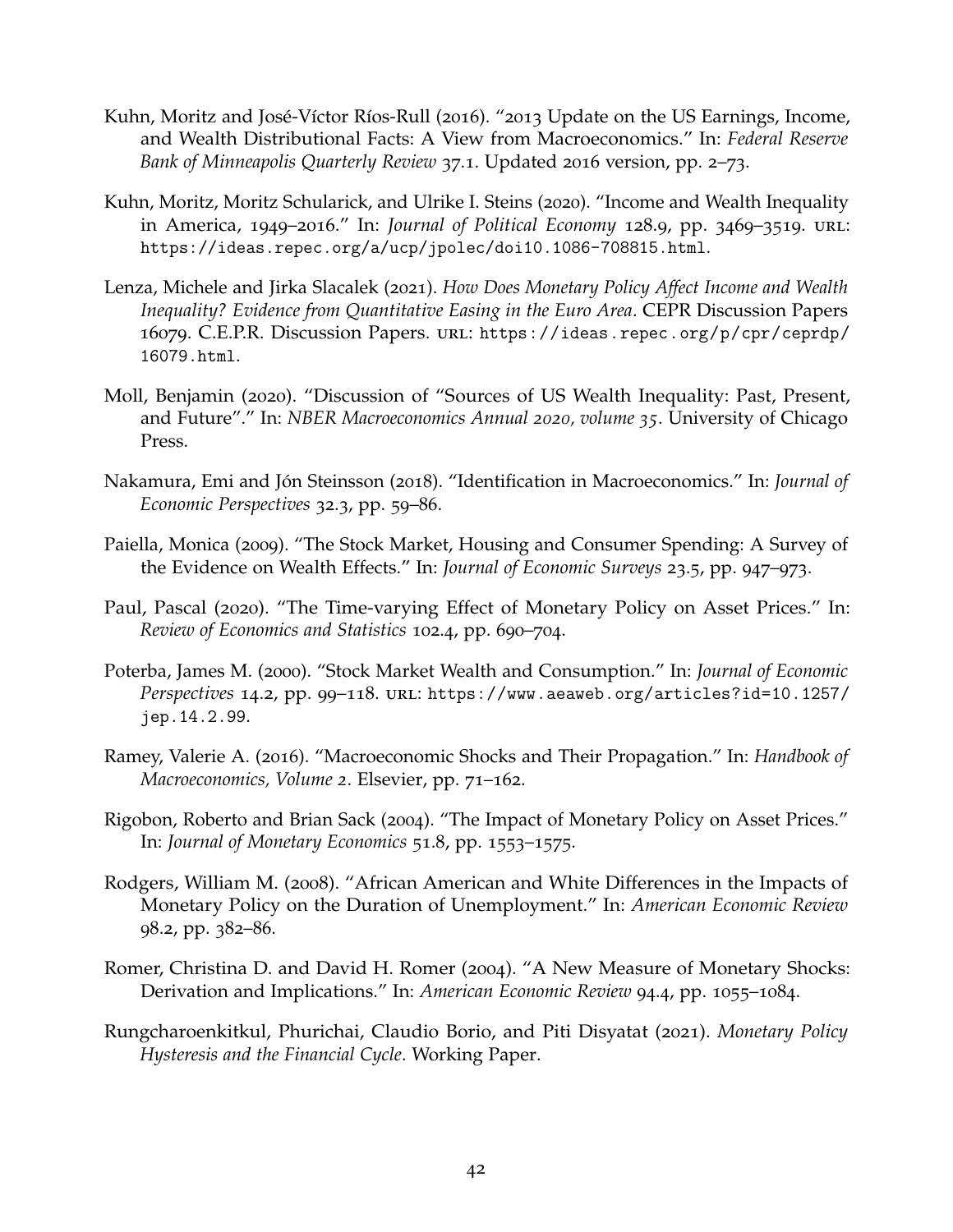- <span id="page-45-3"></span>Stock, James H. and Mark W. Watson (2018). "Identification and Estimation of Dynamic Causal Effects in Macroeconomics Using External Instruments." In: *The Economic Journal* 128.610, pp. 917–948.
- <span id="page-45-0"></span>Thompson, Jeffrey P. and Gustavo Suarez (2017). *Updating the Racial Wealth Gap*. FEDS Working Paper. Federal Reserve Board.
- <span id="page-45-6"></span>Wachtel, Paul and Mario I. Blejer (2020). "A Fresh Look at Central Bank Independence." In: *Cato Journal* 40.1, pp. 105–132.
- <span id="page-45-1"></span>Wolff, Edward N (2017). *Household Wealth Trends in the United States, 1962 to 2016: Has Middle Class Wealth Recovered?* Working Paper 24085. National Bureau of Economic Research.
- <span id="page-45-5"></span>— (2016). "Household Wealth Trends in the United States, 1962 to 2013: What Happened Over the Great Recession?" In: *RSF: The Russell Sage Foundation Journal of the Social Sciences* 2.6, pp. 24–43.
- <span id="page-45-2"></span>Wu, Jing Cynthia and Fan Dora Xia (2016). "Measuring the Macroeconomic Impact of Monetary Policy at the Zero Lower Bound." In: *Journal of Money, Credit and Banking* 48.2-3, pp. 253–291.
- <span id="page-45-4"></span>Zavodny, Madeline and Tao Zha (2000). "Monetary Policy and Racial Unemployment Rates." In: *Federal Reserve Bank of Atlanta Economic Review* Fourth Quarter, pp. 1–16.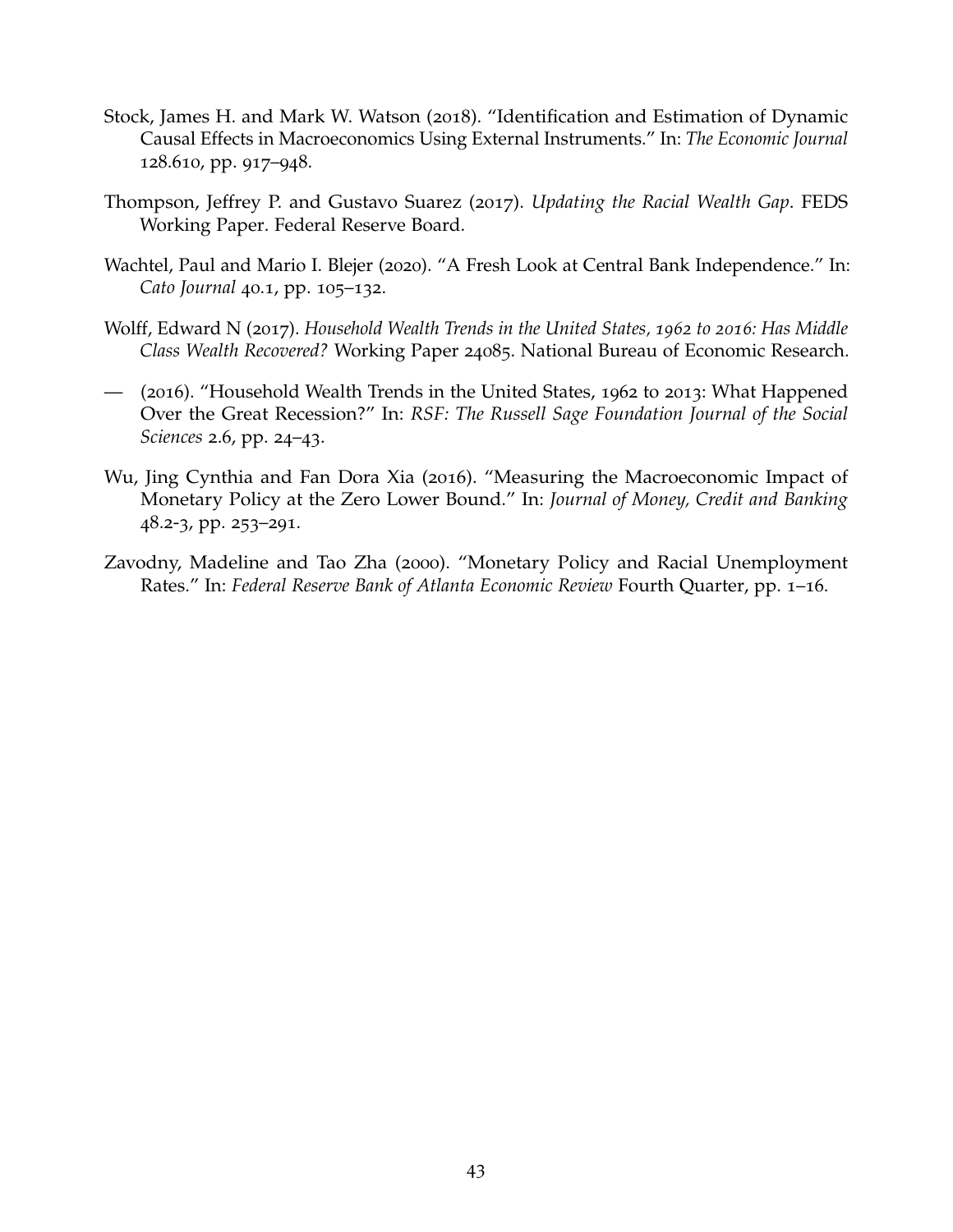#### A. Supplementary results

<span id="page-46-0"></span>

**Figure A.1:** *Long-run trends of the racial equity and housing gaps*

Notes: The left (right) panel shows the evolution of the ratio of average black to average white equity and business (housing) over time. The data were winsorized at the 1st and 99th percentile within each year-race bin. Equity and business wealth includes mutual funds and other managed assets. Housing includes the net value of other real estate.

<span id="page-46-1"></span>



Notes: The graph shows the counterfactual change in wealth-to-income ratios of black and white households over time when fixing wealth from equity (comprising mutual funds and other managed assets), business and pensions at its 1971 level for subsequent years. Changes are shown as differences to the 1971 values for each group.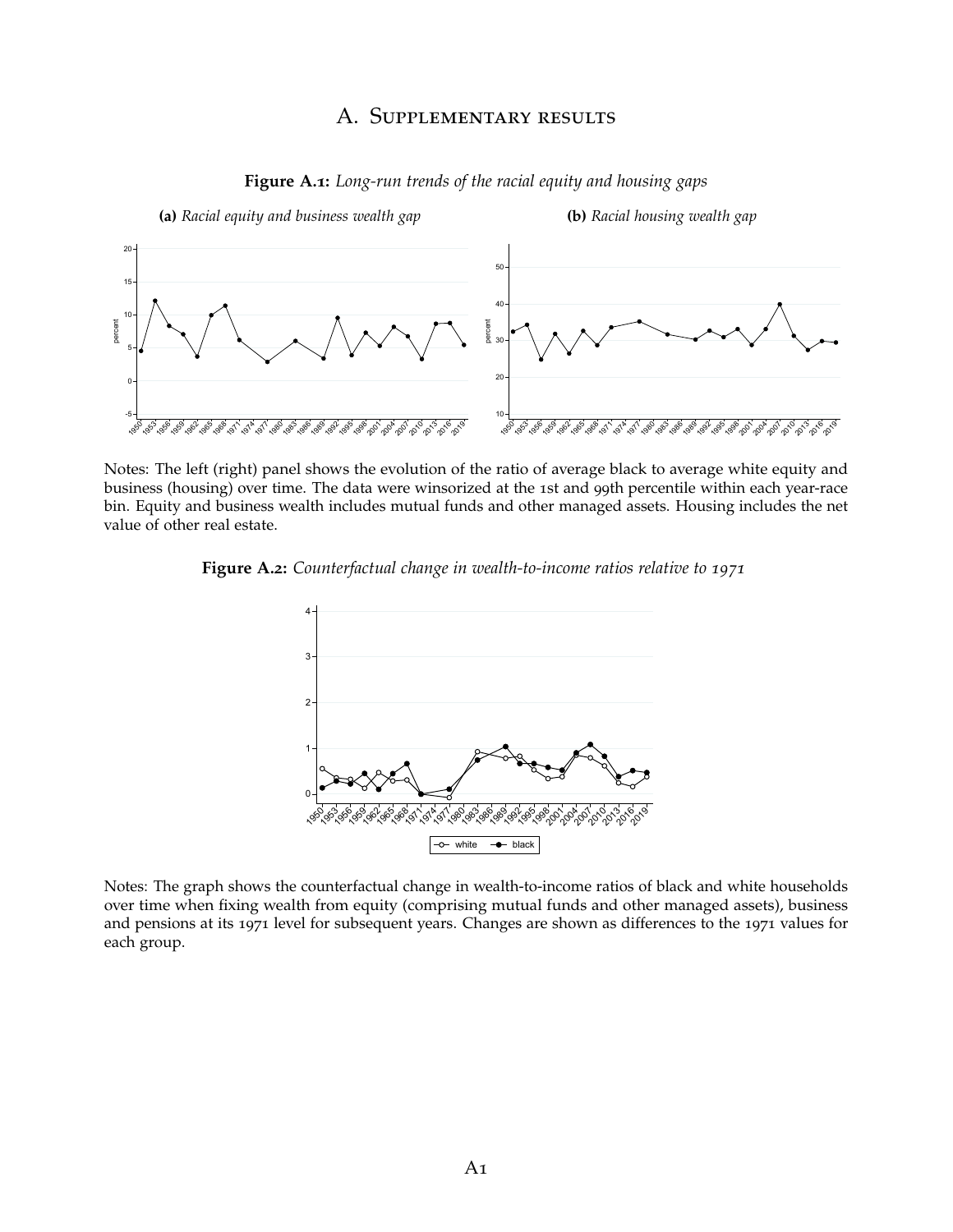#### <span id="page-47-0"></span>**Figure A.3:** *Capital gains for black and white households around the median of the aggregate wealth distribution, normalized by income*



Notes: The figure shows the wealth effects for black and white households around the median of the *aggregate* wealth distribution after a 100bp monetary shock over time, normalized by each group's average income. The wealth effects are computed by combining the estimates from Table [3](#page-25-0) for the Romer-Romer shocks with portfolio data from the SCF. See text for details. The underlying portfolios are constructed by averaging across all households between the 40th and 60th percentile of the aggregate wealth distribution.

<span id="page-47-1"></span>**Figure A.4:** *Share of black households in different parts of the aggregate wealth distribution, relative to overall population share*



Notes: The figure shows the share of black households in the bottom 50%, middle 40% and top 10% of the aggregate wealth distribution over time, normalized by subtracting the overall population share of black households in the given year.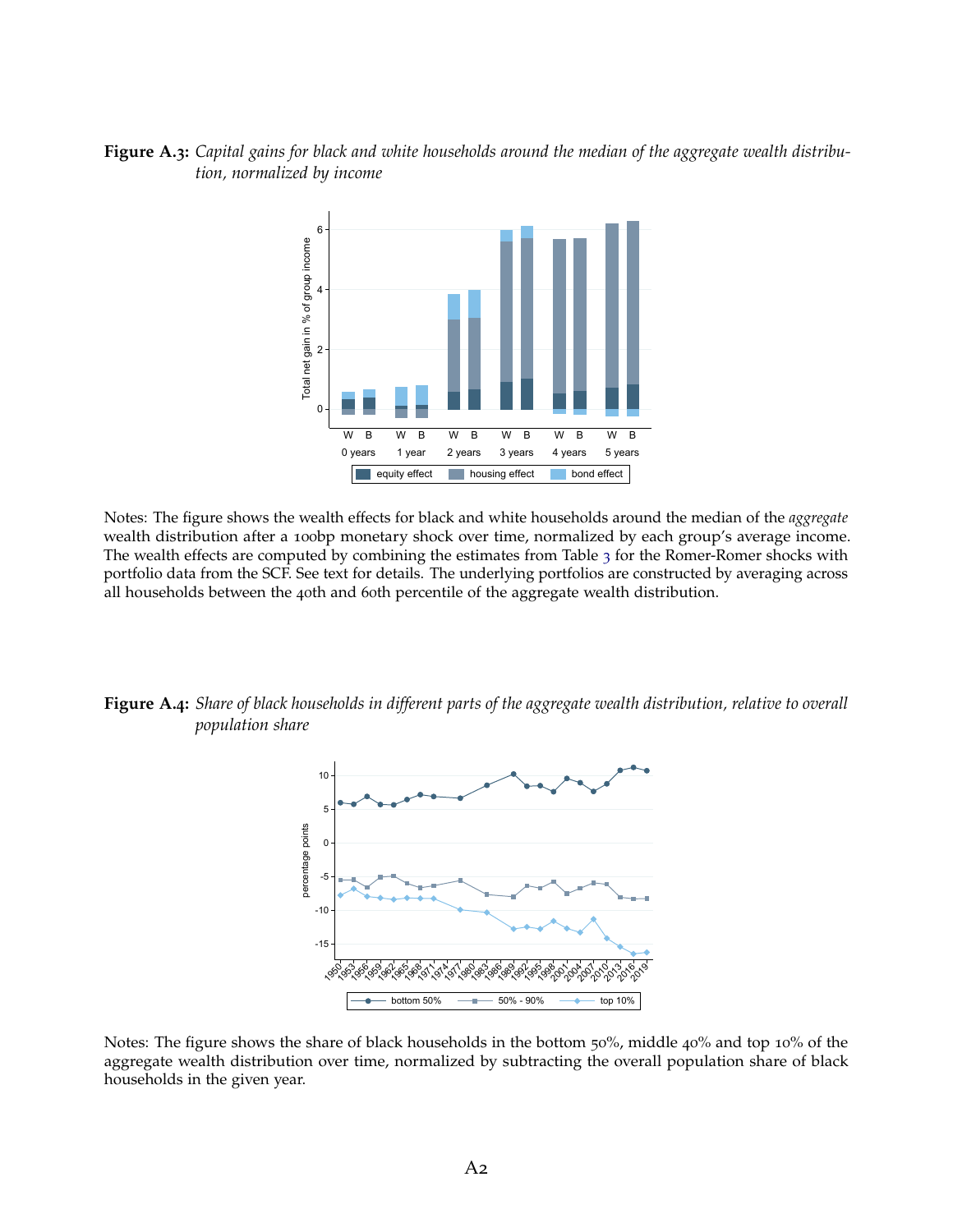#### B. Alternative shock estimates

<span id="page-48-0"></span>Figure [A.](#page-49-0)5 shows the impact on key outcome variables of the alternative monetary policy shocks discussed in Section [4](#page-26-1).2.2. The measure introduced by Bernanke and Kuttner ([2005](#page-41-13)) (BK) produces substantially larger asset price effects than the benchmark RR-series. The effects of an 100bp exogenous decline in the Fed Funds pushes up both stock and house prices by 20 percent or more over an extended period. Also the effects on the unemployment gap are larger than with the RR estimate. The shocks based on Gertler and Karadi ([2015](#page-43-7)) (GK) that use high-frequency Fed Funds futures markets data show smaller asset price effects. In this case, stock prices rise by a little less than 10 percent over a three year horizon, but the response is similar and more persistent in the case of house prices. By contrast, with the GK shock series, the unemployment gap is essentially unaffected for three years following a monetary shock. All in all, the alternative shock series lend support to the idea that more accommodative monetary policy boosts asset prices over some time horizon. In many of our estimates that time horizon is an extended one, encompassing multiple years. There is also evidence, mixed with respect to statistical significance, that accommodative monetary policy has a short-run effect on the unemployment gap between black and white workers. The wage gap is never really affected.

Similar results are shown with a time-varying VAR (TV-VAR) approach following Paul ([2020](#page-44-2)) (PP). The TV-VAR aims to capture different responses of asset prices to monetary policy shocks over time, depending, for instance, on whether risk appetite in markets is high. The TV-VAR methodology is shown in Section [C](#page-48-1) and the estimates are in Table [A.](#page-50-0)1. It is noteworthy that the equity price response reaches double-digits with the TV-VAR set up. Stock prices rise and remain more than 10 percent higher over a five year period. Statistical significance here is borderline, while the confidence intervals for BK-shocks are extremely wide for asset and labor market responses.

# C. TV-VAR Estimates

<span id="page-48-1"></span>Consider the structural form of the evolution of a set of macroeconomic variables and controls, *Y<sup>t</sup>* , relative to a series of structural shocks, *e<sup>t</sup>* :

$$
HY_t = C_0 + \sum_{i=1}^k C_k Y_{t-k} + \epsilon_t
$$

Solving for  $Y_t$  yields the following expression, in which  $u_t = H^{-1} \epsilon_t$  represents reduced-form innovations which pick up the contemporaneous effects of the structural shocks on all the variables within *Y<sup>t</sup>* :

$$
Y_t = B_0 + \sum_{i=1}^k B_k Y_{t-k} + u_t
$$

The  $\epsilon_t$  are not directly observable, so an external instrument related to the shock must be introduced. Let  $\epsilon_{1,t}$  be the primary structural shock of interest, so that the instrument  $z_t$  can be related as  $z_t = \phi \epsilon_{1,t} + \eta_t$ , where  $\eta_t$  is normally distributed with mean zero and independent of all other variables. We use the shocks calculated in Paul ([2020](#page-44-2)) as our instrument. These can be directly integrated into the model as follows: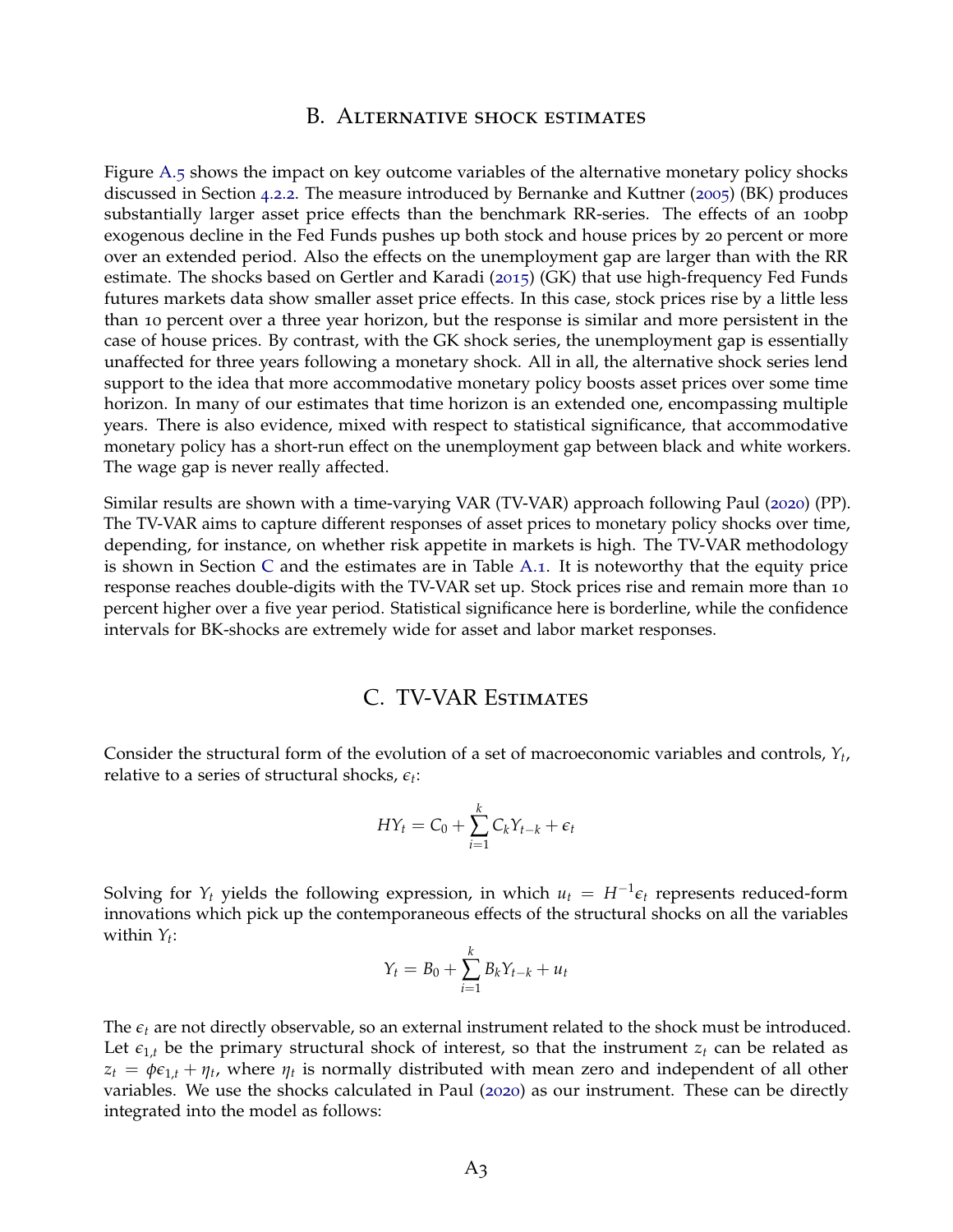$$
Y_t = B_{0,t} + \sum_{i=1}^{k} B_{i,t} Y_{t-i} + A_t z_t + u_t
$$

**Figure A.5:** *LP-IV estimates: other shock measures*

<span id="page-49-1"></span><span id="page-49-0"></span>

Notes: The figure shows the impulse responses for the unemployment and wage gap, stock prices, and house prices after BK, PP, and GK shocks. The horizontal axes shows calendar time in months and the vertical axes show asset price changes in percent for stocks and houses, and in percentage points for the racial unemployment and wage gap.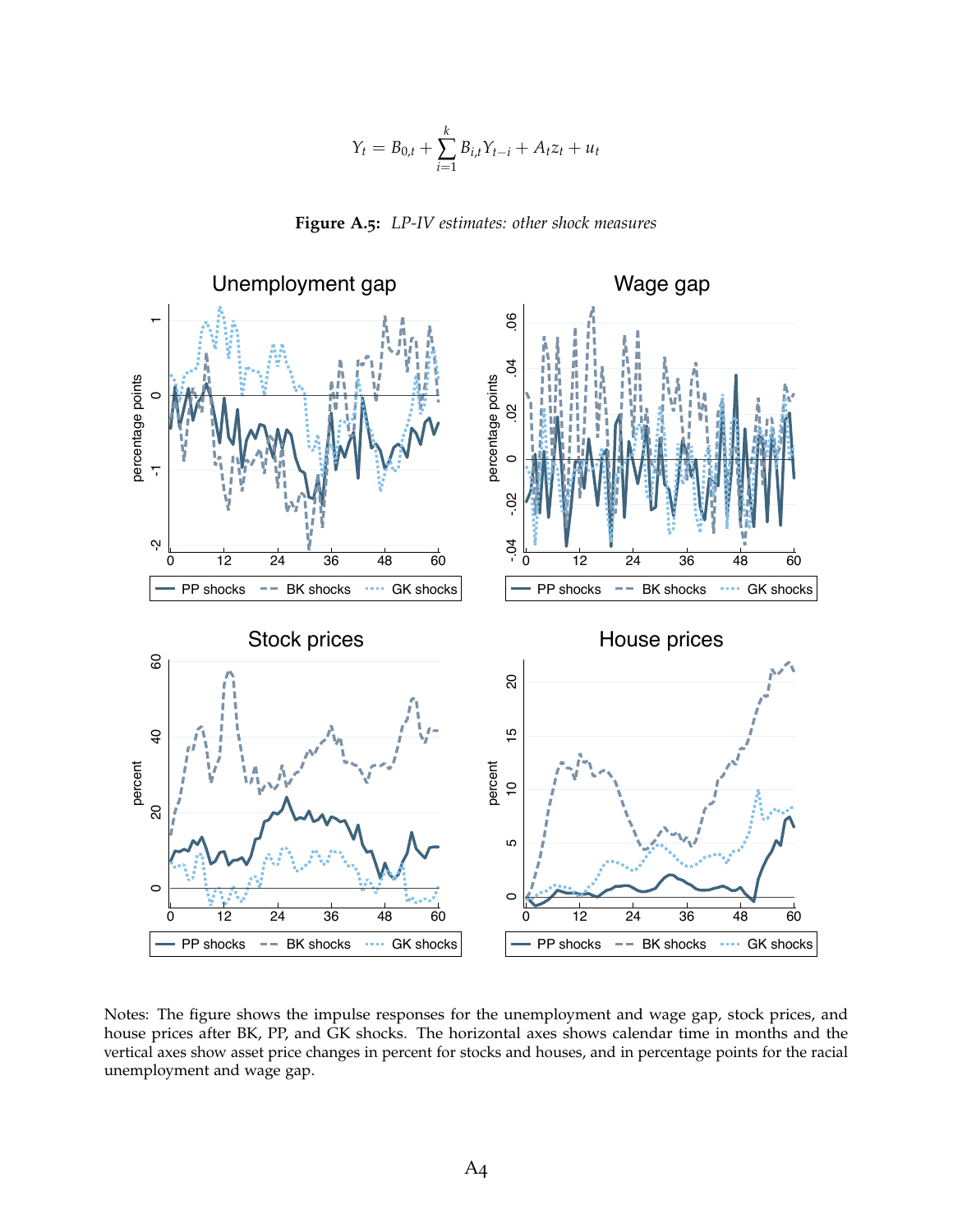<span id="page-50-0"></span>

| <b>Shock</b>   | Horizon | House prices<br>$\%$ | Stock prices<br>$\frac{0}{0}$ | Treasury yield<br>pp | <b>BAA</b> yield<br>pp |
|----------------|---------|----------------------|-------------------------------|----------------------|------------------------|
| Paul (2020) 1y |         | 1.4                  | 13.85                         | 0.24                 | $-0.11$                |
|                |         | $(-3.1, 5.82)$       | (-0.99, 29.48)                | $(-0.76, 1.29)$      | $(-0.61, 0.34)$        |
|                | 2y      | 1.98                 | 12.41                         | 0.16                 | $-0.1$                 |
|                |         | $(-5.34, 9.54)$      | $(-4.2, 30.69)$               | $(-0.96, 1.36)$      | $(-0.69, 0.47)$        |
|                | 3y      | 2.19                 | 11.29                         | 0.14                 | $-0.09$                |
|                |         | $(-6.51, 12.1)$      | $(-6.49, 30.95)$              | $(-1.14, 1.39)$      | $(-0.82, 0.54)$        |
|                | 4y      | 2.14                 | 10.64                         | 0.13                 | $-0.06$                |
|                |         | $(-8.03, 14.24)$     | $(-8.69, 31.45)$              | $(-1.24, 1.5)$       | $(-0.88, 0.62)$        |
|                | 5У      | 1.95                 | 10.12                         | 0.12                 | $-0.04$                |
|                |         | $(-9.02, 16.24)$     | (-9.84, 32.93)                | $(-1.37, 1.67)$      | $(-0.93, 0.73)$        |

**Table A.1:** *TV-VAR estimates for response to 100bp expansionary monetary policy shock*

Notes: The table shows TV-VAR response estimates for asset prices, interest rates, and the unemployment gap after a 100bp expansionary monetary shock for the monetary policy shock series of Paul ([2020](#page-44-2)). The rows show the point estimates of the response after 1 to 5 years. Brackets below the point estimates at each horizon show the 90-percent confidence intervals. TV-VAR method uses Gibbs sampling to uncover the distribution of responses over different time periods

#### D. Demographic composition of households

The results in the body of the paper take all black and all white households together without any attention paid to other demographic differences. The portfolio holdings and unemployment responses of households might differ for reasons other than race, such as marital status and the sex of the household head. If households with a single versus a married or male versus female head have different asset portfolios, they are likely to be affected differently by a monetary policy shock. In this Appendix, we will examine the impact of monetary policy shocks on the income and wealth of black and white households of different types.

Since only 15% of the SCF households have a black head, the granularity of other demographic characteristics will be limited. We start with a distinction between households with a single rather than married head, where married includes cohabiting couples. Two-thirds of white households are married, while the proportion for black households is only 35%. Households with a single head can further be distinguished into male and female heads, whereas the head is always male for married couples by the SCF's convention. Among black single households, 66% have a female head, while among white single households 56% have a female head.<sup>[30](#page-2-0)</sup>

Summary statistics for black and white households by type are shown in Appendix Table [A.](#page-51-0)2. The racial wealth gap is large for all household types. White single and married households have about 5 times as much wealth as comparable black households. Average income of white single households with male or female heads is about 1.3 times the average income of the corresponding

 $3^{\circ}$ Single households include both individuals living alone and individuals with children. A further breakdown is not feasible because of small sample sizes in sub-categories. There are only 166 black households with a single male head, our smallest category.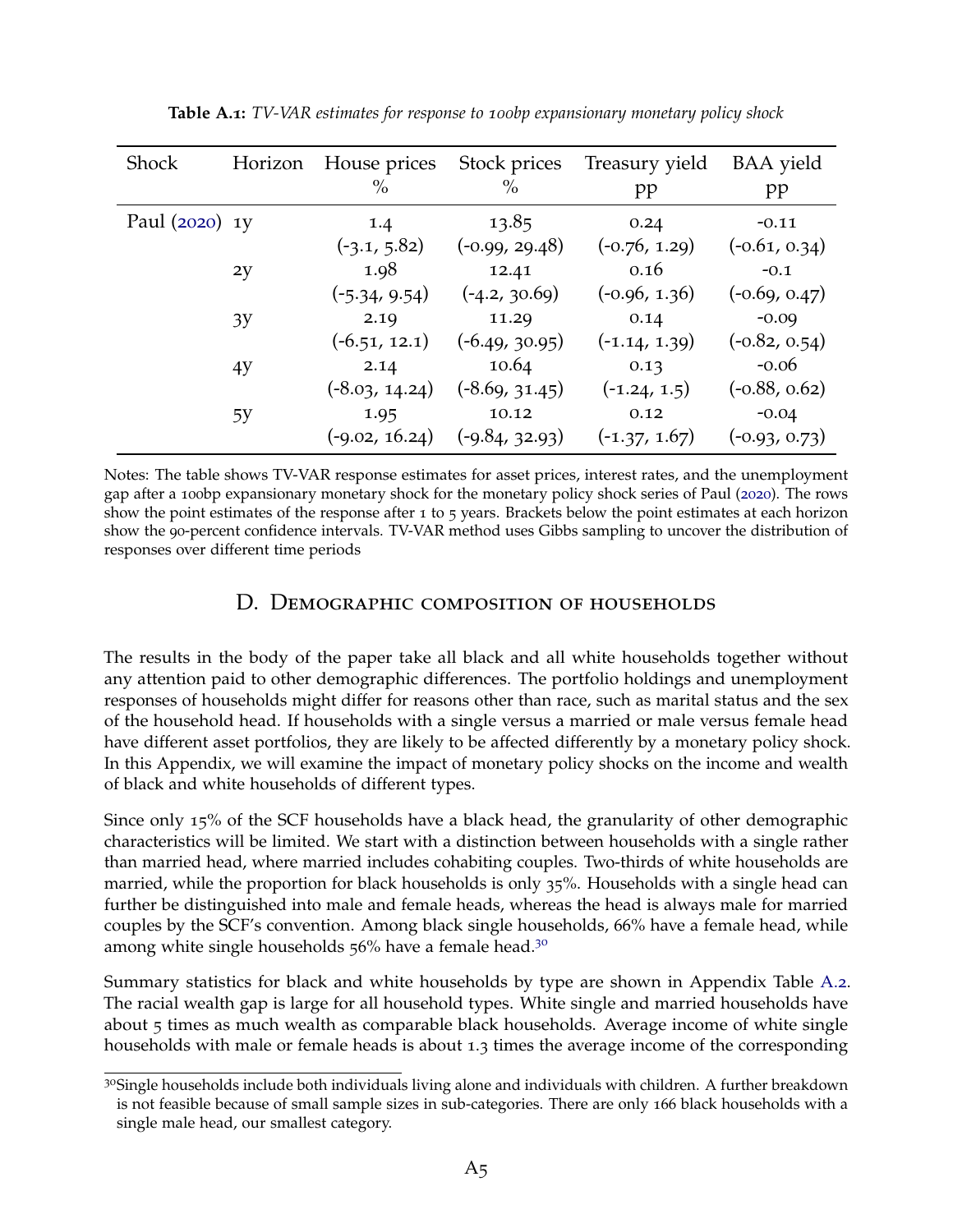<span id="page-51-0"></span>

|              | Mean<br>income | Mean<br>wealth | Share of housing<br>in total assets | Share of equity in<br>total assets |
|--------------|----------------|----------------|-------------------------------------|------------------------------------|
|              |                |                | White                               |                                    |
| Single       | 57614          | 403456         | 0.36                                | 0.38                               |
| Men          | 69194          | 469742         | 0.30                                | 0.45                               |
| <i>Women</i> | 49373          | 356279         | 0.41                                | 0.31                               |
| Married      | 151141         | 1323076        | 0.32                                | 0.46                               |
|              |                |                | <b>Black</b>                        |                                    |
| Single       | 41466          | 82248          | 0.58                                | 0.15                               |
| Men          | 51961          | 118201         | 0.54                                | 0.20                               |
| Women        | 36146          | 64022          | 0.62                                | 0.10                               |
| Married      | 90825          | 253066         | 0.49                                | 0.24                               |

#### **Table A.2:** *Summary statistics by marital status and sex*

Notes: The table shows average wealth and income, as well as the shares of housing and equity in total assets for black and white households, by marital status and sex.

black households. For married households, the ratio of white to black average income is 1.7. The table also shows two key elements of the portfolio distribution, the shares of housing and equity in total assets. Black households of all types own larger shares of their assets in housing than white households, although average housing assets for black households are only a fraction of the average housing assets of white households of the same type. By contrast, black households have very small equity shares compared to white households across all household types.

<span id="page-51-1"></span>

#### **Figure A.6:** *Total effects over time by marital status, per household*

Notes: The figure shows the average wealth effects for black and white households after a 100bp monetary shock (Romer-Romer shocks) over time, stratified by marital status. The wealth effects are computed by combining the estimates from Table [3](#page-25-0) with portfolio data from the SCF.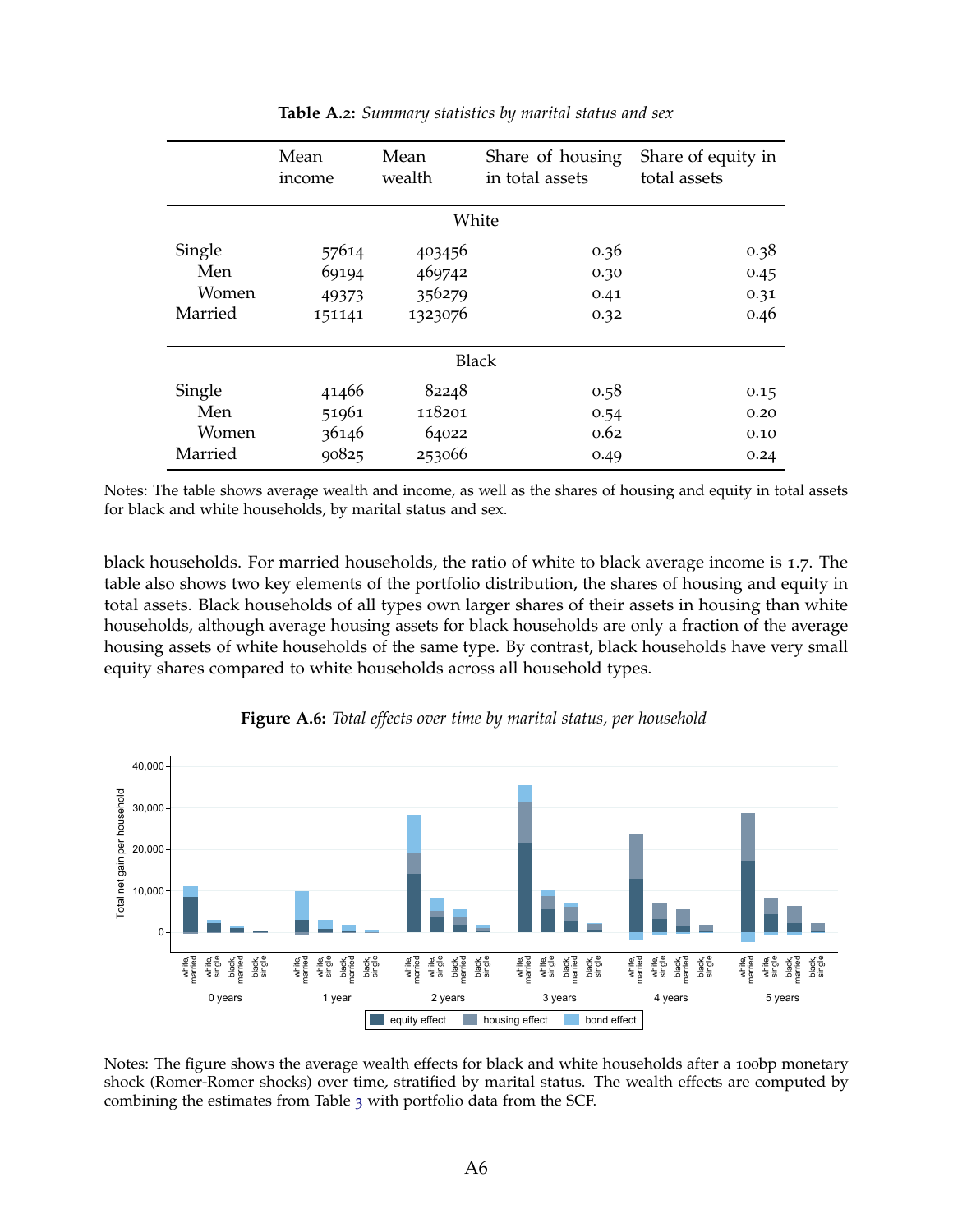<span id="page-52-0"></span>

**Figure A.7:** *Total effects over time by sex (singles), per household*

Notes: The figure shows the average wealth effects for black and white households after a 100bp monetary shock (Romer-Romer shocks) over time, stratified by sex. The wealth effects are computed by combining the estimates from Table [3](#page-25-0) with portfolio data from the SCF.

We use our benchmark RR shocks to examine the impact of an accommodative monetary policy shock on the portfolios of households of different types. The average portfolio effects by marital status are shown in Appendix Figure [A.](#page-51-1)6 and by sex for singles in Appendix Figure [A.](#page-52-0)7.

The portfolio gains for white households of all types are much larger than the gains for black households. This is true for the absolute dollar gains shown in the figures and also for the gains relative to income in each group. Because the racial wealth differences are so much larger than the income differences (see Appendix Table [A.](#page-51-0)2), the differences in capital gains are still large when we examine them relative to income.

Looking at year 3, the capital gains of white married households are about 5.5 times larger than for black married households, and the difference is similar for single households.The capital gains for white male singles are 4 times larger than for their black counterparts, and for white and black women the corresponding ratio is almost 6. At all time horizons, the gains for white households of any type are considerably larger than for black households of the same type. Moreover, white single households have larger gains than black married or single households. To a large extent, these comparisons are due to differences in equity ownership. White married couples and single men own more equity than other household types. Other household types benefit more from housing gains, but these are smaller and less persistent.

The effects of the benchmark (RR) monetary policy shock on capital income, the gains from mortgage refinancing increases and the loss in interest earnings on savings, are shown in Figure [A.](#page-53-0)8 for marital status and Figure [A.](#page-54-1)9 by sex for singles.

The savings from mortgage refinancing are similar for black and white households, although somewhat larger for white households, in particular if they are married. However, the gains of black singles mostly accrue to men, whereas they are more equally distributed among white single men and women. White married households have substantially higher liquid asset holdings than the other groups, and therefore also lose a higher amount due to a change in savings interest rates.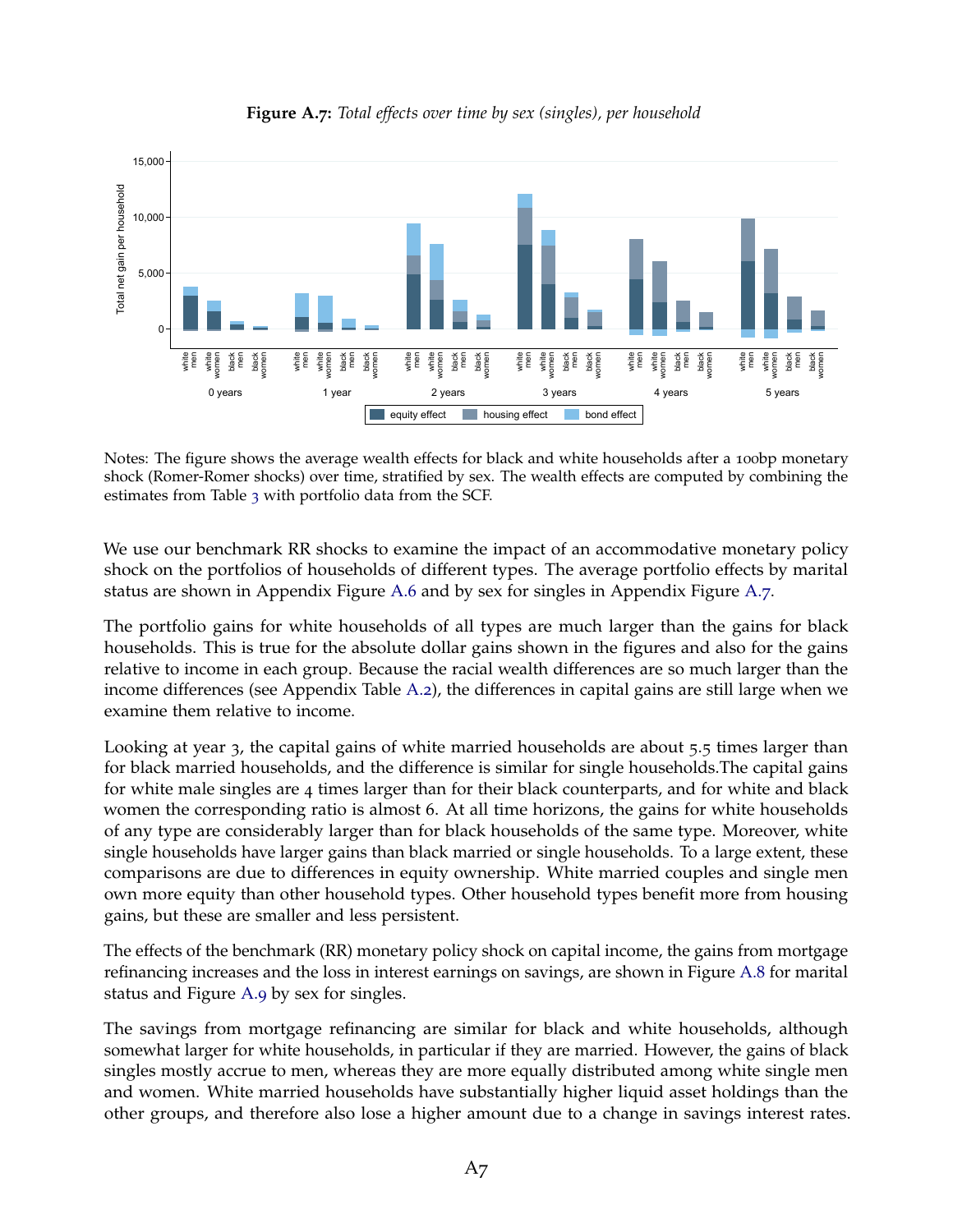<span id="page-53-0"></span>**Figure A.8:** *Effects of monetary policy shocks on capital income by marital status, per household, after one year*



Notes: The figure shows the effects of an expansionary policy shock on capital income after one year for married and unmarried black and white households. See Section [5](#page-27-1).1 for details.

Among the singles, there are only small differences between men and women for both black and white households.

To estimate the earnings effects of a monetary policy shock, we need to estimate the impact of the shock on the difference in unemployment rates for each household type. Unemployment rates are not available by marital status but they are available by race-sex category. We use the same methodology as before to estimate the impact of the RR shock on the racial unemployment rate gaps for men and women. We then use the same assumptions as before regarding the incomes of newly employed individuals to estimate the impact of a monetary policy shock on the difference in earnings between black and white single men and women.

The effect of the monetary policy shock on the racial earnings gap can be compared to the difference in portfolio effects for each group, as shown in Appendix Figure [A.](#page-54-0)10. The earnings effects as a percent of average income are small when compared to the portfolio effects for both single male and single female households.